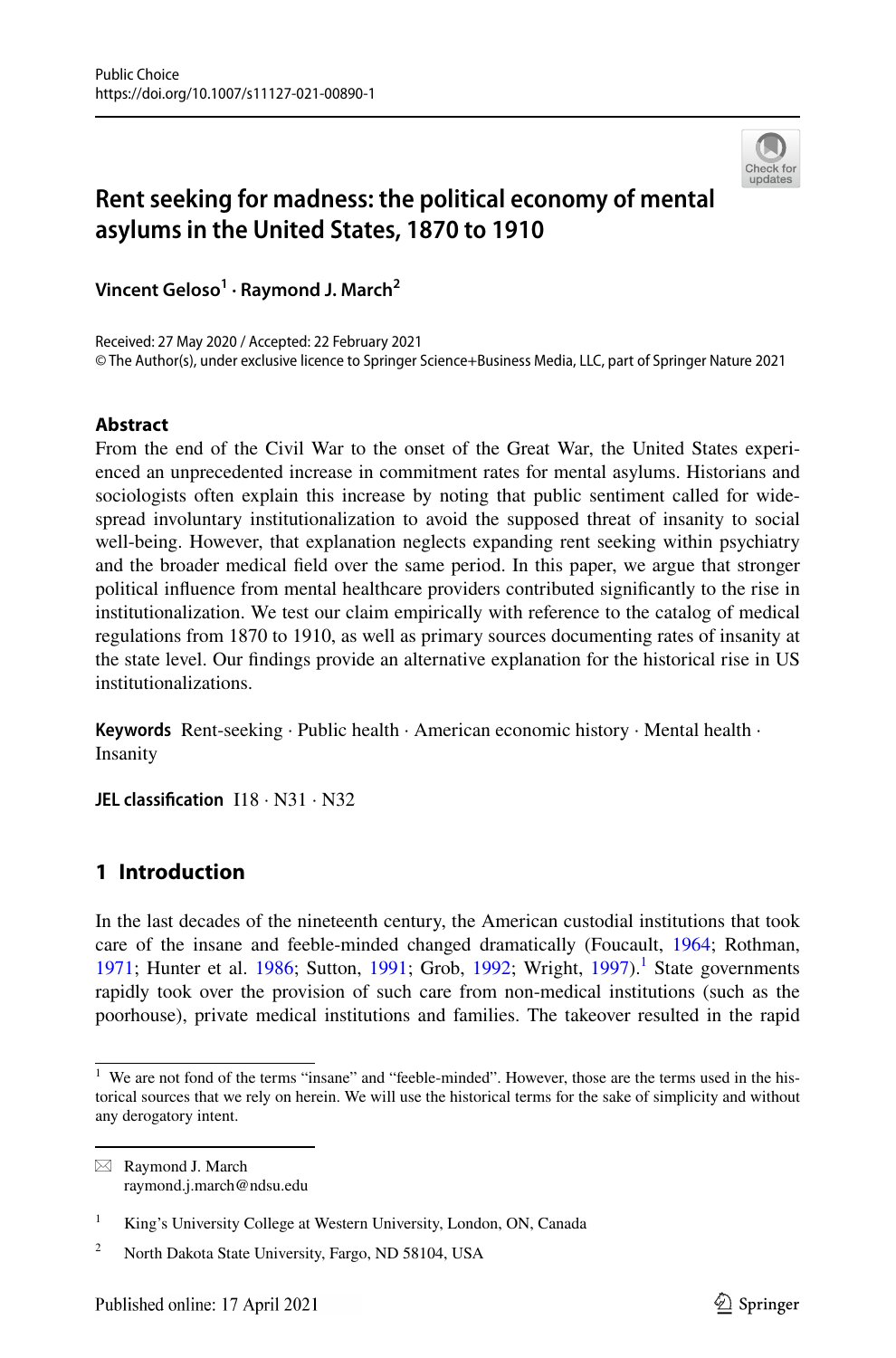confinement of mentally ill and feeble-minded patients in large group housing facilities: asylums and other special institutions. Between 1870 and 1910, institutionalization rates (per 100,000 persons) rose nearly three-fold (see Fig. [1\)](#page-3-0).

Why did state governments decide to take on that mission and expand the asylum's role in society? That is the question that we seek to answer in this paper.

Historians, sociologists, and other researchers examining the expansion of institutionalization largely emphasized altruistic considerations within a broader public interest narrative. Prior to the 1870s, poorhouses (known as almshouses) provided care for the insane, feeble-minded, orphans, widows, the elderly, widows, and the downtrodden. Consequently, they seldom were able to provide specialized care and often struggled financially to pro-vide expensive care for people with mental conditions.<sup>[2](#page-1-0)</sup> Rising life expectancy during the postbellum era increasingly made the almshouses ill-suited for caring for the insane and feeble-minded. Longer life expectancies caused neurological conditions to be more prevalent and increased the demand for long-term care and housing for older patients suffering with mental illnesses (Rothman, [1971](#page-29-0); Grob, [1992,](#page-27-1) [2014;](#page-28-1) Sutton, [1991](#page-29-1)). The shortcomings of the almshouses pushed state governments into creating centralized systems of publicly funded asylums. Thus, after 1870, "a transfer of patients" from the poorly performing almshouses (Grob, [1983,](#page-27-2) p. 181) to the state asylum was underway (Ziliak, [2002\)](#page-29-3). The rise of the public asylums' populations was deemed to be a public-spirited response to the problem posed by the mentally ill (Sutton, [1991\)](#page-29-1).

In this paper, we utilize a public choice framework to offer a complementary explanation for the rise in institutionalizations, which argues that the expansion of public asylums benefited asylum-based physicians. Although we emphasize political exchange rather than public interest, the two explanations are not necessarily antagonistic.<sup>[3](#page-1-1)</sup> They can be complements (Leeson, [2019](#page-28-2), pp. 39–40). To illustrate such complementarity, consider the "bootleggers and Baptists" theory of regulation (Yandle, [1983](#page-29-4); Horpedahl, [2020](#page-28-3)). The "Baptists", by means of public-interest justifications, propose a policy that offers laudable public benefits. The "bootleggers", rent seekers who expect to profit, will support the policy. In the case of the asylum's expansion, we will argue that rent seeking was in play. Progressive social reformers and voters (i.e., the "Baptists") saw the state asylum's expansion as being in the public interest. Physicians and asylum superintendents (i.e., the "bootleggers"), when well-organized, joined with the progressive social reformers and voters out of self-interest. In other words, public and private interest forces were not at odds with one another—they complemented each other in ways that caused asylums to expand.

Incorporating the role of rent seeking into explanations of the expansion of asylums requires an understanding of the political ties between state governments and asylum-based physicians. The period between the 1870s and 1910s was marked by numerous professional groups forming to lobby the federal and state governments for favorable legislation (Holcombe, [1999](#page-28-4)). The medical profession was especially effective in organizing lobbying effort on behalf of barriers to entry (Hamowy, [1979](#page-28-5); Baker, [1984](#page-27-3); Law & Kim, [2005](#page-28-6); Moe-hling et al., [2020](#page-29-5); Anderson et al., [2020\)](#page-27-4). Asylum-based physicians, who also were able to organize (March & Geloso, [2020\)](#page-28-7), gained from rent seeking but they secured additional

<span id="page-1-0"></span><sup>&</sup>lt;sup>2</sup> Administrative costs represented roughly 25% of the budgets of almshouses, while the early government welfare programs expended 2–3% of their budgets on administration (Lindert, [2004,](#page-28-8) p. 35).

<span id="page-1-1"></span><sup>&</sup>lt;sup>3</sup> This antagonism is most evident in the literature on the origins of consumer regulations and antitrust (Libecap, [1992](#page-28-9); McChesney & Shughart, [1995;](#page-29-6) DeLorme et al., [1997;](#page-27-5) Olmstead & Rhode, [2015;](#page-29-7) Newman, [2019a](#page-29-8); Geloso, [2020](#page-27-6)).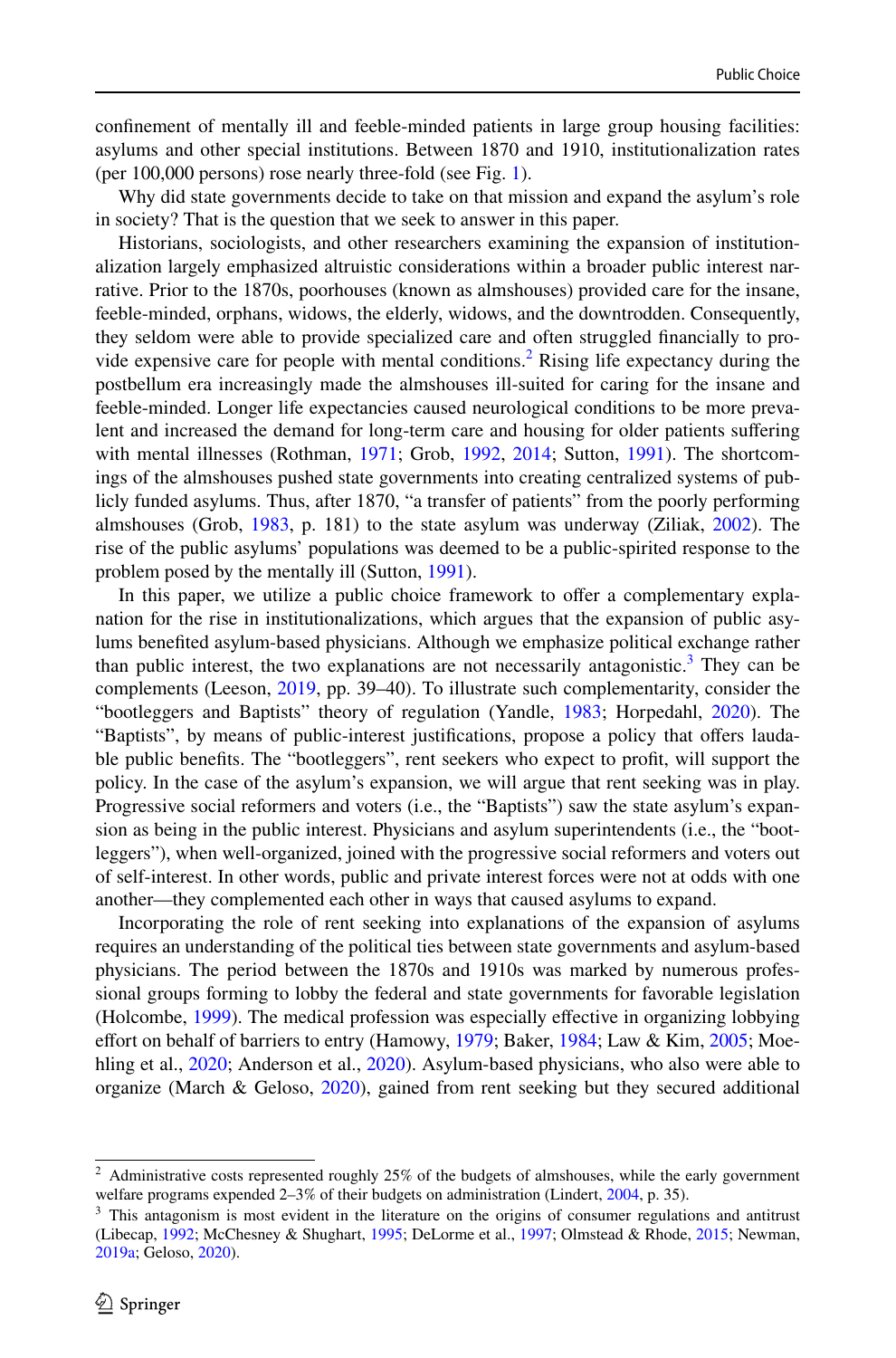rents through two channels. First, they lobbied for transferring patients from poorhouses to asylums (Pressman, [2002](#page-29-9); Rothman, [2002](#page-29-10); Sutton, [1991](#page-29-1)), which explains part of the large increase in institutionalization rates. Second, the nature of the psychiatric subfield post-1870 created a situation in which state governments were the main clients of those physicians. As a result, greater political clout meant that physicians could push for policies that increased the demand for their services, which explains the effects that did not stem directly from shifting the insane from the poorhouse to the asylum (Pressman, [2002](#page-29-9); Rothman, [2002](#page-29-10); Sutton, [1991](#page-29-1)). Thus, rent-seeking activities complement existing explanations of asylum expansion in America.

To assess whether asylum physicians were able to secure rents, we rely on state-level institutionalization rates from 1870 to 1910 (provided by US Census Bureau documents) in conjunction with state-level legislation affecting entry into the medical profession (Baker, [1984;](#page-27-3) Hamowy, [1979](#page-28-5)). The ability of the medical community of a given state to procure barriers to entry into the profession becomes a proxy for the effectiveness of physicians in the field of mental care in securing rents. Our assumption is that in states where physicians were politically weak, asylum physicians must have been weak as well (and thus unable to secure additional rents). While numerous laws were adopted to restrict entry, the most important one was the examining board.<sup>[4](#page-2-0)</sup> Those boards were enforcement entities that could set the conditions of entry and also amplify the effectiveness of most of the other laws. If the medical profession was too weak to get an examining board, it was too weak to capture most other potential rent sources.

The period from 1870 to 1910 is relied on because it offers the advantage of starting with a largely unregulated medical profession—with few barriers to entry—and competition from both medical and non-medical providers for the care of insane and feeble-minded. The period ends with numerous restrictions on entry into the medical field in general. The subfield of professional mental healthcare was no exception. Not only did practitioners benefit from entry restrictions into the profession as a whole, but they also gained by the introduction of restrictions on the private provision of mental care, the crowding-out of non-medical providers and the ability to foster increases in demand.

Our analysis finds that many entry-restriction laws (examining boards in particular) explain the rise of asylum populations from 1870 to 1910. For example, the introduction of an examining board increased institutionalization rates by approximately 10–20%. The results control for state and year effects. They are robust to changes in how the institutionalized population is measured. Thus, a rent-seeking process was at play. This process dovetails well with public interest explanations of asylum expansion (Sutton, [1991\)](#page-29-1).

In producing a public choice complement to existing explanations of asylum expansion, our paper contributes to other fields within the discipline of economic history. Economic historians have dedicated considerable effort in the last decades to studying government interventions in health care (Anderson et al. [2019,](#page-27-7) [2020;](#page-27-4) Cutler & Miller, [2005](#page-27-8); Emery, [2010;](#page-27-9) Miller, [2008;](#page-29-11) Murray, [2007\)](#page-29-12). Most of that literature focuses on the health outcomes of the interventions (Law & Kim, [2005](#page-28-6); Law & Marks, [2009;](#page-28-10) Baker et al. [2008;](#page-27-10) Klein et al. [2012;](#page-28-11) Moehling et al., [2020;](#page-29-5) Anderson et al. [2019,](#page-27-7) [2020](#page-27-4)). Fewer studies have focused on the political economy of the government interventions (Emery, [2010](#page-27-9); Hamowy, [2008](#page-28-12); Leeson et al., [2019\)](#page-28-13). Our paper adds to the literature by documenting the process underlying the expansion of public care for the mentally ill during the nineteenth century.

<span id="page-2-0"></span><sup>4</sup> Examining boards acted essentially as policing entities that enforced codes of ethics, degree requirements, reserved acts and entry requirements (Hamowy, [1979,](#page-28-5) p. 77).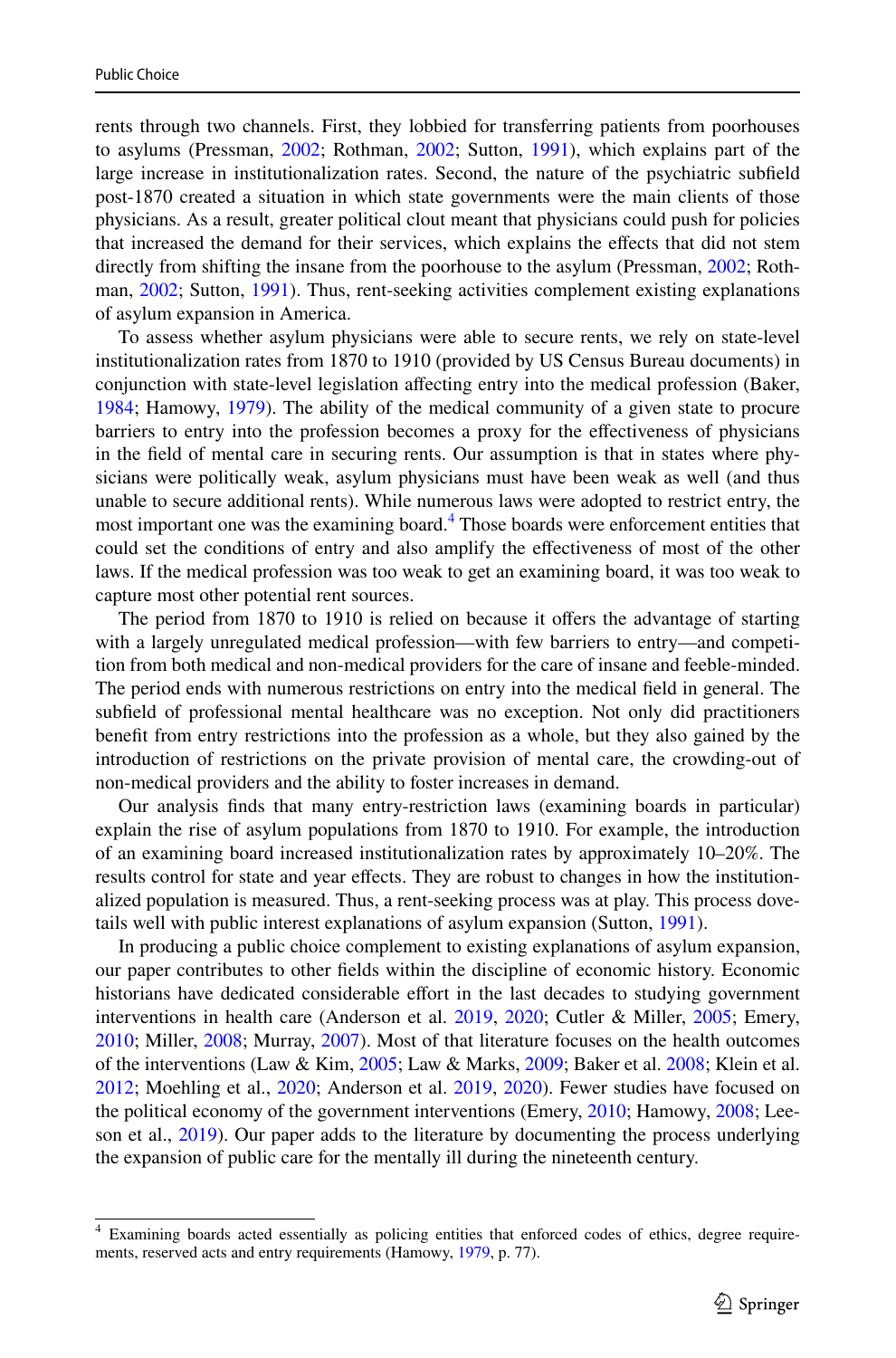

<span id="page-3-0"></span>**Fig. 1** Institutionalized Mental Patients (per 100,000 population), 1870–1910. *Source*: For 1880 to 1923, we used the data provided by the US Bureau of the Census ([1926,](#page-29-13) p. 112). For 1870, we used the data contained in the special report of the US Census Office ([1888\)](#page-29-14)

Our paper proceeds as follows. In Sect. [2](#page-3-1), we review the historical rent seeking by asylum physicians within the United States, and its expansion into the medical profession more broadly. Section [3](#page-9-0) outlines our data and develops our empirical strategy. Section [4](#page-14-0) presents our results. Section [5](#page-26-0) concludes and provides implications for further research. There is also an online supplement to this article that details the source materials and additional robustness checks.

# <span id="page-3-1"></span>**2 Insanity, asylums, and rent‑seeking physicians**

### **2.1 Almshouses and asylums**

Before the US Civil War, when families were unable to care for mentally ill relatives, patients often were provided with necessary attention in almshouses. Almshouses were local institutions often financed by philanthropies, churches, or local taxes. Each state adopted its own poor law that had distinct features for the management of alms (and for qualification thereof) (Hannon, [1984a](#page-28-14), [b,](#page-28-15) [1985](#page-28-16), [1997](#page-28-16); Katz, [1996;](#page-28-17) Kiesling & Margo, [1997\)](#page-28-18). As a result, the features of the pauper populations for whom almshouses cared varied widely by state. By the 1820s, a wave of institution-building effort led to the broader emergence of almshouses, which, in addition to providing care for the insane, also provided relief to the poor and disabled (Katz, [1996;](#page-28-17) Rothman, [1971\)](#page-29-0). As a result, the poor and the insane frequently were housed together. Moreover, because of the link between mental illness and poverty (Lund et al., [2010](#page-28-19)), sizable fractions of the paupers in almshouses were mentally ill (Ziliak, [2002](#page-29-3)). Finally, prior to 1870, physicians treated mentally ill patients rarely, meaning that the care provided to the insane was not medical and the providers were not medical organizations.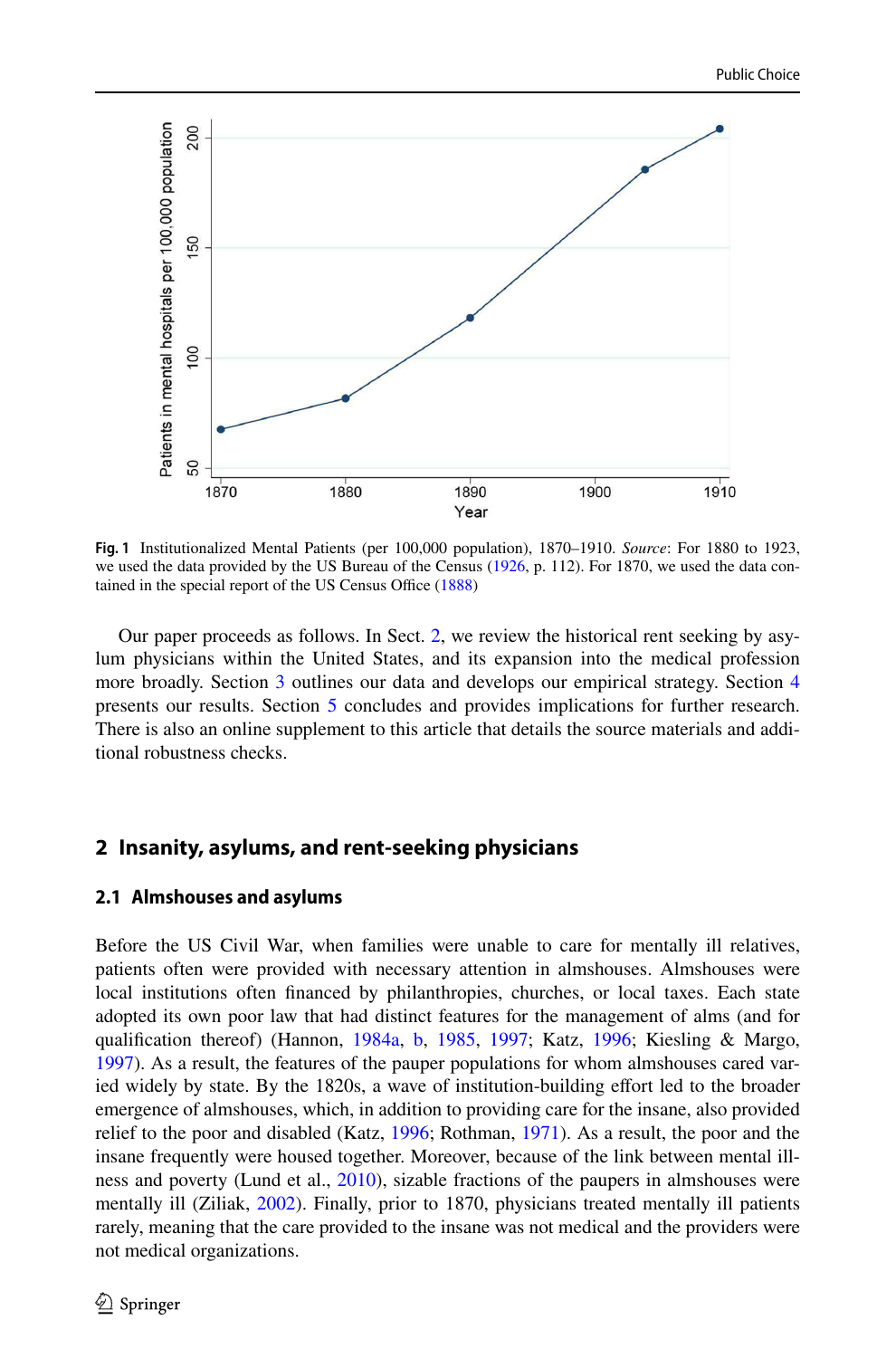Pre-1880 attempts to gauge the number of local almshouses and insane populations were quite flawed. However, state-level estimates find that more insane individuals were in the poorhouses of Massachusetts in the 1840s (one of the states with the most developed system of care for the insane) than the total number of insane enumerated by US Census officials (Jarvis,  $1842$ , pp. 118–119). By 1880, 24.3% of the almshouse population of the United States suffered from a mental illness (Grob, [1983,](#page-27-2) p. 181).

Although initial levels of almshouse appropriations were quite generous (even by twentieth-century standards) (Hannon, [1984a\)](#page-28-14), the almshouses increasingly faced complaints from social reformers of the 1800s. Critics often accused local almshouse managers of corruption and staffing facilities through patronage networks (Katz, [1996](#page-28-17); Rothman, [1971;](#page-29-0) Sutton, [1991](#page-29-1)). Although "local communities were financially liable for their poor and indigent insane residents" and almshouse financiers and managers faced strong incentives to provide care and keep costs low (Grob [1992](#page-27-1), p. 10), critics held that almshouses were unable effectively to distinguish between patients needing temporary relief and those needing life-long treatment, such as the truly insane, thus both wasting local funds and providing inadequate treatment (Hannon, [1984b](#page-28-21)). Starting in the 1870s, almshouses faced growing criticism because of a perceived rise in the prevalence of insanity (White, [1903\)](#page-29-15). Urbanization after the Civil War brought mental illness into starker light. The perceived deviancy of the mentally afflicted began to be seen as a societal threat. Fearing that an increase in disorderly conduct would disrupt social order in dense urban environments, the demand for controlling delinquent groups grew.<sup>[5](#page-4-0)</sup> The almshouse was seen as unable to deal with the mounting weight of that task.

Progressive social reformers argued that a substitute for almshouses, a network of public asylums, needed to be created. While some asylums existed before the Civil War, they were few in number and had limited ability to offer long-term care for patients (Grob [1992](#page-27-1), p. 8). By the end of 1870s, owing to mounting criticism and public calls for action, states gradually transitioned to reforming mental healthcare and took on an increasingly direct role in the management, funding and provision of care. From then on, private asylums received public funds, numerous public asylums were built and overall state expenditures allocated to caring for the insane increased (Dowbiggin, [1997](#page-27-11)).

The "public interest" justification was that asylums would specialize in dealing with the care of the insane and feeble-minded, while almshouses would concentrate on dealing with poor relief. Although their proposals were deemed expensive, reformers and state legislators claimed that the quality of care would be superior, thus reducing the threat of delinquency and generating a net overall benefit to society (Grob, [1992](#page-27-1)). Moreover, progressive social reformers also saw asylum expansion as a fallback solution to poverty after attempts to pass welfare programs—such as health insurance (Murray, [2007](#page-29-12)) and old age pensions (Costa, [1998;](#page-27-12) Holcombe, [1999](#page-28-4))—ended in failure. By reclassifying the aged infirm, the intemperate and the chronically ill "as officially recognized lunatics", they could turn the asylum into a de facto social policy venue (Sutton, [1991,](#page-29-1) p. 666).

The public interest explanation for asylum expansion is the most popular view in the literature. Virtually all of the scholarly debates relate to whether (or to what degree) the

<span id="page-4-0"></span><sup>&</sup>lt;sup>5</sup> As documented in the vocabulary of the time. For example, the 1880 and 1890 US Census specifically lists insane and feeble-minded individuals as part of the "degenerate classes" or "defective classes". The Council on Mental Hygiene, when issuing reports on the number of "mental defectives" housed in asylums, called for more confinement (outside of family houses) of the feeble-minded to advance American interests (Rothman, [2002,](#page-29-10) p. 322).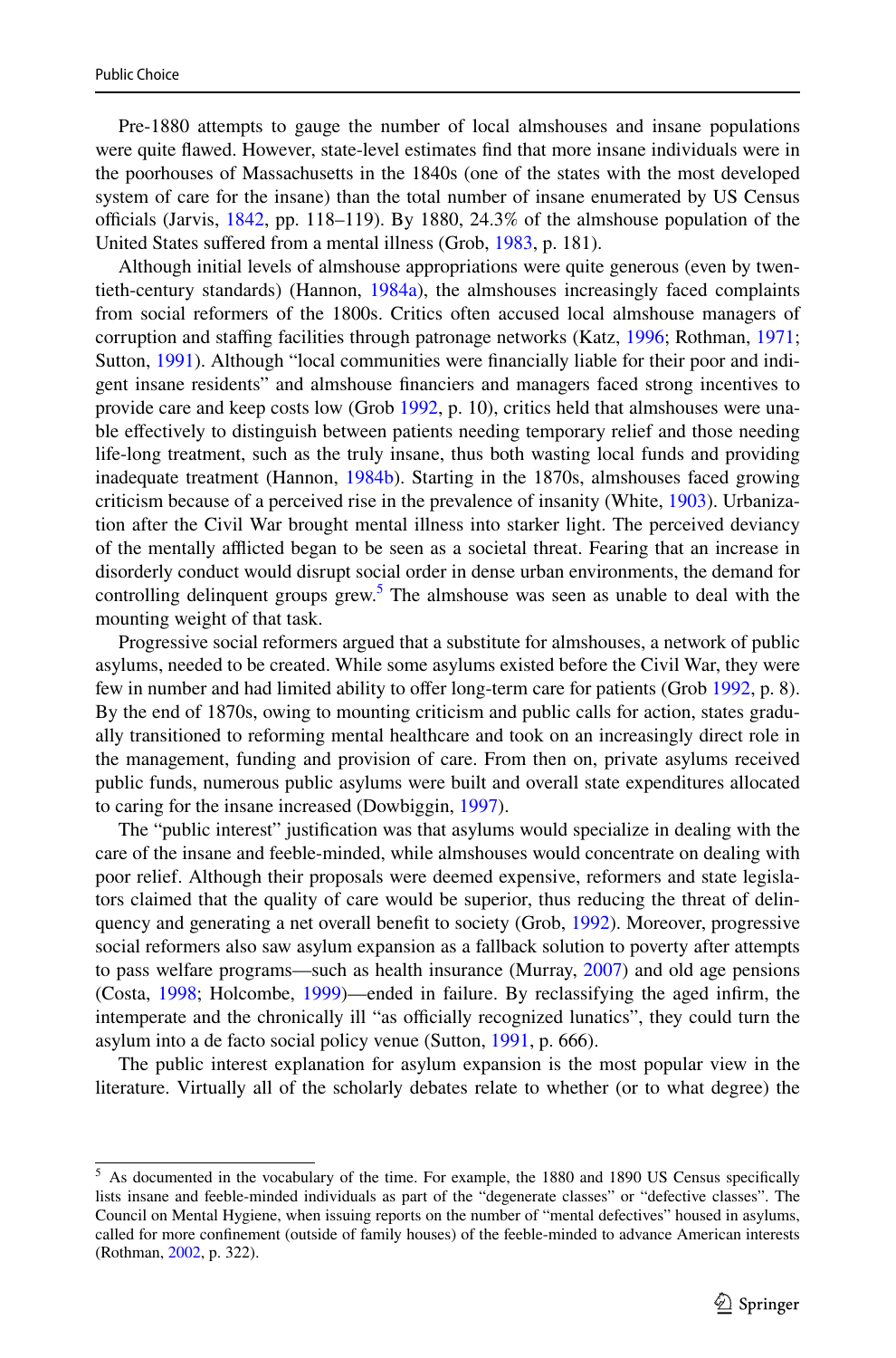asylum lived up to its promise.<sup>[6](#page-5-0)</sup> However, reasons can be found for revisiting the discussion of origins and providing nuance to the public interest motivations.

#### **2.2 Rent seeking and asylums**

The historical development of public asylums suggests strongly that their expansion was motivated in part by the special interests of asylum physicians who were seeking rents. Rent-seeking explanations (Krueger, [1974](#page-28-22); Tullock, [1967](#page-29-16)), often are placed in opposition to the "public interest" because private actors try to secure private gains through legislation, even though it comes at a net cost to society. However, the antagonism between public and private interest forces is not automatic. On the contrary, those forces often complement one another (Leeson, [2019](#page-28-2)), a conclusion that, we argue, can be seen in the case of the asylum's expansion.

In order to understand the complementary nature of the private and public forces at play, a digression on the history of medical regulations in the late nineteenth century is necessary. After the Civil War ended in 1865, federal and state governments were left with considerably more regulatory and discretionary powers than before (Kolko, [1965;](#page-28-23) Libecap, [1992;](#page-28-9) Holcombe, [1999](#page-28-4); Troesken, [2006](#page-29-17); Newman, [2019a,](#page-29-8) [b](#page-29-18)). To secure political favors, many professionals formed organizations specifically to lobby political figures for profession-friendly legislation or public funding. Physicians were among the most successful in influencing legislation. By uniting under the banner of the American Medical Association (AMA) (Baker, [1984;](#page-27-3) Burnham, [2015;](#page-27-13) Hamowy, [1979](#page-28-5)), physicians secured dozens of favorable laws at the state level.

Although the AMA pushed for legislation under the guise of improving professional standards, competition-weakening "monopoly doubtless [was] the intent of the AMA's program" (Starr, [1982,](#page-29-19) p. 92). That goal was achieved mostly by lobbying for the creation of examining boards in order to prevent other medical practitioners from treating patients (Baker, [1984,](#page-27-3) [1999](#page-27-14); Hamowy, [1979](#page-28-5); Starr, [1982](#page-29-19)).<sup>[7](#page-5-1)</sup> By 1920, all states had established examining boards. Before 1915, examining boards and state governments enacted more than 400 statutes regulating medical practice (Hamowy, [1979\)](#page-28-5).

The psychiatric profession was part of that broader rent-seeking movement and it too organized politically. While the AMA secured professional benefits for physicians, Adolf Meyer became the primary figurehead advancing the narrow interests of the mental health profession after 1880 (El-Hai, [2005](#page-27-15); Pressman, [2002;](#page-29-9) Valenstein, [1986](#page-29-20)). Meyer envisioned expanding mental health facilities into all major cities and increasing dramatically the number of physicians and social workers to treat the mentally disturbed (Pressman, [2002\)](#page-29-9). Under the banner of "psychobiology", Meyer united previously contending factions

<span id="page-5-0"></span><sup>&</sup>lt;sup>6</sup> Most of that attention is on the quality of care provided to patients in asylums, e.g., overcrowding, death rates (Grob, [1992;](#page-27-1) Noll, [1995;](#page-29-21) Pressman, [2002](#page-29-9)), the ethical behavior of asylum physicians, notably regarding the use of questionable procedures such as lobotomies (March and Geloso, [2020\)](#page-28-7) and the forcible commitment of otherwise sane individuals (Lombardo, [2008](#page-28-24)).

<span id="page-5-1"></span><sup>&</sup>lt;sup>7</sup> The AMA's first successful attempt to seek rents occurred in 1877 when the Illinois state legislature allowed the State Board of Health (enacted at the same time) to refuse to grant medical licenses based on the perceived quality of physicians' medical degrees. The number of physicians in Illinois declined dramatically. As Starr [\(1982](#page-29-19), p. 104) notes, "within a decade [of passing legislation], 3000 practitioners were said to have been put out of business." That represented a decline of nearly 40% in Illinois's physician labor force (Hamowy, [1979,](#page-28-5) p. 82). After successfully passing legislation in Illinois, Burnham ([2015,](#page-27-13) p. 311) notes that "state after state rushed to set up examining boards."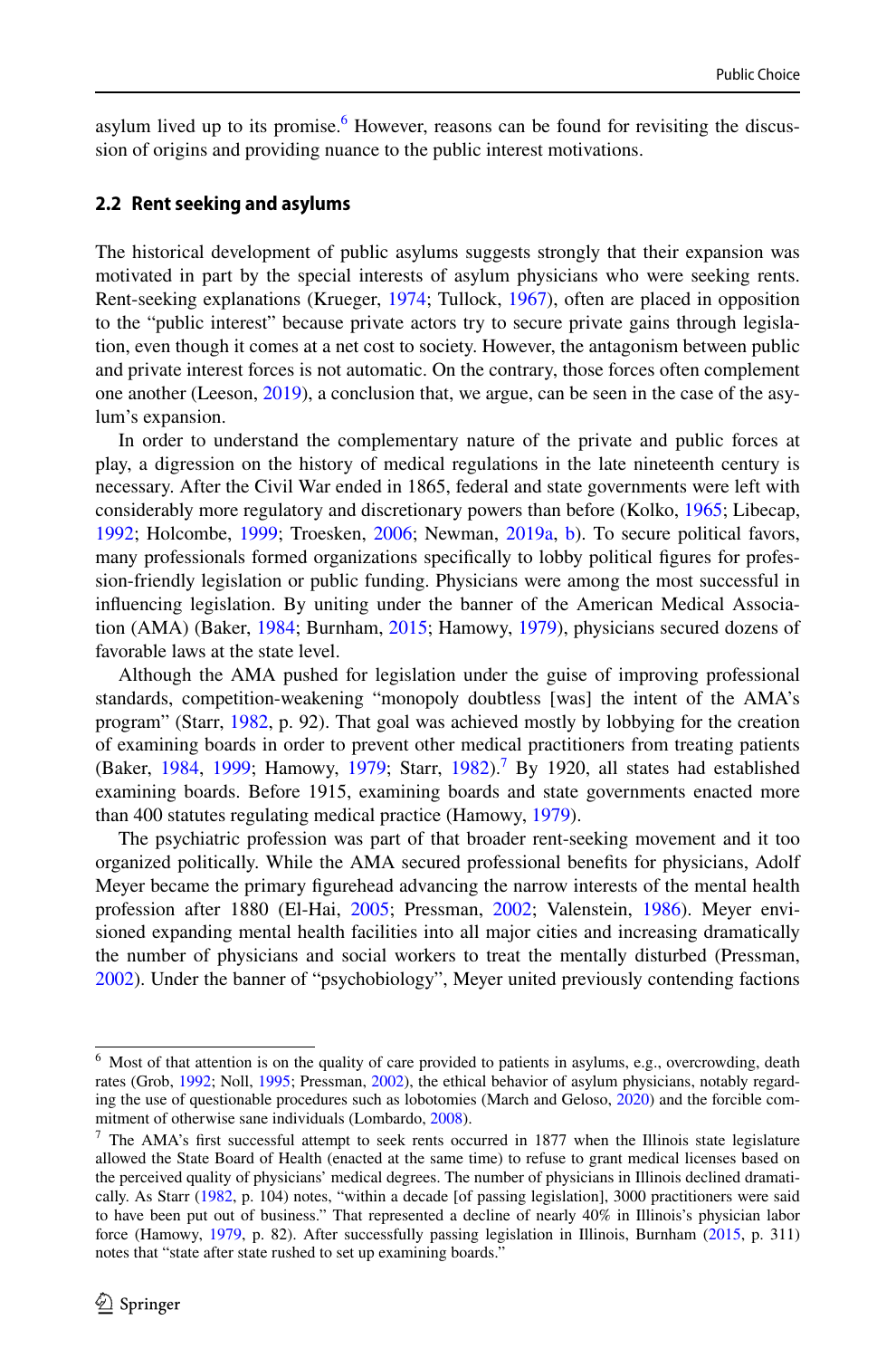(asylum superintendents, neurologists, and private-practice physicians working with mentally ill patients) to push for a widespread public mental health movement (Pressman, [2002,](#page-29-9) pp. 20–23). His efforts were aimed at linking the profession with powerful political actors who would legislate in their favor. That political alliance became so strong that "in the early twentieth century, two of the leading features of psychiatrists' lives were medical practice in public asylums and service in public health organizations" (Dowbiggin, [1997](#page-27-11), p. 37).

Although described as an effort to improve professional standards and address the perceived insanity problem, Meyer's movement, much like that of the AMA, also was motivated by "self-serving reasons" (Pressman, [2002,](#page-29-9) p. 311). However, unlike the rest of the medical profession, the efforts of Meyer and what would come to be known as the American Psychological Association (APA) were meant not only to restrict access to the profession, but were animated by two additional objectives. The first was to exclude (or reduce the number of) non-medical providers of care to patients. The second was to secure increases in state funding for asylums, mental health professionals, expanded roles for psychiatric wards within hospitals, and expanded legislative powers to have patients committed involuntarily to asylums for periods of observation (Pressman, [2002](#page-29-9); Rothman, [2002;](#page-29-10) Valenstein, [1986\)](#page-29-20). Thus, clear rent-seeking efforts on the part of the psychiatric profession were underway.

How were the rents from asylum expansion secured? Those working within the asylum system advanced their goals along two primary paths: reducing competition from the poorhouse (and other private providers) and pushing states to increase funding to asylums (by authorizing more funding per capita and lax commitment laws).

#### **2.2.1 Reducing competition from poorhouses and others**

The first channel consisted in accusing the almshouse of treating the insane poorly. Critics of the almshouses (generally social reformers and mental health specialists) had long contended (with empirical evidence) that the insane were ill-served by almshouses (Jarvis, [1842,](#page-28-20) [1855](#page-28-25)). However, it must be understood that almshouses were competitors to asylums. They provided care in local proximity to the families of patients (something that asylums could not always offer) even though they were non-medical providers. Almshouses competed for private and governmental funds (from local governments) by providing alternatives for mentally ill patients and caretakers. Transferring a committed patient from an almshouse to a publicly funded asylum meant securing state funding to house patients. Both institutions battled over who should have care of those who were then labelled as the pauper insane, or the insane poor.

Local newspapers reported frequent contests between asylums and almshouses for public support. For example, in 1874, the *Memphis Daily Appeal* published a report by Dr. George Duncan, who managed the asylum for the poor and insane of Shelby County, Tenn. Duncan [\(1874](#page-27-16)) complained that he had been given a court order that the "pauper lunatics be transferred to the county poorhouse" even though he believed that the asylum was a better place for them. The same page of the *Memphis Daily Appeal* contained criticisms of the almshouse. In 1883, the *New York Times* publicized a report from the well-organized and politically potent (Katz, [1984](#page-28-26), pp. 119–120) New York State Charities Aid Association arguing that poorhouses contributed to insanity (Anonymous, [1883\)](#page-27-17). Numerous physicians were members of that association, including Adolf Meyer (State Charities Aid Association, [1906,](#page-29-22) p. 23).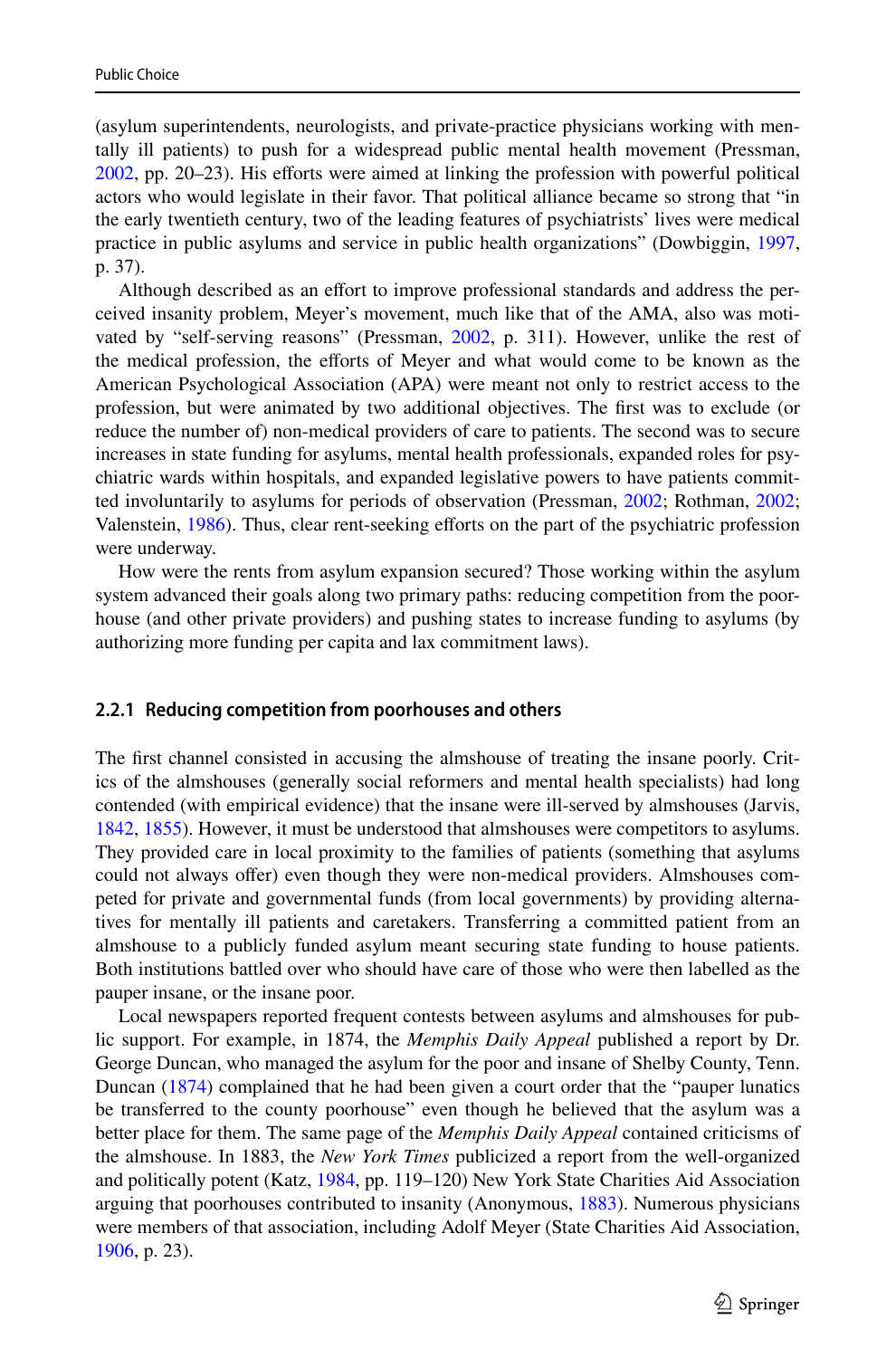In the 1870s, New York passed several laws transferring the insane to public asylums (Dowbiggin, [1997](#page-27-11); Katz, [1984](#page-28-26), [1996\)](#page-28-17). New York state provides a useful illustration because its reforms were followed quickly by others (Dowbiggin, [1997,](#page-27-11) p. 37).<sup>[8](#page-7-0)</sup> Gradually, during the 1870s and 1880s, the state adopted measures forcibly to transfer the insane to mental asylums (Anonymous, [1879](#page-27-18); Katz, [1984\)](#page-28-26). By 1890, the estimated 2200 insane patients that remained in poorhouses were transferred to the asylums without consent. Lobbying efforts by asylum superintendents had led to the authorization of nearly half a million dollars for the "additional insane to be cared for" (Anonymous, [1892](#page-27-19)).

Such measures were resisted by almshouse managers. Superintendents of almshouses developed "a sense of occupational identity" that was "fostered by attacks on county poor-houses and attempts to remove the insane to state institutions" (Katz, [1984](#page-28-26), p. 123). They emphasized local treatment of the insane and the importance of proximity to the local community as a superior form of care (Katz, [1984](#page-28-26), p. 128). However, their efforts ultimately failed. High administrative costs and considerable variation in the quality of care combined with the perception of corruption and mismanagement made the almshouses unable to mount a convincing defense (Katz, [1984;](#page-28-26) Stewart, [1925](#page-29-23)). Advocates of asylumbased treatment successfully persuaded legislators and the public that treating insanity required removal from society and that the asylum was the best vehicle for serving that end (Rothman, [2002\)](#page-29-10). The almshouses declined gradually as care-provider for the mentally ill and feeble-minded: by 1910, under 5% of paupers receiving alms were deemed insane as opposed to more than 25% in 1880 (Ziliak, [2002](#page-29-3), p. 164). In some other states, almshouses simply opened their own insane departments subject to the same regulations imposed on asylums (US Bureau of the Census [1914\)](#page-29-24). Essentially, non-medical care for the insane progressively was crowded-out.

Legislation placing restrictions on comparatively rarer private medical institutions secured additional rents for public asylums. Asylum managers and physicians frequently lobbied for oversight by state boards. In eleven states, the boards were tasked with supervising the issuing of licenses to private institutions competing with public asylums (US Bureau of the Census [1914,](#page-29-24) pp. 73–74). However, asylum physicians and managers were often members of the license-delivering boards (US Bureau of the Census, [1906](#page-29-25), p. 74).

All of the foregoing factors worked to reduce drastically the number of people in almshouses and private centers by creating a favorable regulatory atmosphere for public asylums. As a result, by the 1920s, public asylums had "monopolized the system" (Rothman, [2002,](#page-29-10) p. 292).

#### **2.2.2 Securing demand increases**

Shifting bodies from private and local care arrangements into public asylums cannot explain fully the rapid increase in institutionalization (Sutton, [1991\)](#page-29-1). The reduction in the capacities of almshouses (relative to population) is not of sufficient magnitude to explain the increase in public asylums, nor can the comparatively small number of private asylums.

The stronger political clout developed by the mental healthcare field was a complement. The ability to lobby state governments to centralize care for the insane in state-funded asylums means that psychiatrists and other professionals treating the mentally ill developed

<span id="page-7-0"></span><sup>8</sup> For example, an article published in Oregon's *New Britain Daily* noted that physicians lobbied hard for commitment laws and state funds to mimic legislation found in Massachusetts (which was based on that of New York).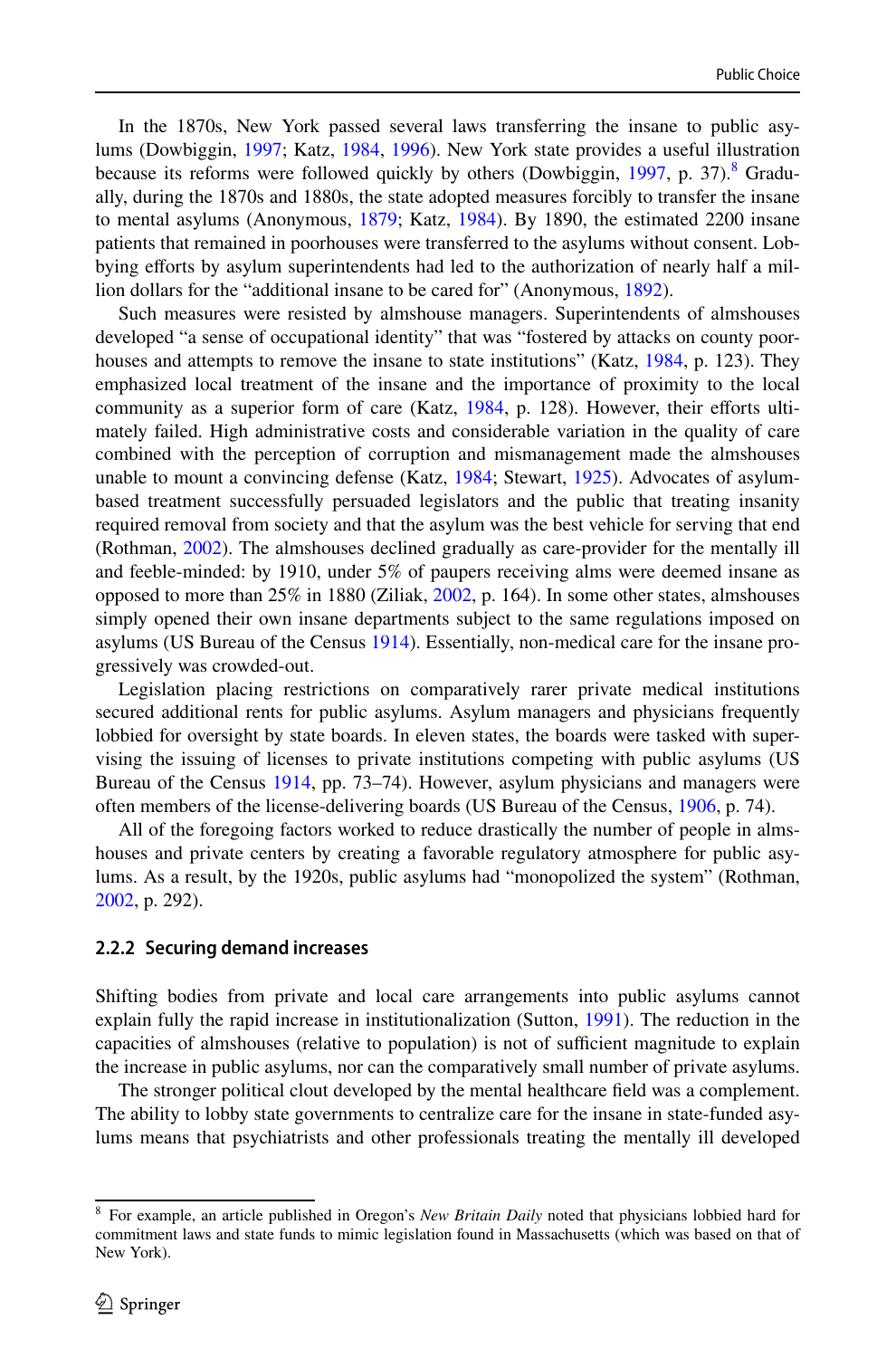strong political influence. Because of their political prowess, those physicians were able to increase a state's demand for their services, amounting to a form of regulatory capture (Stigler, [1971](#page-29-26)). In essence, mental health professionals and asylum superintendents had vested interests in expanding the scales and scopes of state governments, representing a second channel of rent seeking.

The role of the physicians managing public asylums, often referred to as the superintendents, is crucial. Superintendents were among the first group of physicians to organize specifically to lobby for government funds for professional purposes (Pressman,  $2002$ ).<sup>[9](#page-8-0)</sup> As a consequence, they secured salaries that were higher than all but the most successful physicians (Valenstein, [1986,](#page-29-20) p. 11). Superintendents' favorable positions also placed them outside of the governing bodies of their medical peers, providing them comparatively more power to exercise over their patients (Burnham, [2015;](#page-27-13) El-Hai, [2005;](#page-27-15) March & Geloso, [2020;](#page-28-7) Pressman, [2002;](#page-29-9) Rothman, [1971\)](#page-29-0). In such positions of comparative isolation, political influence was a crucial predictor of medical prestige (El-Hai, [2005\)](#page-27-15). Public asylums and the number of patients committed to them expanded rapidly.

As public fear of the destructiveness of delinquent behavior intensified, superintendents inserted themselves into public discourse to highlight the dangers posed by the "degenerate" and "delinquent" classes. They organized multiple conferences, frequently wrote to the media and testified on the dangers of deviant behavior to state legislatures. They frequently joined with progressive social reformers by arguing for more generous asylum funding to increase the capacities of their institutions.

That analysis is reminiscent of the bootleggers and Baptists analogy proposed by Yandle ([1983\)](#page-29-4). Progressive social reformers (i.e., the Baptists) were interested ethically in the fate of the insane and they pushed for asylum expansion to care for them. Asylum physicians and superintendents (i.e., the bootleggers) were interested more financially. Both groups formed a coalition that pushed for asylum expansion, with the latter group acting as a key lobbying force (Valenstein, [1986](#page-29-20), p. 11). The reward from those lobbying efforts was the co-option of an administration of social control functions and public bureaucracies (all of which was funded by state budgets) (Sutton, [1991,](#page-29-1) p. 665). This self-serving coalition enabled superintendents and others working within state asylums to increase the demand for their services and for commitment rates through two mechanisms.<sup>[10](#page-8-1)</sup>

First, they lobbied successfully for more lenient commitment laws (Pressman, [2002](#page-29-9)). If patients could be committed more easily and with less opposition from families and other institutions, asylums would receive more funding (Rothman,  $2002$ , pp. 314–315).<sup>[11](#page-8-2)</sup> Important powers were granted to asylum superintendents in order to commit patients against their will (US Bureau of the Census, [1914](#page-29-24), pp. 75–84). While that policy can be seen as a public interest decision, the rules for appeals militate partially against it. For example, appeals in Vermont and New York required a jury of 12 individuals to be assembled (US

<span id="page-8-0"></span><sup>&</sup>lt;sup>9</sup> By 1844, superintendents had formed the Association of American Superintendents of American Institutions for the Insane, three years before the broader medical profession established the American Medical Association, which pursued similar political goals (Burnham, [2015](#page-27-13); Starr, [1982](#page-29-19)).

<span id="page-8-1"></span><sup>&</sup>lt;sup>10</sup> State governments also benefited from the collaboration. Sutton ([1991,](#page-29-1) p. 667) speaks of "career contingencies in the commitment process" providing benefits for political figures. By funding large-scale public asylums, state legislators earned patronage from physicians caring the mentally ill, contractors who built asylums, and from families of mentally ill or disabled individuals who proved too difficult to manage at home (Rothman, [1971](#page-29-0); Sutton, [1991](#page-29-1)).

<span id="page-8-2"></span><sup>&</sup>lt;sup>11</sup> Involuntary commitment also was facilitated by stretching psychiatric terminology to incorporate more diagnostic criteria (Luchins, [1988,](#page-28-27) p. 477).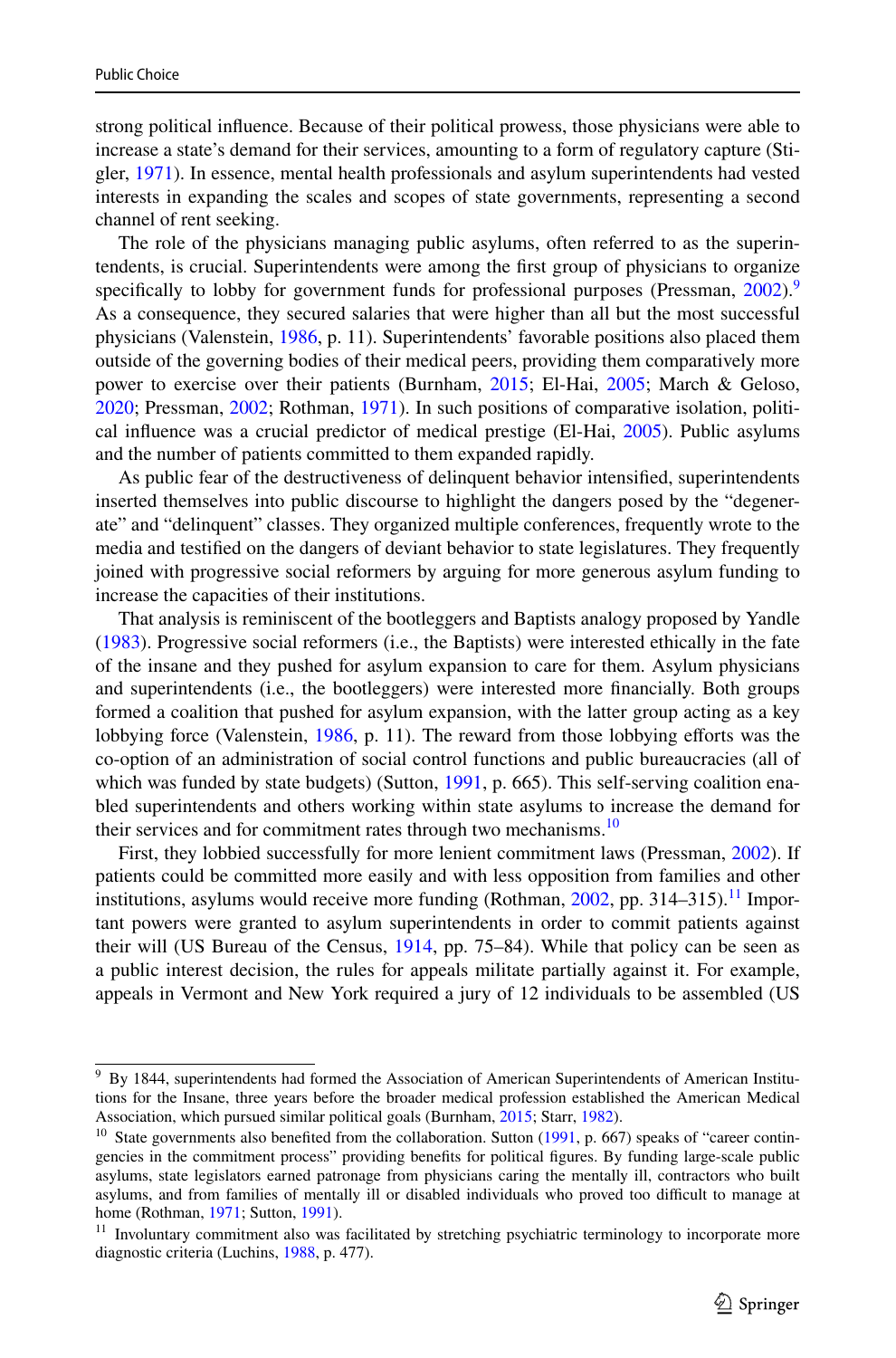Bureau of the Census, [1914,](#page-29-24) p. 82). In New York, the petition for appeal had to be made within 30 days of the commitment order and the petitioner had to post a bond for payment of the costs of rehearing in case the order was sustained (US Bureau of the Census, [1914,](#page-29-24) p. 82). Many other states adopted similar legal requirements. The requirements were important enough to deter most forms of opposition to involuntary commitment, meaning an increase in the volume of patients being admitted.

The second mechanism was to lobby for greater funding. To acquire more revenues, superintendents had to argue that they needed extra funds to expand capacity. As superintendents competed with each other for prestige measured by budget size, tying their requests to the promise of greater treatment capacity was crucial. In addition, they also lobbied for increases in per patient funding. They were quite successful with respect to the former, but not the latter: between 1890 and 1915, total inflation-adjusted expenditures on all insane patients increased by a factor of 3.1, while per patient funding increased only by a factor of 1.15 (US Bureau of the Census, [1906](#page-29-25), p. 41; Bureau of the Census, [1919,](#page-29-27) pp. 14–15). Numbers for the 1870–1890 period are more elusive, but signs suggest a rapid expansion in total funding during that period as well, but with a significantly slower increase in per patient funding (Grob,  $1983$ ).<sup>[12](#page-9-1)</sup>

To assess the contribution of rent seeking to asylum expansion in America between 1870 and 1910, we now develop our empirical strategy to test the effects of rent-seeking capacity on institutionalization rates at the US state level.

# <span id="page-9-0"></span>**3 Data and empirical strategy**

To examine the role of rent seeking in the rise of institutionalization, we rely on the growth of the populations housed in asylums, as was done by previous contributions to the literature (Grob, [1983;](#page-27-2) Sutton, [1991\)](#page-29-1). The main difficulty, however, relates to the construction of a measure of rent-seeking effort. Normally, estimates of the time and money allocated to securing rents (e.g., lobbying expenditures) would be ideal. But such data are not available for the case at hand.

However, we do have access to approximate measures of the political clout of the medical profession as a whole. For our purposes, such information suffices because our narrative hinges on the assumption that the physicians involved in the subfield of medicine dealing with the care of the insane wielded strong political clout. If the medical profession as a whole is unable to secure rents, it stands to reason that the subfield of psychiatry likewise was constrained in its ability to secure rents.

Thus, our proxy for rent-seeking effort comes from the dataset of the years in which the various US states adopted different barriers to entry to the medical profession. Hamowy ([1979,](#page-28-5) p. 113) and Baker ([1984\)](#page-27-3) provide the most useful information as they specify the dates of enactment for each type of medical licensing law. The categories covered are

<span id="page-9-1"></span><sup>&</sup>lt;sup>12</sup> The main problem with sources of financial data is that the definitions change between census documents. For some years, but not all, current expenditures are blended with capital expenditures. For some other years, only one type of expenditure is reported. Comparisons across time therefore are difficult. More problematic is the fact that not all asylums reported financial data. While we have more accurate numbers on patient populations, neither expenditures nor appropriations are reported consistently enough to be relied on herein.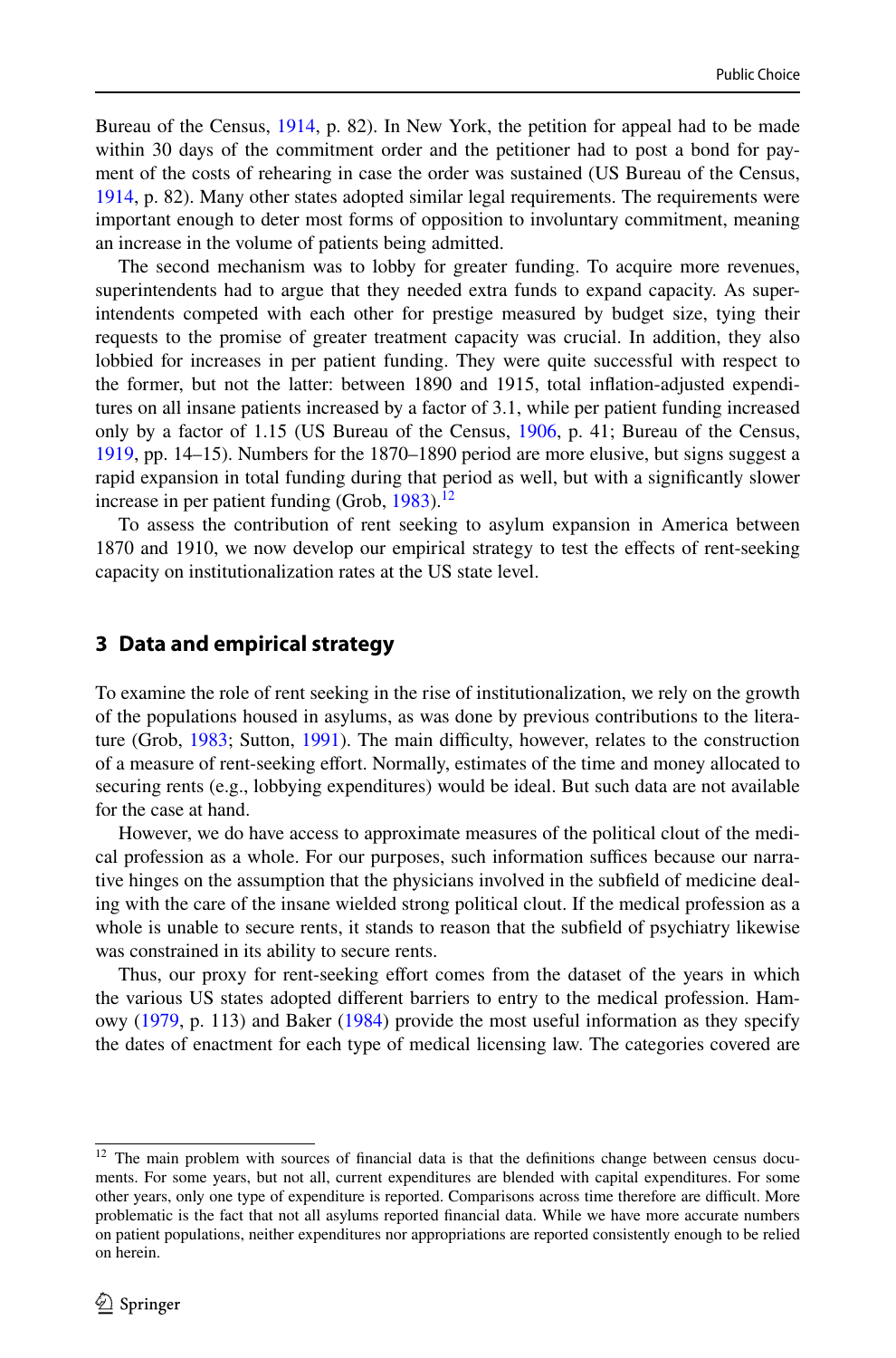registration requirements, $^{13}$  $^{13}$  $^{13}$  the creation of examining boards, $^{14}$  $^{14}$  $^{14}$  mandatory examinations, $^{15}$  $^{15}$  $^{15}$ mandatory diplomas, the exclusion of substandard degree programs, the enforcement of preliminary education requirements, and the passage of a code of ethics.<sup>[16](#page-10-3)</sup>

We tabulated those laws from 1870 to 1910. In Fig. [2,](#page-12-0) panels A, B, C, D, E and F, respectively, represent the just-mentioned six types of regulations. The darker the color in the figure, the later the adoption of the entry barrier. The map below also allows us to explain why our dataset ends in 1910. After that year, all 48 continental US states have adopted medical licensing laws (all states have examining boards, for example). Thus, no cross-state variation exists afterwards.

One potential approach would be to count the number of laws in a state as Law and Kim [\(2005](#page-28-6)) did when studying whether the imposition of licensing requirements for physicians in the first half of the twentieth century reduced mortality. They summed the regulations (e.g., state licensing board, mandatory examination, internship and science education requirements) to create an (unweighted) index. However, the same method is problematic in our case. Some laws were more important than others. For example, examining boards were the most aggressively lobbied for rule by the medical profession. The main reason was that, by creating a body with the power to punish transgressors, an examining board is able to restrict entry and also to raise other barriers, such as the exclusion of substandard medical colleges. In other words, some of the laws were toothless without the examining board. Thus, we prefer to examine the effects of the laws separately on the assumption that the states giving powers to examining boards are also states with more politically powerful medical lobbies. We also anticipate that examining boards will be the most important of the restrictions.

Our choice of the period, 1870–1910, is determined by the availability of census data on the insane and feeble-minded population. Observations on the insane population in institutions are available going back to 1800 (US Census Office, [1888;](#page-29-14) US Bureau of the Census, [1926\)](#page-29-13). (We provide further details in in the online supplement.)

However, four issues must be discussed. First, many US territories become states during the 1870–1910 period. The transition to statehood is problematic since most territories had no mental hospitals.<sup>[17](#page-10-4)</sup> Second, some small states (such as Nevada and Delaware) had no asylums prior to the census of 1890. Thus, we are forced to concentrate on states and territories with asylums.<sup>[18](#page-10-5)</sup> However, that focus does not represent a significant weakness because we are interested in asylums and their operating staffs (notably the superintendents and physicians) as rent-seeking organizations.

<span id="page-10-0"></span><sup>&</sup>lt;sup>13</sup> Registration laws required physicians (and other healthcare providers in some instances) to register with a county medical society or some other county official in order to practice medicine in the state. However, Hamowy did not report information on registration laws for all states and we had to turn to Baker, ([1984\)](#page-27-3) for observations on that variable.

<span id="page-10-1"></span><sup>&</sup>lt;sup>14</sup> Examining boards largely were used to exclude individuals who did not hold medical school diplomas; the boards also could operate as barriers to entry in conjunction with a code of ethics.

<span id="page-10-2"></span><sup>&</sup>lt;sup>15</sup> The passing of a licensing examination was required of all candidates seeking to practice medicine in the state whether medical school graduates or not.

<span id="page-10-3"></span><sup>&</sup>lt;sup>16</sup> The code of ethics did not differ dramatically by state because the empowering of examining boards to revoke, or refuse, certification "effectively" legislated "the code of ethics of the American Medical Association" (Hamowy, [1979](#page-28-5), p. 113).

<span id="page-10-4"></span><sup>&</sup>lt;sup>17</sup> Some territories, such as Dakota, which eventually became two US states, had at least one asylum before statehood.

<span id="page-10-5"></span><sup>&</sup>lt;sup>18</sup> Otherwise, we would observe infinitely large jumps in care levels from a false zero base.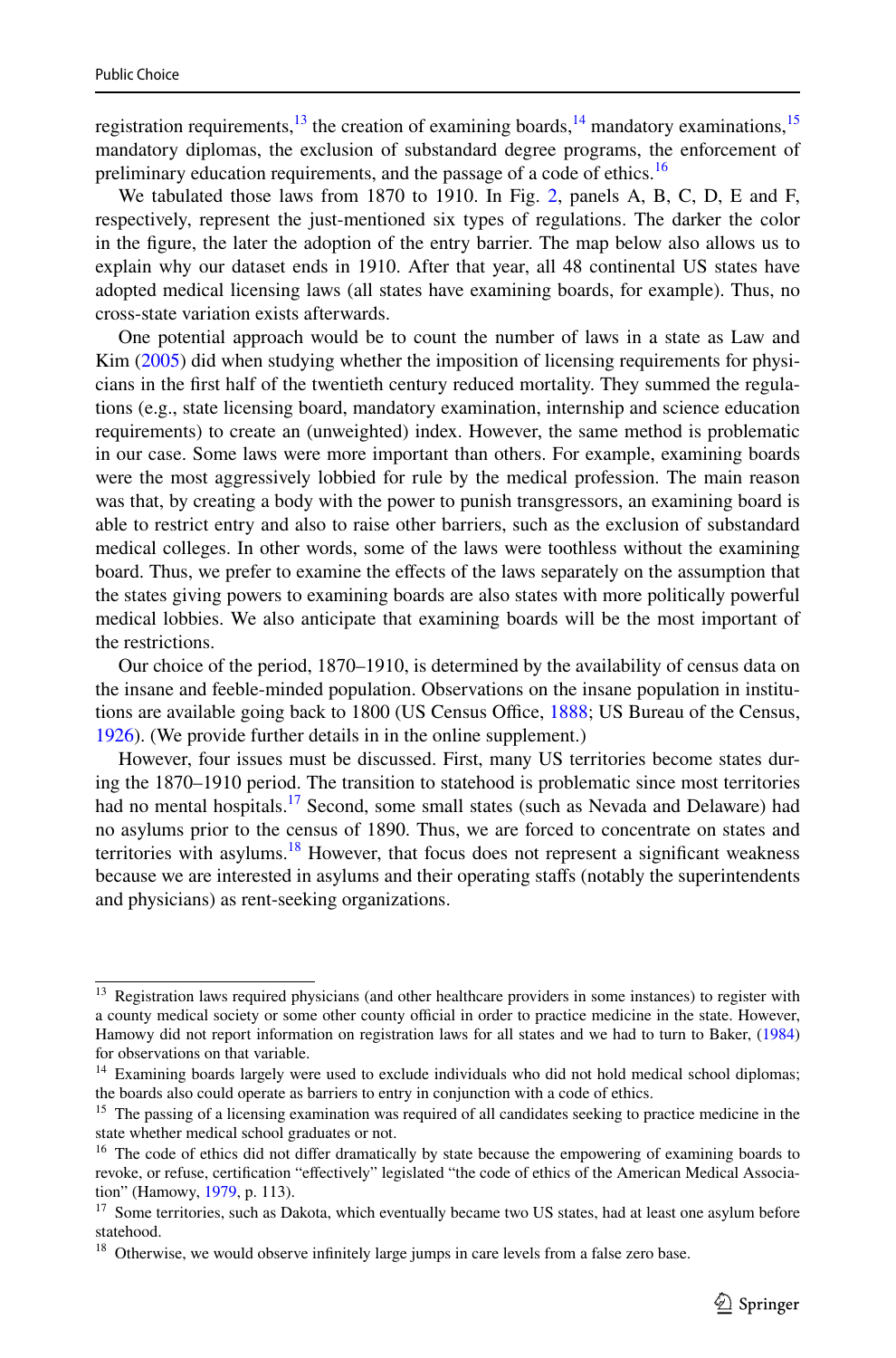The third issue is more problematic: institutions for the feeble-minded are reported less accurately. While some feeble-minded people were housed with the insane, many were lodged in separate institutions; we were unable to identify the populations of the feebleminded for 1870. Populations of the feeble-minded in institutions was smaller than the corresponding institutionalized insane populations, but it was increasing faster from 1880 to 1910, especially in a few states (US Bureau of the Census, [1930](#page-29-28)). Thus, we faced a tradeoff between losing one year in a panel dataset and adding to the quality of the data. Moreover, it is clear from later census documents that certain institutions existed in 1880 and 1890 (by virtue of their opening dates being reported) but that they failed to return information. Thus, the information about the feeble-minded receiving care is incomplete. We are uncertain as to which results are conceptually superior, so we have opted simply to present results with both definitions of the dependent variable.

The fourth issue is that, starting in 1904, coverages of institutions for the insane differ slightly in census publications. The surveys of 1904 and 1910 include the almshouses that had small (generally less than 50 patients and many with less than 20 patients) insane departments and counted them as separate institutions. Prior surveys did not follow that methodology, thus creating problems of comparability in the raw data over time. The problem is that, in order to make adjustments for consistency, we are forced to remove the poorhouses that maintained wings for the insane in 1904 and 1910 (see more details in online supplement). As such, we felt forced to use both unadjusted and adjusted definitions to present our results.

To tie the role of rent seeking in explaining the rise of institutionalization, we estimate the following baseline regressions using a strategy similar to Anderson et al. ([2020\)](#page-27-4) in their assessments of the effect of midwifery regulations and Jayaratne and Strahan [\(1996](#page-28-28)) on the effects of branch banking deregulation in the United States:

$$
\log (insane) = \beta_0 + \beta_1 Medical Laws_{st} + \beta_2 X_{st} + \beta_3 V_s + \beta_4 V_t + \varepsilon_{st}
$$

 $\log (insaneplus) = \beta_0 + \beta_1 Medical Laws_{st} + \beta_2 X_{st} + \beta_3 V_s + \beta_4 V_t + \varepsilon_{st},$ 

where *s* and *t* are states and years.<sup>[19](#page-11-0)</sup> Our dependent variable is the log of the ratio of the number of insane people housed in asylums to state population. The variable *insane* applies to asylum populations only and encompasses the years 1870, 1880, 1890, 1904 and 1910. The variable *insaneplus* refers to the insane and feeble-minded institutionalized populations in the same years, except for 1870. The same specifications will be estimated separately for the unadjusted and adjusted institutionalization rates (so that we report four sets of results).

*MedicalLaws* refers to the laws on the books in state *s* at year *t* and constitutes our proxy variable for the rent-seeking efforts of the medical profession.<sup>[20](#page-11-1)</sup> Variable  $V_s$  controls for time-invariant unobserved heterogeneity at the state level that may have affected institutionalizations;  $V_t$  controls for nationwide temporal trends in institutionalizations.<sup>[21](#page-11-2)</sup>

<span id="page-11-0"></span><sup>&</sup>lt;sup>19</sup> The years are census years. See online supplement for more details on the special census of 1904.

<span id="page-11-1"></span><sup>20</sup> A specific medical law or regulation is assigned a value of 1 if it was adopted before year *t*.

<span id="page-11-2"></span> $21$  In the online supplement, we also asked if similar results are found when using rules restricting the practice of midwifery provided by Anderson et al. [\(2020](#page-27-4)). While they supported our overall intuition, most of the midwifery rules were adopted after 1910 (12 states had adopted a rule against midwifery before 1910 and 8 before 1900), which limits its reliability. As such, we report the findings as supplementary results in the supplement.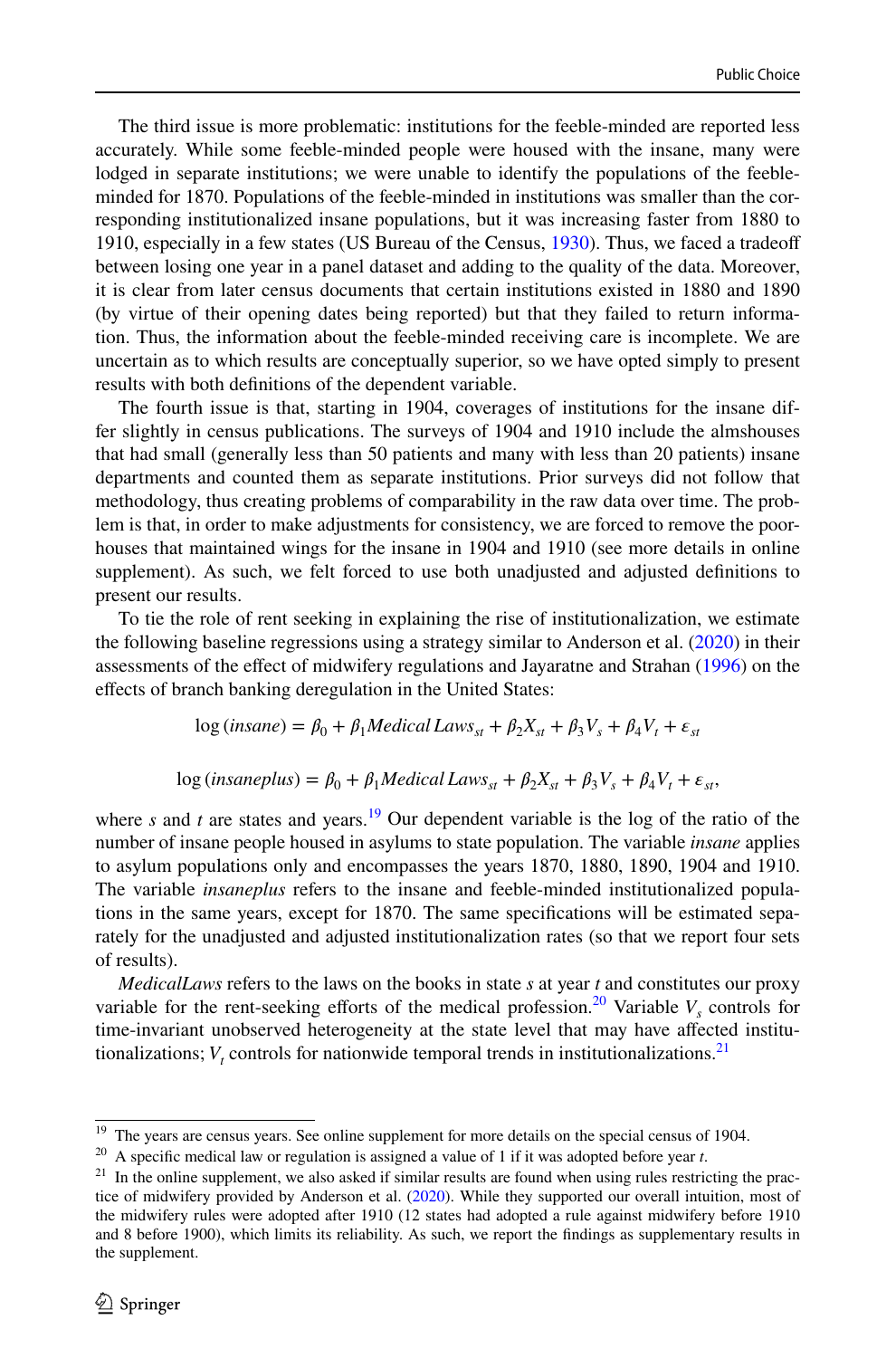

<span id="page-12-0"></span>**Fig. 2** Map of the adoption of medical laws, 1870–1921

The vector *X* contains our control variables. We follow an empirical strategy similar to Sutton [\(1991](#page-29-1)) by entering population over the age of 65, electoral competitiveness, urbani-zation, and state government revenues variables (adjusted for inflation).<sup>[22](#page-12-1)</sup> Although those

<span id="page-12-1"></span> $22$  Sutton [\(1991](#page-29-1)) also considered two other explanatory variables that we ended up dropping. The first was the number of Civil War pensioners estimated from federal documents, but he overlooked the fact that Confederate veterans were not eligible for pensions (see more below). He also included a dummy variable for traditional party organization. It was defined as states in which political machines flourished, whether in a one- party or competitive environment. The variable was time-invariant and had a value of 1 for thirteen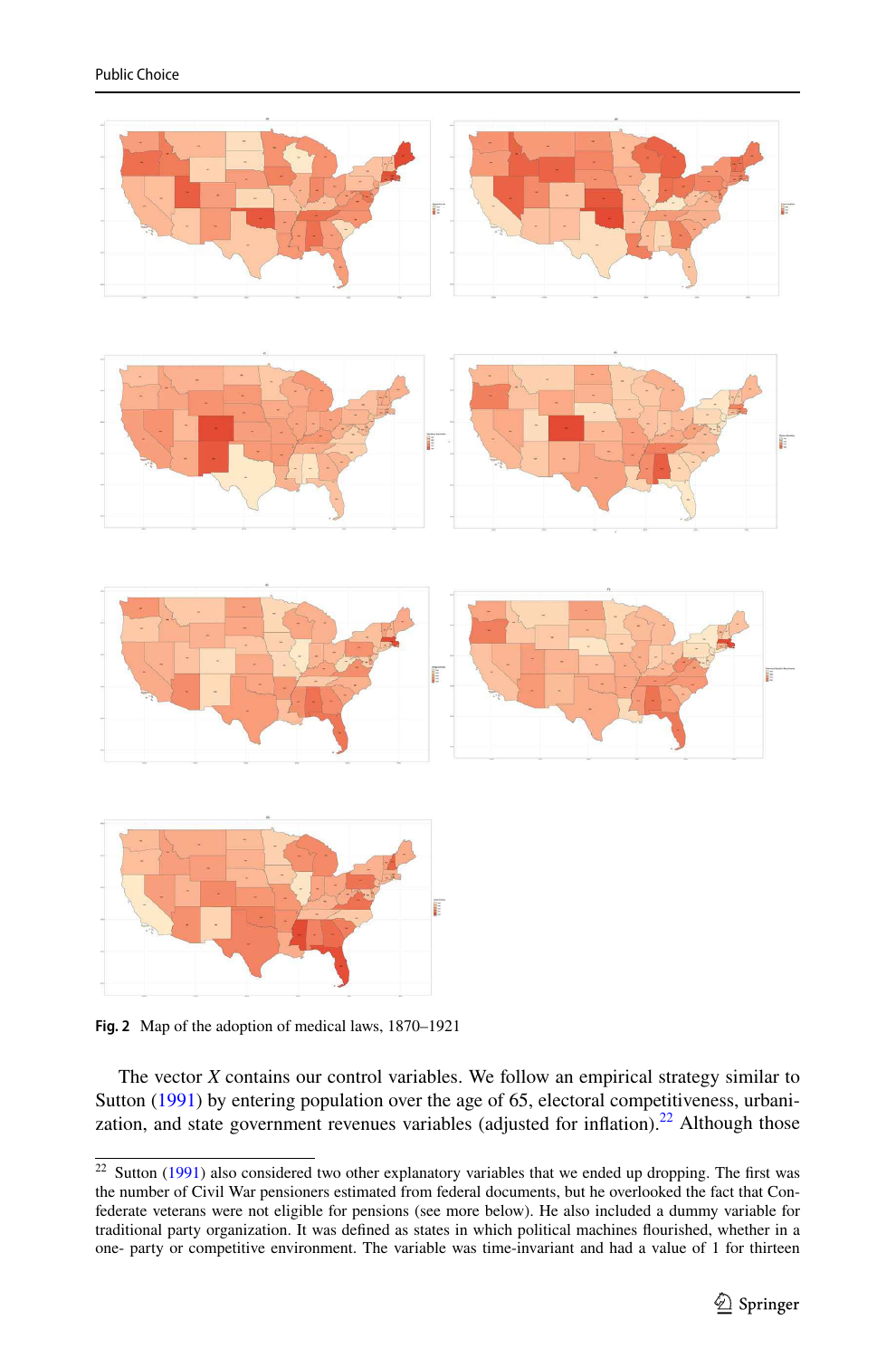measures account for governmental ability to finance asylums, we rely on other variables to approximate public interest forces because they cannot be measured directly. Because the elderly consumed a disproportionate share of the services of asylums, we can expect that variable to be correlated with public interest. A similar correlation is expected with respect to urbanization: larger population density brings insanity into sharper focus for many peo-ple and increases the demand for institutionalization.<sup>[23](#page-13-0)</sup>

However, we felt it was necessary to include additional variables to control for public interest forces. First, we added the share of the population under 15 years of age because that demographic subgroup was unlikely to consume mental care services.<sup>[24](#page-13-1)</sup> Second, we entered the African American and foreign-born shares of the population. The former reflects the fact that African Americans received less healthcare than others (Noll,  $1995$ ).<sup>[25](#page-13-2)</sup> The latter is included because numerous immigrant groups were labelled as intellectually inferior (Okrent, [2019](#page-29-29)) so that larger immigrant populations led to stronger nativist pressures to control them. Third, we entered a dummy variable for whether a state granted women the right to vote. Women tended to align with progressive ideas that affected gov-ernment activities and their sizes (Lott & Kenny, [1999;](#page-28-29) Miller, [2008](#page-29-11)). As primary caregivers, we expect that women were likelier to support institutionalization as a substitute for in-home care. Fourth is a dummy variable for whether a state had a welfare agency in order to reflect "progressive" attitudes consistent with a favorable view of institutionalizing the mentally disabled in facilities controlled by the organized medical profession.<sup>[26](#page-13-3)</sup> Lastly, we relied on labor force data from Turner et al. ([2007\)](#page-29-30) to estimate the number of dependents per worker. The larger the ratio of dependents to workers, the greater the demand for

Footnote 22 (continued)

states. However, our fixed-effect estimator captures the effect of such a time-invariant control and we did not include it.

<span id="page-13-0"></span><sup>&</sup>lt;sup>23</sup> The empirical literature has thrown into contention the link between insanity and urbanization (Sutton, [1991,](#page-29-1) p. 671). However, it has been entered in previous work as a control variable because it is related to "lower social tolerance for aberrant behavior" as well as the heightened "status of medical and mental health professionals" (Sutton, [1991,](#page-29-1) p. 671). Furthermore, it is included in the work of Sutton ([1991\)](#page-29-1) because the data do not allow for an easy and consistent distinction between city and state institutions (see online supplement). Thus, "a measure of urbanization is a rough proxy for a municipal asylum system" whereby larger urban populations also meant more asylums regardless of whether or not they are mandated by state or city governments (Sutton, [1991,](#page-29-1) p. 672).

<span id="page-13-1"></span><sup>&</sup>lt;sup>24</sup> Only 0.2% of asylum patients in the 1920s were younger than age 15 (US Bureau of the Census 1926, p. 27).

<span id="page-13-2"></span><sup>&</sup>lt;sup>25</sup> When institutions that cared for black populations were operating, they were less well-funded than insti-tutions that cared for white populations (Grob, [1983](#page-27-2), p. 26).

<span id="page-13-3"></span> $26$  We relied on the report on benevolent institutions for 1910 to identify the agencies (US Census Office, [1911,](#page-29-31) p. 14). We then gathered numerous legal documents, legislative records, session papers and state histories to identify their dates of creation. However, state welfare agencies are coded as dummy variables and they do not address degrees of welfare support. A better variable for public interest would have been pensions to veterans because it captures support for the group most likely to access asylums in the absence of taxpayer-financed support. Sutton [\(1991](#page-29-1)) relied on federal pensions. However, that choice was problematic because veterans of the Confederacy's armed forces, who were not eligible for federal pensions, benefited from state level pensions (Eli and Salisbury, [2016\)](#page-27-20), which were not covered by his variable. Normally we could simply add information about state-level pensions to the federal ones to get a more complete picture. However, some southern states provided no relevant information. In the online supplement, we report a robustness check includes veterans receiving pensions with and without adding the state-level pensions to confederate veterans as collected by Eli and Salisbury ([2016\)](#page-27-20). Our results are unchanged, but we take them with a grain of salt because of the incompleteness of confederate pensions data and the differences in generosity between programs for which we cannot account.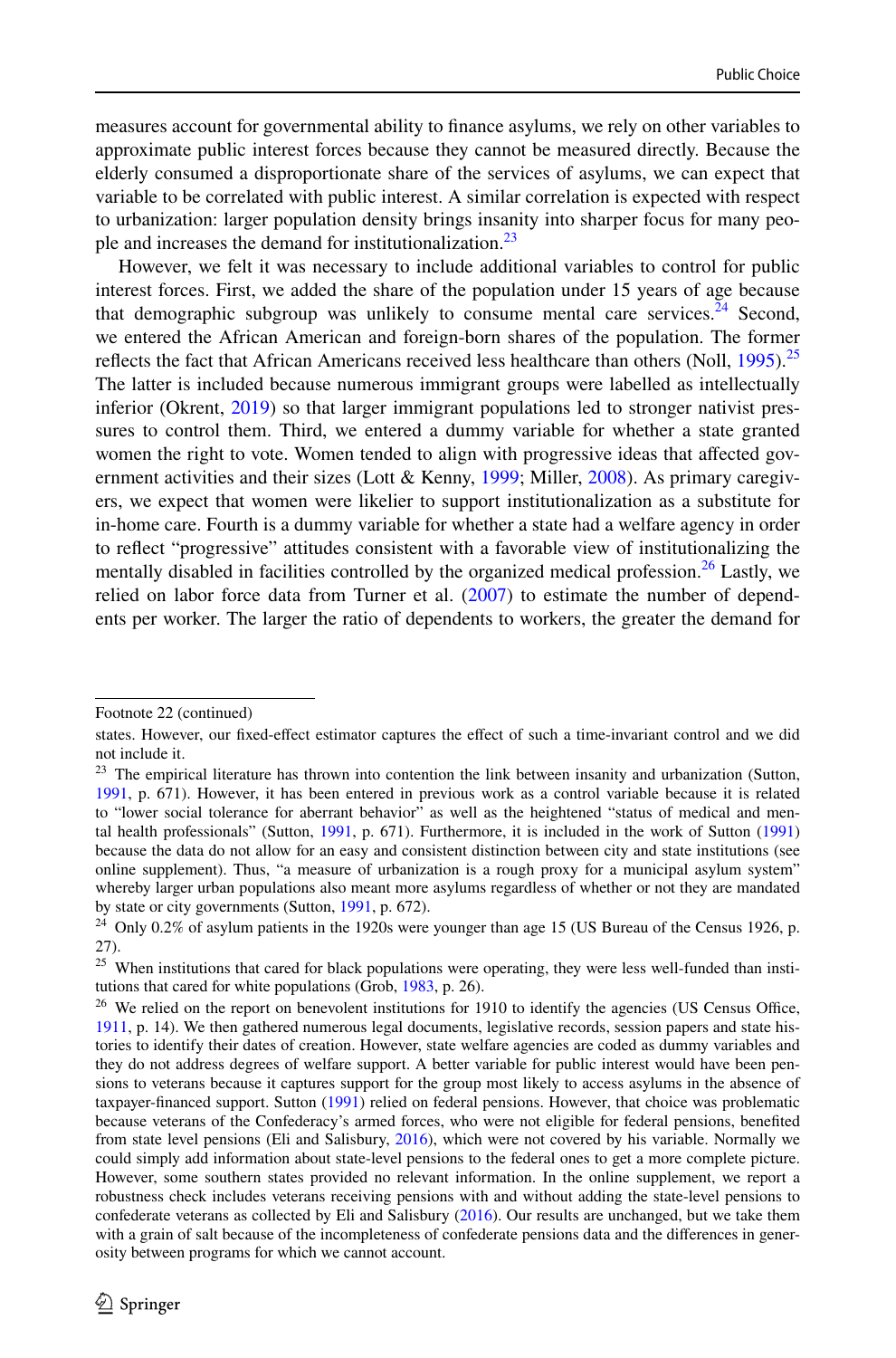institutionalization would have been.<sup>[27](#page-14-1)</sup> We also controlled for per capita income (Turner et al., [2007\)](#page-29-30). That income variable is useful because it is expressed in real terms, not on the basis of national deflators, but, rather, on the basis of regional deflators expressed relative to the national price level. The deflators adjust state government revenues per capita for the deflation of the 1890s.<sup>[28](#page-14-2)</sup> Table [1](#page-15-0) reports the descriptive statistics of the dataset constructed for this paper.

It will be noted that in the literature, such as in the work of Sutton [\(1991](#page-29-1)), the resident populations of almshouses are entered as a control variable. In our empirical analysis, doing the same would introduce a bad control. "Bad controls" occur when a variable could as well be the dependent variable (Angrist & Pischke,  $2008$ , pp. 64–68). In our case, reductions in the sizes of almshouses would indeed lead to increases in asylum populations because one of the conjectured rent-seeking mechanisms was lobbying against almshouses by mental health professionals. As such, for econometric reasons, it would be unwise to enter almshouses as an explanatory variable.

# <span id="page-14-0"></span>**4 Results**

Estimates of  $\beta_1$  entering only the populations of institutionalized insane people are presented in Tables  $2$  and  $3<sup>29</sup>$  $3<sup>29</sup>$  $3<sup>29</sup>$  All standard errors are clustered at the state level. The results cover the period from 1870 to 1910 and include both state and year fixed effects. Regardless of the definition adopted, statistically significant effects of registration laws and examining boards are found. Examining boards always are statistically significant: three times at the 5% level and once at the 10% level. Registration laws are significant only for the adjusted figures (those that assure the greatest methodological consistency). $30$  Other laws never are statistically significant. $31$ 

Unsurprisingly, in both specifications, the share of the population above age 65 affects the level of institutionalization strongly, which is to be expected given the results reported by Sutton [\(1991](#page-29-1)), which also are consistent with the fact that rising life expectancy during the period would have increased the number of individuals affected by cognitive disorders associated with old age. The other control variable to offer consistently negative and significant effects is the share of the population of African American origin. That is to be

<span id="page-14-1"></span> $27$  We have defined dependents as the sum of individuals below 15 and above 65 years of age.

<span id="page-14-2"></span> $28$  We relied on the same sources as Sutton ([1991\)](#page-29-1).

<span id="page-14-3"></span> $29$  We also estimated our regressions weighted by population and the results are very similar: examining boards are significant in all specifications.

<span id="page-14-4"></span><sup>&</sup>lt;sup>30</sup> For these estimates, the year-fixed effects are coded as i.year in Stata, thereby avoiding assuming a linear time trend (each year is unique). However, we also tried using the c.year command to capture the fact that, because of the special census of 1904, the census years are not spaced evenly. When c.year is substituted fort i.year to capture national trends, the coefficients for registration laws always are significant at the 5% level; examining boards always are significant at the 1% level. Some other laws, such as the exclusion of substandard medical schools, become significant at the 10% level and increase modestly the level of institutionalization. The same applies when we used c.year with the population housed in feeble-minded institutions.

<span id="page-14-5"></span><sup>&</sup>lt;sup>31</sup> In the online supplement, we estimated the effect of regulations against midwives using the data of Anderson et al. ([2020\)](#page-27-4). Eight states adopted such prohibitions during the nineteenth century; most states that adopted them did so in the twentieth century, after our period of interest. Thus, we were unwilling to report those results in the main body of the article even if they reinforce our claim because the marginal effects were significant in two out of four specifications and always positive.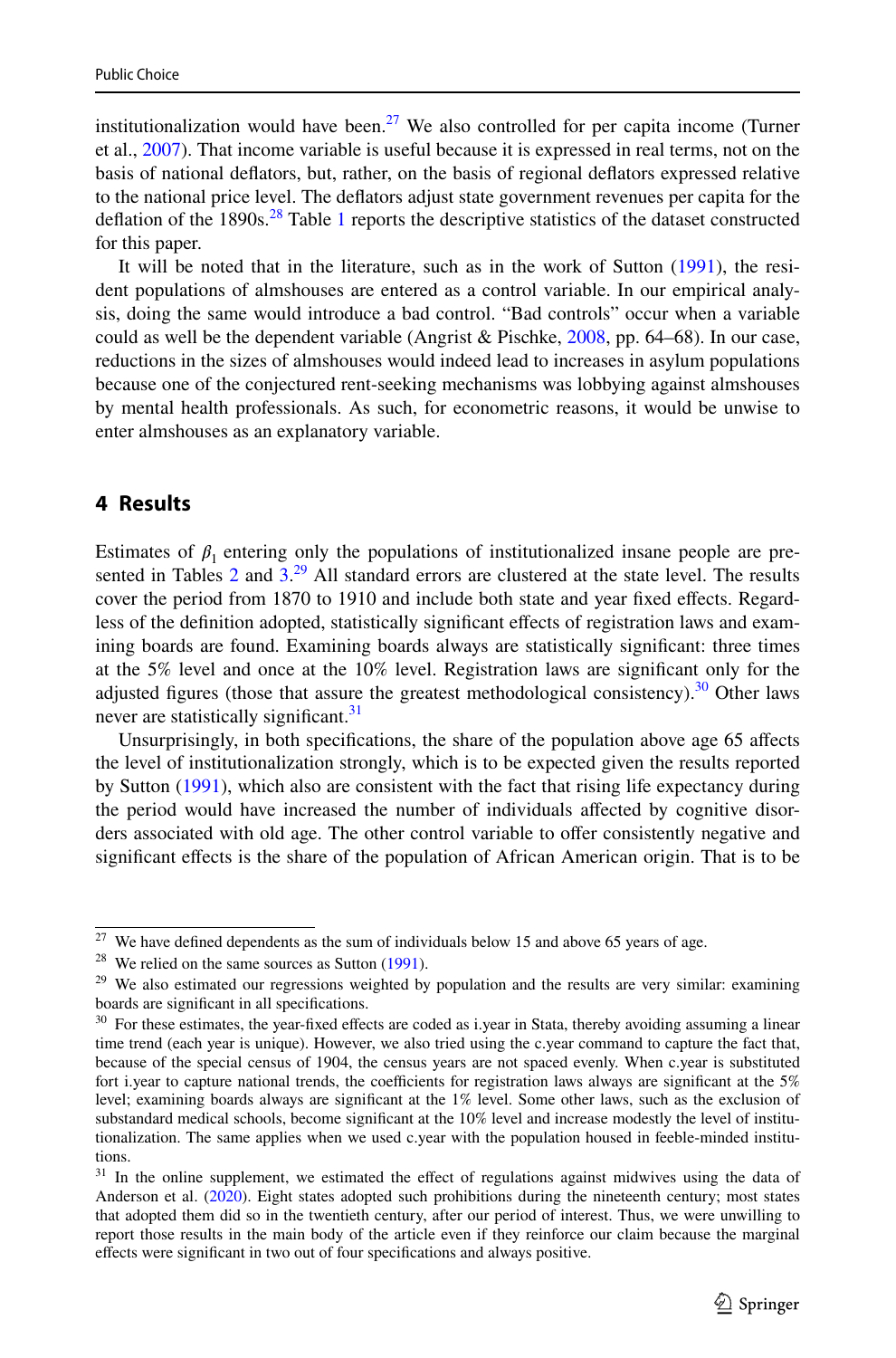<span id="page-15-0"></span>

| Table 1 Descriptive statistics,<br>1870-1910 |                                                                      | Obs | Mean  | St. dev |
|----------------------------------------------|----------------------------------------------------------------------|-----|-------|---------|
|                                              | Log of insane per $100,000$                                          | 211 | 4.649 | 0.691   |
|                                              | Log of insane plus per $100,000$                                     | 180 | 4.789 | 0.670   |
|                                              | Log of insane adjusted per 100,000                                   | 211 | 4.616 | 0.679   |
|                                              | Log of insane adjusted plus per 100,000                              | 180 | 4.760 | 0.656   |
|                                              | Log of income per capita                                             | 229 | 8.168 | 0.527   |
|                                              | Log of dependency ratio                                              | 229 | 0.023 | 0.327   |
|                                              | Log of state revenues per person                                     | 229 | 3.418 | 0.767   |
|                                              | Electoral competitiveness                                            | 240 | 0.357 | 0.169   |
|                                              | Log of share of population above 65                                  | 234 | 1.122 | 0.524   |
|                                              | Log of share of population below 15                                  | 245 | 3.520 | 0.214   |
|                                              | Log of urbanization rate                                             | 232 | 3.089 | 0.783   |
|                                              | Cities with more than 25 k                                           | 240 | 2.625 | 3.958   |
|                                              | Log of share of African American population                          | 240 | 1.328 | 1.746   |
|                                              | Log of share of population foreign-born                              | 242 | 2.190 | 1.320   |
|                                              | Women suffrage                                                       | 255 | 0.039 | 0.194   |
|                                              | State welfare agencies                                               | 240 | 0.446 | 0.498   |
|                                              | Some of the differences in the number of observations are due to the |     |       |         |

Some of the differences in the number of observations are due to the fact that we collected information for all states and territories. In some sources, data for some territories were not available

expected given that historians point to lower levels of healthcare provision to that segment of the population (Grob, [1983;](#page-27-2) Noll, [1995](#page-29-21)).

How do the results change if we enter the populations housed in special institutions for the feeble-minded? As we mention above, doing so forces us to omit observations for 1870 for which the censuses returned no details about special institutions. In Tables [4](#page-20-0) and [5,](#page-22-0) we report the results with the modified dependent variable. As can be seen, the effects are the same. The coefficients are very similar in magnitude. For example, the coefficient for examining boards with the unadjusted count is 0.159 when only the insane are counted, as opposed to 0.163 when both the feeble-minded and insane are counted. The level of statistical significance also is consistent across specifications. Examining boards always are significant. Registration laws uniformly become significant once the feeble-minded are counted.

In the results that include the count of feeble-minded individuals in special institutions, some of the control variables that were not significant over the 1870–1910 period become significant over the 1880–1910 period. The main variable that becomes significant is income per capita. $32$  Overall, our findings confirm the importance of examining boards. The coefficients we report suggest that a state switching from not having an examining board to having one could expect to see its institutionalized population increase by

<span id="page-15-1"></span><sup>&</sup>lt;sup>32</sup> However, a note of caution must be raised regarding the observations for 1870 that we obtained from the work of Turner et al. ([2007\)](#page-29-30). To conduct their own study, Turner et al. ([2007\)](#page-29-30) had to construct estimates of state-level incomes for 1870 to complement other existing sources. To do so, they had to make some assumptions based on later, or earlier, census years. Thus, it could be that observations on the income levels in 1870 are approximative. However, for our purposes, that possible flaw does not affect the coefficients or significances of the medical laws.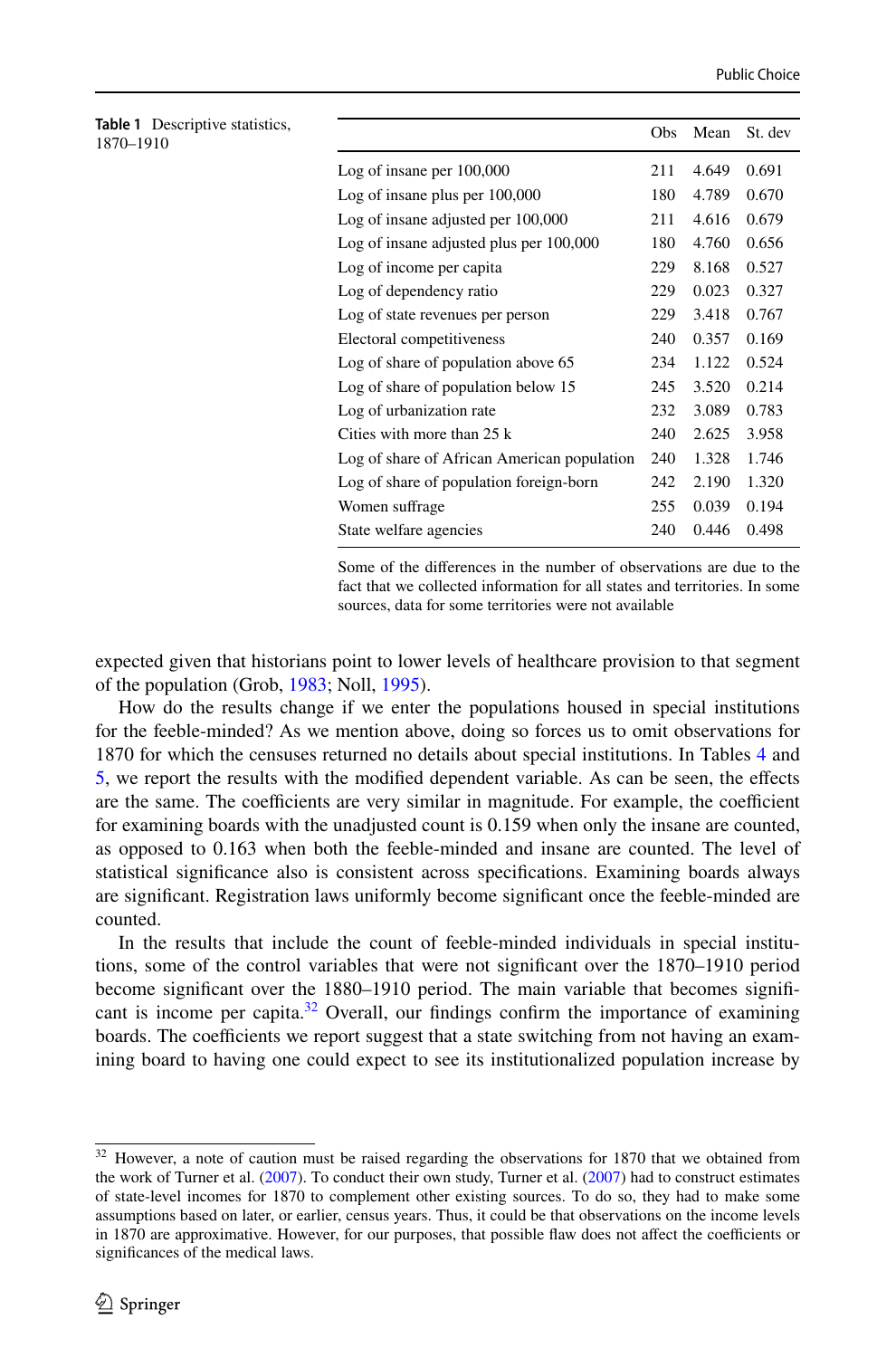<span id="page-16-0"></span>

| Table 2 Panel regression of the log of insane (unadjusted) per 100,000 with individual laws, 1870-1910 |                    |                        |                     |                       |                    |                       |                         |
|--------------------------------------------------------------------------------------------------------|--------------------|------------------------|---------------------|-----------------------|--------------------|-----------------------|-------------------------|
|                                                                                                        | $\ominus$          | $\odot$                | $\odot$             | $\bigoplus$           | $\overline{6}$     | $\circledcirc$        | $\widehat{\mathcal{C}}$ |
| Registration                                                                                           | (0.0671)<br>0.0829 |                        |                     |                       |                    |                       |                         |
| Examining board                                                                                        |                    | (0.0594)<br>$0.159***$ |                     |                       |                    |                       |                         |
| Mandatory examination                                                                                  |                    |                        | (0.0695)<br>0.00730 |                       |                    |                       |                         |
| Diploma mandatory                                                                                      |                    |                        |                     | $-0.0457$<br>(0.0609) |                    |                       |                         |
| Substandard colleges excluded                                                                          |                    |                        |                     |                       | (0.0546)<br>0.0744 |                       |                         |
| Preliminary education requirements                                                                     |                    |                        |                     |                       |                    | $-0.0157$<br>(0.0512) |                         |
| Code of ethics                                                                                         |                    |                        |                     |                       |                    |                       | 0.0418                  |
|                                                                                                        |                    |                        |                     |                       |                    |                       | (0.0571)                |
| Log of income per capita                                                                               | 0.206              | 0.200                  | 0.196               | 0.202                 | 0.173              | 0.193                 | 0.198                   |
|                                                                                                        | (0.151)            | (0.142)                | (0.152)             | (0.150)               | (0.149)            | (0.148)               | (0.147)                 |
| Log of dependent ratio                                                                                 | $-0.473$           | $-0.369$               | $-0.460$            | $-0.466$              | $-0.504$           | $-0.455$              | $-0.511$                |
|                                                                                                        | (0.553)            | (0.558)                | (0.553)             | (0.548)               | (0.555)            | (0.554)               | (0.530)                 |
| Log of state revenues per person                                                                       | 0.0466             | 0.0327                 | 0.0451              | 0.0513                | 0.0423             | 0.0457                | 0.0431                  |
|                                                                                                        | (0.0559)           | (0.0546)               | (0.0559)            | (0.0556)              | (0.0591)           | (0.0557)              | (0.0558)                |
| Electoral competitiveness                                                                              | $-0.0719$          | $-0.0975$              | $-0.0765$           | $-0.0802$             | $-0.0695$          | $-0.0786$             | $-0.0698$               |
|                                                                                                        | (0.179)            | (0.173)                | (0.178)             | $(0.184)$<br>0.329**  | (0.182)            | (0.185)               | (0.180)                 |
| Log of share of population above 65                                                                    | $0.341***$         | $0.348***$             | $0.336***$          |                       | $0.307*$           | $0.339***$            | $0.317*$                |
|                                                                                                        | (0.158)            | (0.164)                | (0.161)             | (0.160)               | (0.156)            | (0.159)               | (0.164)                 |
| Log of share of population below 1.                                                                    | $-0.0913$          | 0.00216                | $-0.108$            | $-0.123$              | $-0.157$           | $-0.106$              | $-0.166$                |
|                                                                                                        | (0.590)            | (0.576)                | (0.590)             | (0.588)               | (0.584)            | (0.589)               | (0.562)                 |
|                                                                                                        |                    |                        |                     |                       |                    |                       |                         |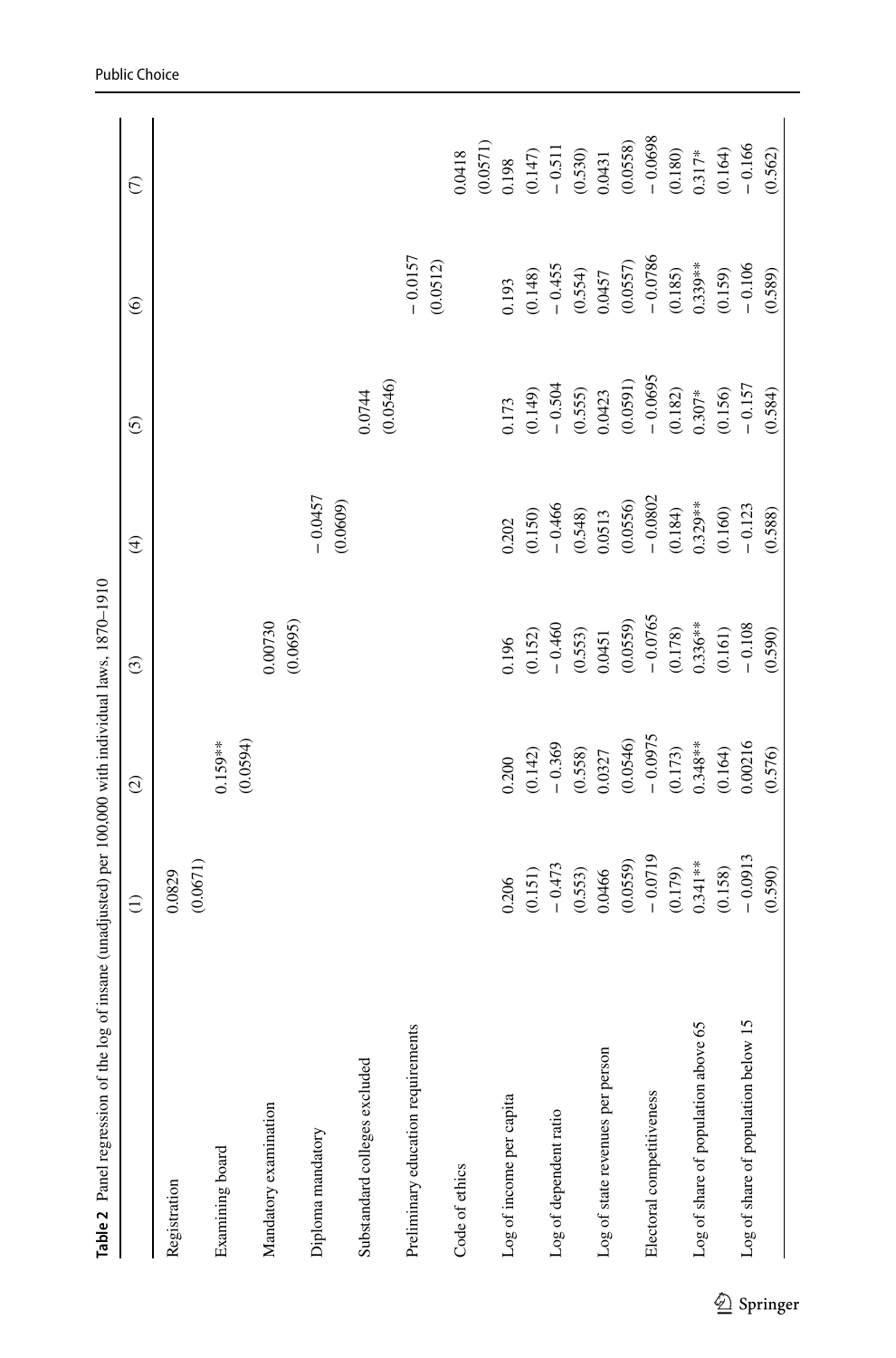| İ      | ֠<br>֧֧֧ׅׅ֦֧ׅׅ֧ׅ֧֧ׅ֧ׅ֧֧ׅ֧֧֚֚֚֚֚֚֚֚֚֚֚֚֚֚֚֚֚֚֚֚֚֚֚֚֚֚֚֚֚֚֚֚֚֝֝֓֜֓֡֜֓֡֓֡֬֜֓֡֓֞֡֜֓֞֜֓֝֬֜֜֝֬֜֝֬ |
|--------|---------------------------------------------------------------------------------------------|
| ı      | J                                                                                           |
| Φ      |                                                                                             |
| ŗ<br>ľ | ē                                                                                           |
|        |                                                                                             |

|                                                  | $\widehat{\Xi}$                                                                                                                                                                                                                      | $\widehat{\mathcal{O}}$                                                                                                                                                      | $\widehat{c}$                                                                                                                                                                         |                                                                                                                                                                                                                                                                                     |                                                                                                                                                                                                                                                                                           | $\odot$                                                                                                                                                                                                                                                       |                                                                                                                                                                                                                                                                                     |
|--------------------------------------------------|--------------------------------------------------------------------------------------------------------------------------------------------------------------------------------------------------------------------------------------|------------------------------------------------------------------------------------------------------------------------------------------------------------------------------|---------------------------------------------------------------------------------------------------------------------------------------------------------------------------------------|-------------------------------------------------------------------------------------------------------------------------------------------------------------------------------------------------------------------------------------------------------------------------------------|-------------------------------------------------------------------------------------------------------------------------------------------------------------------------------------------------------------------------------------------------------------------------------------------|---------------------------------------------------------------------------------------------------------------------------------------------------------------------------------------------------------------------------------------------------------------|-------------------------------------------------------------------------------------------------------------------------------------------------------------------------------------------------------------------------------------------------------------------------------------|
| Log of urbanization rate                         | 0.207                                                                                                                                                                                                                                | 0.219                                                                                                                                                                        | 0.209                                                                                                                                                                                 | 0.204                                                                                                                                                                                                                                                                               | 0.232                                                                                                                                                                                                                                                                                     | 0.206                                                                                                                                                                                                                                                         | 0.215                                                                                                                                                                                                                                                                               |
|                                                  |                                                                                                                                                                                                                                      |                                                                                                                                                                              |                                                                                                                                                                                       |                                                                                                                                                                                                                                                                                     |                                                                                                                                                                                                                                                                                           |                                                                                                                                                                                                                                                               |                                                                                                                                                                                                                                                                                     |
| Cities with more than 25 k                       | $(0.168)$<br>$0.0143$                                                                                                                                                                                                                | $(0.175)$<br>$0.0154$                                                                                                                                                        |                                                                                                                                                                                       |                                                                                                                                                                                                                                                                                     |                                                                                                                                                                                                                                                                                           |                                                                                                                                                                                                                                                               |                                                                                                                                                                                                                                                                                     |
|                                                  |                                                                                                                                                                                                                                      | (0.0126)                                                                                                                                                                     |                                                                                                                                                                                       |                                                                                                                                                                                                                                                                                     |                                                                                                                                                                                                                                                                                           |                                                                                                                                                                                                                                                               | (0.172)<br>0.0140<br>0.0125)<br>- 0.214***<br>- 0.179<br>- 0.156)<br>- 0.0817<br>- 0.0699)<br>0.00699)<br>0.00699<br>2.088<br>2.088<br>2.088<br>2.0069<br>2.005<br>2.005<br>2.005<br>2.005<br>2.005<br>2.005<br>2.005<br>2.005<br>2.005<br>2.005<br>2.005<br>2.005<br>2.005<br>2.00 |
| population<br>Log of share of African-American p |                                                                                                                                                                                                                                      |                                                                                                                                                                              |                                                                                                                                                                                       |                                                                                                                                                                                                                                                                                     |                                                                                                                                                                                                                                                                                           |                                                                                                                                                                                                                                                               |                                                                                                                                                                                                                                                                                     |
|                                                  | (0.0125)<br>$-$ 0.211 ***<br>$0.0615$<br>$-$ 0.191<br>$-$ 0.191<br>$-$ 0.0985<br>$-$ 0.0985<br>$-$ 0.0032<br>$-$ 0.0132<br>$-$ 0.0132<br>$-$ 0.0701)<br>$-$ 0.0701)<br>$-$ 0.291<br>$-$ 2.391<br>$-$ 2.391<br>$-$ 2.391<br>$-$ 2.391 | $-0.219***$<br>(0.0615)                                                                                                                                                      | (0.170)<br>0.0135<br>$(-0.0124)$<br>$(-0.0124)$<br>$(-0.0026)$<br>$(-0.181)$<br>$(-0.157)$<br>$(-0.0783)$<br>$(-0.072)$<br>0.00130<br>0.00130<br>0.00729)<br>XES<br>XES<br>XES<br>XES | (0.170)<br>0.0130<br>0.0130<br>0.0135<br>0.0155<br>0.0177<br>0.0177<br>0.0175<br>0.00777<br>0.00777<br>0.00777<br>0.00777<br>0.00777<br>0.0077<br>0.0077<br>0.0077<br>0.0077<br>0.0077<br>0.0077<br>0.0077<br>0.0077<br>0.0077<br>0.0077<br>0.0077<br>2.512<br>2.52<br>2.52<br>2.52 | (0.171)<br>0.0160<br>0.0163<br>0.0163<br>0.0153<br>0.188<br>0.00701<br>0.142)<br>0.007018<br>0.007018<br>0.007018<br>0.007018<br>0.007018<br>2.85<br>2.85<br>2.85<br>2.85<br>2.85<br>2.85<br>2.85<br>2.85<br>2.85<br>2.85<br>2.85<br>2.85<br>2.85<br>2.85<br>2.85<br>2.85<br>2.85<br>2.85 | (0.173)<br>$0.0136$<br>$0.0124$<br>$0.0628$<br>$0.156$<br>$0.156$<br>$0.156$<br>$0.059$<br>$0.057$<br>$0.057$<br>$0.057$<br>$0.057$<br>$0.058$<br>$0.0698$<br>$0.057$<br>$0.059$<br>$0.057$<br>$0.059$<br>$0.057$<br>$0.059$<br>$0.057$<br>$0.059$<br>$0.057$ |                                                                                                                                                                                                                                                                                     |
| Log of share of population foreign-born          |                                                                                                                                                                                                                                      |                                                                                                                                                                              |                                                                                                                                                                                       |                                                                                                                                                                                                                                                                                     |                                                                                                                                                                                                                                                                                           |                                                                                                                                                                                                                                                               |                                                                                                                                                                                                                                                                                     |
|                                                  |                                                                                                                                                                                                                                      | $\begin{array}{r} -0.182 \\ -0.154 \\ -0.195 \\ 0.0262 \\ 0.00697 \\ 0.00697 \\ 2.112 \\ 2.456 \\ \text{YBS} \\ 2.45 \\ 2.06 \\ 3.085 \\ \text{XSS} \\ 0.855 \\ \end{array}$ |                                                                                                                                                                                       |                                                                                                                                                                                                                                                                                     |                                                                                                                                                                                                                                                                                           |                                                                                                                                                                                                                                                               |                                                                                                                                                                                                                                                                                     |
| Women suffrage                                   |                                                                                                                                                                                                                                      |                                                                                                                                                                              |                                                                                                                                                                                       |                                                                                                                                                                                                                                                                                     |                                                                                                                                                                                                                                                                                           |                                                                                                                                                                                                                                                               |                                                                                                                                                                                                                                                                                     |
|                                                  |                                                                                                                                                                                                                                      |                                                                                                                                                                              |                                                                                                                                                                                       |                                                                                                                                                                                                                                                                                     |                                                                                                                                                                                                                                                                                           |                                                                                                                                                                                                                                                               |                                                                                                                                                                                                                                                                                     |
| State welfare agencies                           |                                                                                                                                                                                                                                      |                                                                                                                                                                              |                                                                                                                                                                                       |                                                                                                                                                                                                                                                                                     |                                                                                                                                                                                                                                                                                           |                                                                                                                                                                                                                                                               |                                                                                                                                                                                                                                                                                     |
|                                                  |                                                                                                                                                                                                                                      |                                                                                                                                                                              |                                                                                                                                                                                       |                                                                                                                                                                                                                                                                                     |                                                                                                                                                                                                                                                                                           |                                                                                                                                                                                                                                                               |                                                                                                                                                                                                                                                                                     |
| Constant                                         |                                                                                                                                                                                                                                      |                                                                                                                                                                              |                                                                                                                                                                                       |                                                                                                                                                                                                                                                                                     |                                                                                                                                                                                                                                                                                           |                                                                                                                                                                                                                                                               |                                                                                                                                                                                                                                                                                     |
|                                                  |                                                                                                                                                                                                                                      |                                                                                                                                                                              |                                                                                                                                                                                       |                                                                                                                                                                                                                                                                                     |                                                                                                                                                                                                                                                                                           |                                                                                                                                                                                                                                                               |                                                                                                                                                                                                                                                                                     |
| State-fixed effects                              |                                                                                                                                                                                                                                      |                                                                                                                                                                              |                                                                                                                                                                                       |                                                                                                                                                                                                                                                                                     |                                                                                                                                                                                                                                                                                           |                                                                                                                                                                                                                                                               |                                                                                                                                                                                                                                                                                     |
| Year-fixed effects                               |                                                                                                                                                                                                                                      |                                                                                                                                                                              |                                                                                                                                                                                       |                                                                                                                                                                                                                                                                                     |                                                                                                                                                                                                                                                                                           |                                                                                                                                                                                                                                                               |                                                                                                                                                                                                                                                                                     |
| Observations                                     |                                                                                                                                                                                                                                      |                                                                                                                                                                              |                                                                                                                                                                                       |                                                                                                                                                                                                                                                                                     |                                                                                                                                                                                                                                                                                           |                                                                                                                                                                                                                                                               |                                                                                                                                                                                                                                                                                     |
| R-squared                                        | 0.851                                                                                                                                                                                                                                |                                                                                                                                                                              |                                                                                                                                                                                       |                                                                                                                                                                                                                                                                                     |                                                                                                                                                                                                                                                                                           |                                                                                                                                                                                                                                                               |                                                                                                                                                                                                                                                                                     |
| Number of states                                 |                                                                                                                                                                                                                                      |                                                                                                                                                                              |                                                                                                                                                                                       |                                                                                                                                                                                                                                                                                     |                                                                                                                                                                                                                                                                                           |                                                                                                                                                                                                                                                               |                                                                                                                                                                                                                                                                                     |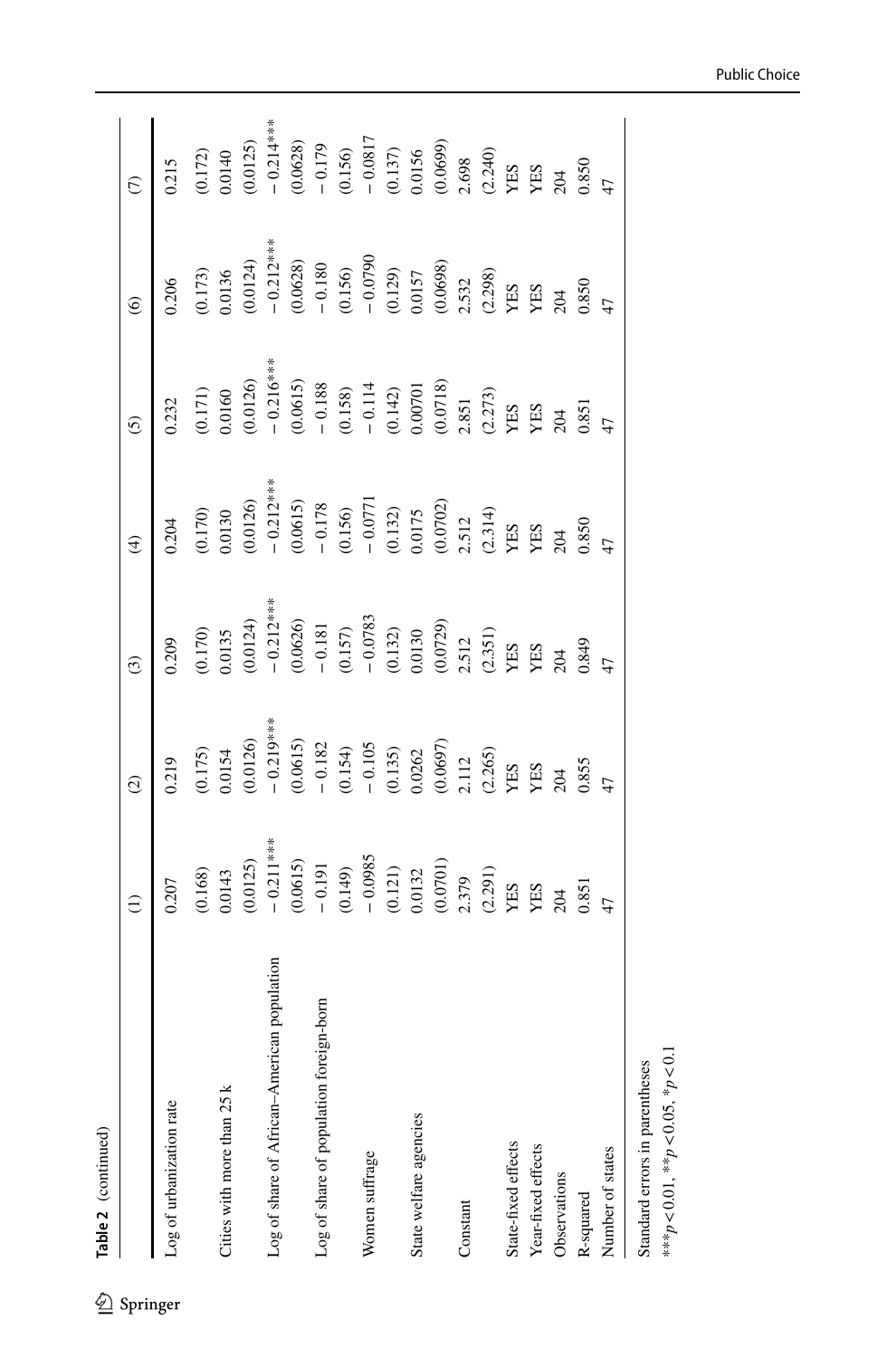<span id="page-18-0"></span>

| Table 3 Panel regression of the log | of insane (adjusted) per 100,000 with individual laws, 1870-1910 |                       |                       |                       |                        |                       |                        |
|-------------------------------------|------------------------------------------------------------------|-----------------------|-----------------------|-----------------------|------------------------|-----------------------|------------------------|
|                                     | $\widehat{\Xi}$                                                  | $\odot$               | $\odot$               | $\bigoplus$           | $\odot$                | $\circledcirc$        | $\widehat{C}$          |
| Registration                        | (0.0643)<br>$0.136***$                                           |                       |                       |                       |                        |                       |                        |
| Examining board                     |                                                                  | (0.0604)<br>$0.124**$ |                       |                       |                        |                       |                        |
| Mandatory examination               |                                                                  |                       | $-0.0116$<br>(0.0678) |                       |                        |                       |                        |
| Diploma mandatory                   |                                                                  |                       |                       | $-0.0579$<br>(0.0572) |                        |                       |                        |
| Substandard colleges excluded       |                                                                  |                       |                       |                       | (0.0604)<br>0.0215     |                       |                        |
| Preliminary education requirements  |                                                                  |                       |                       |                       |                        | $-0.0633$<br>(0.0592) |                        |
| Code of ethics                      |                                                                  |                       |                       |                       |                        |                       | 0.0211                 |
|                                     |                                                                  |                       |                       |                       |                        |                       | (0.0615)               |
| Log of income per capita            | 0.234                                                            | 0.218                 | 0.210                 | 0.224                 | 0.207                  | 0.210                 | 0.216                  |
|                                     | (0.152)                                                          | (0.147)               | (0.156)               | (0.154)               | (0.152)                | (0.152)               | (0.152)                |
| Log of dependent ratio              | $-0.777$                                                         | $-0.683$              | $-0.751$              | $-0.763$              | $-0.767$               | $-0.741$              | $-0.780$               |
|                                     | (0.497)                                                          | (0.527)               | (0.521)               | (0.516)               | $(0.522)$<br>- 0.0276  | $(0.519)$<br>- 0.0260 | $(0.503)$<br>- 0.0279  |
| Log of state revenues per person    | $-0.0248$                                                        | $-0.0367$             | $-0.0260$             | $-0.0194$             |                        |                       |                        |
|                                     | (0.0651)                                                         | (0.0672)              | (0.0686)              | (0.0679)              | $(0.0691)$<br>- 0.0283 | (0.0671)              |                        |
| Electoral competitiveness           | $-0.0243$                                                        | $-0.0473$             | $-0.0281$             | $-0.0361$             |                        | $-0.0429$             | $(0.0682)$<br>- 0.0271 |
|                                     | $(0.167)$                                                        | $(0.167)$             | (0.169)               | $(0.173)$<br>0.346**  | $(0.174)$<br>0.345**   | $(0.174)$<br>0.370**  | $(0.171)$<br>0.344**   |
| Log of share of population above 65 | $0.363**$                                                        | $0.363**$             | $0.351***$            |                       |                        |                       |                        |
|                                     | (0.161)                                                          | (0.168)               | (0.165)               | (0.164)               | (0.158)                | (0.164)               | (0.166)                |
| Log of share of population below 15 | $-0.359$                                                         | $-0.300$              | $-0.387$              | $-0.405$              | $-0.401$               | $-0.378$              | $-0.416$               |
|                                     | (0.556)                                                          | (0.561)               | (0.574)               | (0.574)               | (0.571)                | (0.572)               | (0.549)                |
|                                     |                                                                  |                       |                       |                       |                        |                       |                        |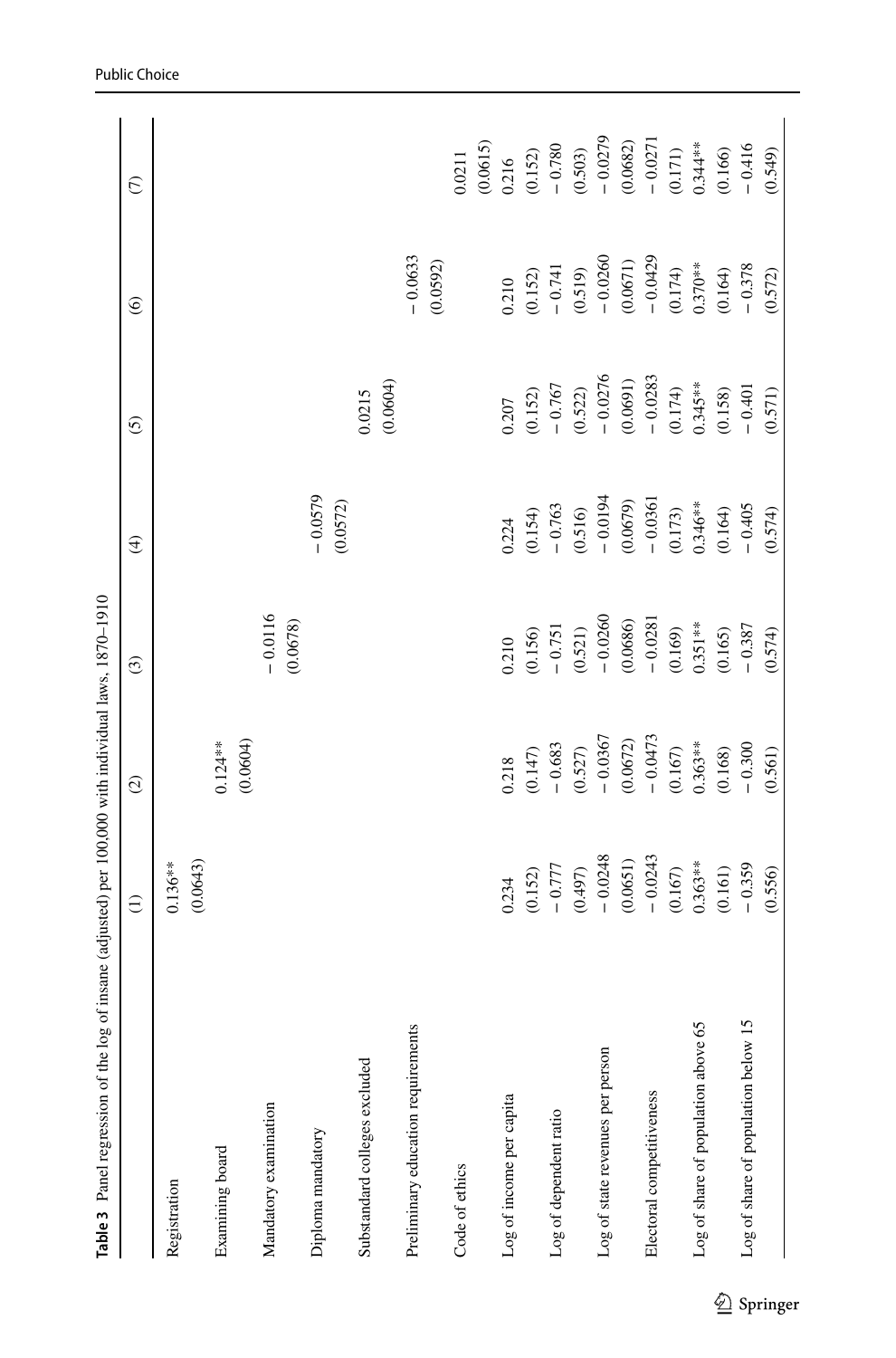|        | ׇׇ֠֕֡<br>:<br>יו |
|--------|------------------|
| z<br>Φ |                  |
|        |                  |
| Tabl   |                  |
|        |                  |

|                                             | $\widehat{\Xi}$                                                                                                                                                                                           | $\widehat{\mathcal{Q}}$                                                                                   | $\widehat{c}$                                                                                                                                                                                                                                                                                                                                                                                                   | $\widehat{\mathfrak{t}}$                                                                                                         | $\widehat{c}$                                                                                                                                                                                                | $\odot$                                                                                                                                                                                                                                                                                                                                                                           |                                                                                                                                                                                                                                                                                     |
|---------------------------------------------|-----------------------------------------------------------------------------------------------------------------------------------------------------------------------------------------------------------|-----------------------------------------------------------------------------------------------------------|-----------------------------------------------------------------------------------------------------------------------------------------------------------------------------------------------------------------------------------------------------------------------------------------------------------------------------------------------------------------------------------------------------------------|----------------------------------------------------------------------------------------------------------------------------------|--------------------------------------------------------------------------------------------------------------------------------------------------------------------------------------------------------------|-----------------------------------------------------------------------------------------------------------------------------------------------------------------------------------------------------------------------------------------------------------------------------------------------------------------------------------------------------------------------------------|-------------------------------------------------------------------------------------------------------------------------------------------------------------------------------------------------------------------------------------------------------------------------------------|
| Log of urbanization rate                    | 0.242                                                                                                                                                                                                     | 0.253                                                                                                     | 0.247                                                                                                                                                                                                                                                                                                                                                                                                           | 0.238                                                                                                                            | 0.252                                                                                                                                                                                                        | 0.228                                                                                                                                                                                                                                                                                                                                                                             | 0.248                                                                                                                                                                                                                                                                               |
|                                             |                                                                                                                                                                                                           |                                                                                                           |                                                                                                                                                                                                                                                                                                                                                                                                                 | 0.175                                                                                                                            |                                                                                                                                                                                                              |                                                                                                                                                                                                                                                                                                                                                                                   |                                                                                                                                                                                                                                                                                     |
| Cities with more than 25 k                  | $(171)$<br>$(0.171)$                                                                                                                                                                                      | $(0.179)$<br>$0.0152$                                                                                     | $(0.176)$<br>$0.0137$                                                                                                                                                                                                                                                                                                                                                                                           | 0.0131                                                                                                                           | $(0.175)$<br>$0.0145$                                                                                                                                                                                        | $(0.174)$<br>$0.0143$                                                                                                                                                                                                                                                                                                                                                             |                                                                                                                                                                                                                                                                                     |
|                                             | 0.0135)                                                                                                                                                                                                   | 0.0131)                                                                                                   | 0.0131)                                                                                                                                                                                                                                                                                                                                                                                                         | 0.0135)                                                                                                                          | (0.0135)                                                                                                                                                                                                     | 0.0134)                                                                                                                                                                                                                                                                                                                                                                           |                                                                                                                                                                                                                                                                                     |
| Log of share of African-American population | $-0.236***$                                                                                                                                                                                               |                                                                                                           | $-0.237***$                                                                                                                                                                                                                                                                                                                                                                                                     | $-0.236***$                                                                                                                      | $-0.238***$                                                                                                                                                                                                  |                                                                                                                                                                                                                                                                                                                                                                                   | (0.176)<br>0.0140<br>0.0132)<br>0.0132<br>0.0583<br>0.0571<br>0.0711<br>0.0711<br>0.0711<br>0.0711<br>0.0711<br>0.0711<br>0.0711<br>0.0711<br>0.0712<br>0.0712<br>0.0712<br>0.0712<br>0.0712<br>0.0712<br>0.0712<br>0.0712<br>0.0712<br>0.0712<br>0.0712<br>0.0712<br>0.0712<br>0.0 |
|                                             | (0.0632)                                                                                                                                                                                                  | $-0.242***$<br>(0.0664)<br>- 0.0686                                                                       |                                                                                                                                                                                                                                                                                                                                                                                                                 |                                                                                                                                  |                                                                                                                                                                                                              |                                                                                                                                                                                                                                                                                                                                                                                   |                                                                                                                                                                                                                                                                                     |
| Log of share of population foreign-born     |                                                                                                                                                                                                           |                                                                                                           |                                                                                                                                                                                                                                                                                                                                                                                                                 |                                                                                                                                  |                                                                                                                                                                                                              |                                                                                                                                                                                                                                                                                                                                                                                   |                                                                                                                                                                                                                                                                                     |
|                                             | $\begin{array}{r} -0.0849 \\ (0.147) \\ -0.0549 \\ (0.123) \\ -0.0158 \\ (0.0778) \\ 2.956 \\ (2.321) \\ \text{YES} \\ \text{YES} \\ \text{YES} \\ \text{YES} \\ \text{YES} \\ \text{YES} \\ \end{array}$ | (0.159)<br>$-0.0432$<br>(0.142)<br>$-0.00513$<br>$-0.00513$<br>(0.0763)<br>2.871<br>(2.350)<br>YES<br>YES | $\begin{array}{l} (0.0666) \\ -0.0683 \\ (0.161) \\ -0.0239 \\ (0.141) \\ -0.0134 \\ -0.0134 \\ (0.0802) \\ 3.219 \\ \text{YES} \\ \text{YES} \\ \text{YES} \\ \text{YES} \\ \text{YES} \\ \text{YES} \\ \text{YES} \\ \text{YES} \\ \text{YES} \\ \text{YES} \\ \text{YES} \\ \text{YES} \\ \text{YES} \\ \text{YES} \\ \text{YES} \\ \text{YES} \\ \text{YES} \\ \text{YES} \\ \text{YES} \\ \text{YES} \\ \$ | (0.0652)<br>$-$ 0.0659<br>(0.159)<br>$-$ 0.0205<br>$-$ 0.0205<br>(0.142)<br>$-$ 0.0102<br>$-$ 0.0102<br>(0.0776)<br>3.178<br>XES | $(0.0659) \n- 0.0702 \n- 0.0329 \n- 0.0329 \n- 0.0329 \n- 0.0167 \n- 0.0167 \n- 0.0167 \n- 0.0167 \n- 0.0167 \n- 0.0167 \n- 0.0167 \n- 0.0167 \n- 0.0167 \n- 0.0329 \n- 0.0329 \n- 0.0329 \n- 0.0329 \n- 0.$ | $\begin{array}{r} -0.237***\\ -0.0664)\\ -0.0650\\ -0.050\\ -0.0731\\ -0.0231\\ -0.00736\\ -0.0073\\ -0.00767\\ -0.0076\\ 2.20\\ \text{FBS} \\ \text{X} \text{B} \\ \text{X} \text{C} \\ \text{X} \text{D} \\ \text{X} \text{D} \\ \text{X} \text{D} \\ \text{X} \text{D} \\ \text{X} \text{D} \\ \text{X} \text{D} \\ \text{X} \text{D} \\ \text{X} \text{D} \\ \text{X} \text{$ |                                                                                                                                                                                                                                                                                     |
| Women suffrage                              |                                                                                                                                                                                                           |                                                                                                           |                                                                                                                                                                                                                                                                                                                                                                                                                 |                                                                                                                                  |                                                                                                                                                                                                              |                                                                                                                                                                                                                                                                                                                                                                                   |                                                                                                                                                                                                                                                                                     |
|                                             |                                                                                                                                                                                                           |                                                                                                           |                                                                                                                                                                                                                                                                                                                                                                                                                 |                                                                                                                                  |                                                                                                                                                                                                              |                                                                                                                                                                                                                                                                                                                                                                                   |                                                                                                                                                                                                                                                                                     |
| State welfare agencies                      |                                                                                                                                                                                                           |                                                                                                           |                                                                                                                                                                                                                                                                                                                                                                                                                 |                                                                                                                                  |                                                                                                                                                                                                              |                                                                                                                                                                                                                                                                                                                                                                                   |                                                                                                                                                                                                                                                                                     |
|                                             |                                                                                                                                                                                                           |                                                                                                           |                                                                                                                                                                                                                                                                                                                                                                                                                 |                                                                                                                                  |                                                                                                                                                                                                              |                                                                                                                                                                                                                                                                                                                                                                                   |                                                                                                                                                                                                                                                                                     |
| Constant                                    |                                                                                                                                                                                                           |                                                                                                           |                                                                                                                                                                                                                                                                                                                                                                                                                 |                                                                                                                                  |                                                                                                                                                                                                              |                                                                                                                                                                                                                                                                                                                                                                                   |                                                                                                                                                                                                                                                                                     |
|                                             |                                                                                                                                                                                                           |                                                                                                           |                                                                                                                                                                                                                                                                                                                                                                                                                 |                                                                                                                                  |                                                                                                                                                                                                              |                                                                                                                                                                                                                                                                                                                                                                                   |                                                                                                                                                                                                                                                                                     |
| State-fixed effects                         |                                                                                                                                                                                                           |                                                                                                           |                                                                                                                                                                                                                                                                                                                                                                                                                 |                                                                                                                                  |                                                                                                                                                                                                              |                                                                                                                                                                                                                                                                                                                                                                                   |                                                                                                                                                                                                                                                                                     |
| Year-fixed effects                          |                                                                                                                                                                                                           |                                                                                                           |                                                                                                                                                                                                                                                                                                                                                                                                                 |                                                                                                                                  |                                                                                                                                                                                                              |                                                                                                                                                                                                                                                                                                                                                                                   |                                                                                                                                                                                                                                                                                     |
| Observations                                | 204                                                                                                                                                                                                       | 204<br>0.829                                                                                              | 204<br>0.826                                                                                                                                                                                                                                                                                                                                                                                                    | 204<br>0.826                                                                                                                     |                                                                                                                                                                                                              |                                                                                                                                                                                                                                                                                                                                                                                   |                                                                                                                                                                                                                                                                                     |
| R-squared                                   | 0.830                                                                                                                                                                                                     |                                                                                                           |                                                                                                                                                                                                                                                                                                                                                                                                                 |                                                                                                                                  |                                                                                                                                                                                                              |                                                                                                                                                                                                                                                                                                                                                                                   |                                                                                                                                                                                                                                                                                     |
| Number of states                            |                                                                                                                                                                                                           |                                                                                                           |                                                                                                                                                                                                                                                                                                                                                                                                                 |                                                                                                                                  |                                                                                                                                                                                                              |                                                                                                                                                                                                                                                                                                                                                                                   |                                                                                                                                                                                                                                                                                     |

Public Choice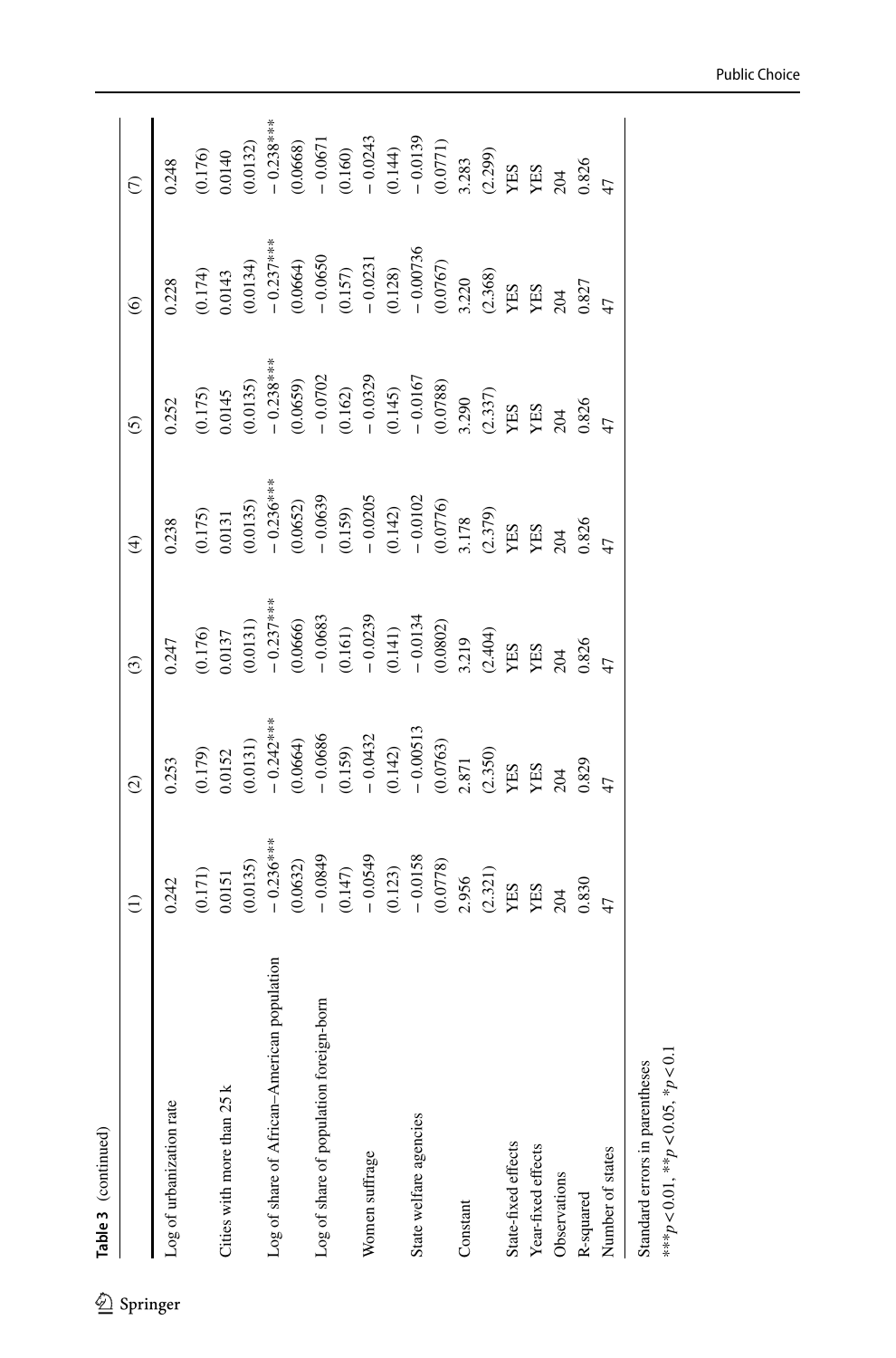<span id="page-20-0"></span>

| Table 4 Panel regression of the log      | of insane inclusive of feeble-minded institutions (unadjusted) per 100,000 with individual laws, 1880-1910 |                       |                         |                       |                               |                                                                       |                                                                       |
|------------------------------------------|------------------------------------------------------------------------------------------------------------|-----------------------|-------------------------|-----------------------|-------------------------------|-----------------------------------------------------------------------|-----------------------------------------------------------------------|
|                                          | $\ominus$                                                                                                  | $\odot$               | $\odot$                 | $\bigoplus$           | <u>ර</u>                      | $\circledcirc$                                                        | $\epsilon$                                                            |
| Registration                             | (0.0724)<br>$0.140*$                                                                                       |                       |                         |                       |                               |                                                                       |                                                                       |
| Examining board                          |                                                                                                            | (0.0729)<br>$0.163**$ |                         |                       |                               |                                                                       |                                                                       |
| Mandatory examination                    |                                                                                                            |                       | $-0.000639$<br>(0.0686) |                       |                               |                                                                       |                                                                       |
| Diploma mandatory                        |                                                                                                            |                       |                         | $-0.0116$<br>(0.0518) |                               |                                                                       |                                                                       |
| Substandard colleges excluded            |                                                                                                            |                       |                         |                       | 0.0371                        |                                                                       |                                                                       |
|                                          |                                                                                                            |                       |                         |                       | (0.0519)                      |                                                                       |                                                                       |
| Preliminary education requirements       |                                                                                                            |                       |                         |                       |                               | 0.0230                                                                |                                                                       |
|                                          |                                                                                                            |                       |                         |                       |                               | (0.0455)                                                              |                                                                       |
| Code of ethics                           |                                                                                                            |                       |                         |                       |                               |                                                                       | 0.0337                                                                |
|                                          |                                                                                                            |                       |                         |                       |                               |                                                                       | (0.0574)                                                              |
| Log of income per capita                 | $0.444***$                                                                                                 | $0.416***$            | $0.405***$              | $0.407***$            | $0.395***$                    | $0.409***$                                                            | $0.414**$                                                             |
|                                          | (0.142)                                                                                                    | (0.136)               | (0.139)                 | (0.141)               | (0.145)                       |                                                                       |                                                                       |
| Log of dependent ratio                   |                                                                                                            | $-0.987$              | $-1.138$                |                       |                               |                                                                       |                                                                       |
|                                          | $-1.186$<br>(0.719)                                                                                        | (0.761)               | (0.764)                 | $-1.140$<br>(0.759)   | $-1.128$<br>(0.774)<br>0.0394 | $\begin{array}{c} (0.141) \\ -1.138 \\ (0.774) \\ 0.0413 \end{array}$ | $\begin{array}{c} (0.138) \\ -1.184 \\ (0.754) \\ 0.0368 \end{array}$ |
| Log of state revenues per person         | 0.0430                                                                                                     | 0.0211                | 0.0403                  | 0.0424                |                               |                                                                       |                                                                       |
|                                          | (0.0679)                                                                                                   | (0.0630)              | (0.0690)                | (0.0692)              | (0.0694)                      |                                                                       | (0.0675)                                                              |
| Electoral competitiveness                | $-0.0501$                                                                                                  | $-0.0779$             | $-0.0567$               | $-0.0586$             | $-0.0501$                     | $(0.0683)$<br>- 0.0506                                                | $-0.0481$                                                             |
|                                          |                                                                                                            |                       |                         |                       |                               |                                                                       | (0.154)                                                               |
| Log of share of population above 65      | $(0.150)$<br>$0.310**$                                                                                     | $(0.145)$<br>0.314*   | $(0.156)$<br>$0.271$    | $(0.160)$<br>$0.270$  | $(0.159)$<br>$0.267$          | $(0.160)$<br>$0.267$                                                  | 0.260                                                                 |
|                                          | (0.174)                                                                                                    | (0.181)               | $(0.170)$<br>- 0.754    | $(0.171)$<br>- 0.759  | (0.172)                       | $(0.171)$<br>- 0.751                                                  | (0.176)                                                               |
| ς.<br>Log of share of population below 1 | $-0.782$                                                                                                   | $-0.575$              |                         |                       | $-0.745$                      |                                                                       | $-0.805$                                                              |
|                                          | (0.724)                                                                                                    | (0.723)               | (0.746)                 | (0.747)               | (0.752)                       | (0.756)                                                               | (0.731)                                                               |
|                                          |                                                                                                            |                       |                         |                       |                               |                                                                       |                                                                       |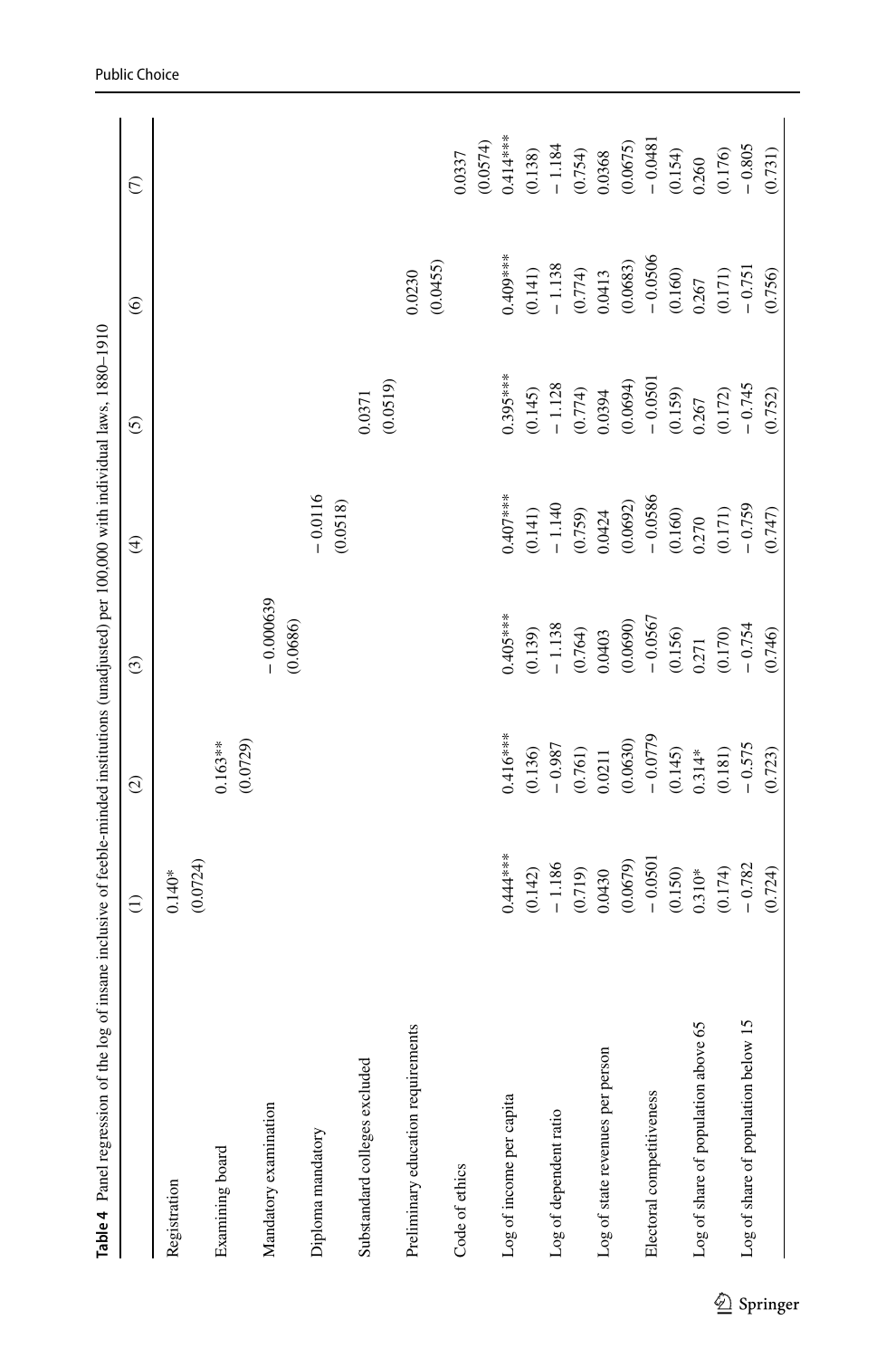|    | ֠<br>ׇ֚֠֕ |
|----|-----------|
| 4  |           |
| Φ  |           |
|    |           |
| قم |           |
|    |           |

|                                                  | $\widehat{\Xi}$                                                                                                                                                                                                                                                        | $\widehat{\mathcal{O}}$                                                                                                                                 | $\widehat{c}$                                                                                                                                                                                                                                                                                                                                                                            |                                                                                                                                                                                                                  | $\widehat{\mathcal{O}}$                                                                                                                            | $\odot$                                                                                                                                                                                                      |                                                                                                                                                                                           |
|--------------------------------------------------|------------------------------------------------------------------------------------------------------------------------------------------------------------------------------------------------------------------------------------------------------------------------|---------------------------------------------------------------------------------------------------------------------------------------------------------|------------------------------------------------------------------------------------------------------------------------------------------------------------------------------------------------------------------------------------------------------------------------------------------------------------------------------------------------------------------------------------------|------------------------------------------------------------------------------------------------------------------------------------------------------------------------------------------------------------------|----------------------------------------------------------------------------------------------------------------------------------------------------|--------------------------------------------------------------------------------------------------------------------------------------------------------------------------------------------------------------|-------------------------------------------------------------------------------------------------------------------------------------------------------------------------------------------|
| Log of urbanization rate                         | 0.135                                                                                                                                                                                                                                                                  | 0.153                                                                                                                                                   | 0.137                                                                                                                                                                                                                                                                                                                                                                                    | 0.136                                                                                                                                                                                                            | 0.148                                                                                                                                              | 0.142                                                                                                                                                                                                        | 0.141                                                                                                                                                                                     |
|                                                  |                                                                                                                                                                                                                                                                        |                                                                                                                                                         |                                                                                                                                                                                                                                                                                                                                                                                          |                                                                                                                                                                                                                  |                                                                                                                                                    |                                                                                                                                                                                                              |                                                                                                                                                                                           |
| Cities with more than 25 k                       | $(61179)$<br>0.0157                                                                                                                                                                                                                                                    | $(0.193)$<br>$0.0163$                                                                                                                                   | $(0.181)$<br>$0.0134$                                                                                                                                                                                                                                                                                                                                                                    |                                                                                                                                                                                                                  |                                                                                                                                                    |                                                                                                                                                                                                              | (0.183)<br>0.0137<br>0.0124)<br>0.0124<br>0.0689)<br>0.0689<br>0.00334<br>0.00334<br>0.00334<br>0.00334<br>0.00334<br>0.00334<br>2.40<br>0.00334<br>0.00334<br>0.00334<br>0.00334<br>2.40 |
|                                                  |                                                                                                                                                                                                                                                                        | (0.0122)                                                                                                                                                |                                                                                                                                                                                                                                                                                                                                                                                          |                                                                                                                                                                                                                  |                                                                                                                                                    |                                                                                                                                                                                                              |                                                                                                                                                                                           |
| population<br>Log of share of African-American p |                                                                                                                                                                                                                                                                        | $-0.226***$                                                                                                                                             |                                                                                                                                                                                                                                                                                                                                                                                          |                                                                                                                                                                                                                  |                                                                                                                                                    |                                                                                                                                                                                                              |                                                                                                                                                                                           |
|                                                  | (0.0131)<br>$- 0.227***$<br>$- 0.237***$<br>$- 0.145$<br>$- 0.154$<br>$- 0.0966$<br>$- 0.0966$<br>$- 0.0173$<br>$- 0.0173$<br>$- 0.0799$<br>$- 0.0799$<br>$- 0.073$<br>$- 0.0799$<br>$- 0.0799$<br>$- 0.073$<br>$- 0.0799$<br>$- 0.073$<br>$- 0.073$<br>$- 0.0799$<br> | (0.0682)                                                                                                                                                | $\begin{array}{r} (0.0123) \\ -0.216^{***} \\ (0.0685) \\ -0.127 \\ -0.170 \\ -0.0608 \\ -0.0608 \\ -0.00419 \\ -0.00419 \\ -0.00419 \\ \times 1.73 \\ \times 1.74 \\ \times 1.73 \\ \times 1.75 \\ \times 1.73 \\ \times 1.73 \\ \times 1.73 \\ \times 1.73 \\ \times 1.73 \\ \times 1.73 \\ \times 1.73 \\ \times 1.73 \\ \times 1.73 \\ \times 1.73 \\ \times 1.73 \\ \times 1.73 \\$ | (0.182)<br>$0.0133$<br>$0.0124$<br>$0.0124$<br>$0.0683$<br>$0.125$<br>$0.172$<br>$0.0606$<br>$0.072$<br>$0.00319$<br>$0.00319$<br>$0.00319$<br>$0.00319$<br>$0.2442$<br>$0.492$<br>$0.492$<br>$0.774$<br>$0.872$ | (0.184)<br>0.0146<br>0.0126)<br>$-0.218***$<br>$-0.218***$<br>$-0.126$<br>0.0684)<br>0.0699<br>0.00744<br>0.00744<br>0.00744<br>0.00744<br>0.00744 | $(0.185)$ $(0.0132)$ $(0.0121)$ $-0.216***$ $-0.16***$ $-0.1690$ $-0.1690$ $-0.0600$ $-0.0600$ $-0.00664$ $-0.00664$ $+0.00664$ $+0.00664$ $+0.00664$ $+0.00673$ $+0.00673$ $+0.00673$ $+0.00673$ $+0.00672$ |                                                                                                                                                                                           |
| Log of share of population foreign-born          |                                                                                                                                                                                                                                                                        | $-0.145$                                                                                                                                                |                                                                                                                                                                                                                                                                                                                                                                                          |                                                                                                                                                                                                                  |                                                                                                                                                    |                                                                                                                                                                                                              |                                                                                                                                                                                           |
|                                                  |                                                                                                                                                                                                                                                                        | $\begin{array}{r} (0.153) \\ -0.0849 \\ (0.123) \\ 0.00327 \\ (0.0684) \\ 2.558 \\ (2.340) \\ \text{YES} \\ \text{YES} \\ 1.73 \\ 0.879 \\ \end{array}$ |                                                                                                                                                                                                                                                                                                                                                                                          |                                                                                                                                                                                                                  |                                                                                                                                                    |                                                                                                                                                                                                              |                                                                                                                                                                                           |
| Women suffrage                                   |                                                                                                                                                                                                                                                                        |                                                                                                                                                         |                                                                                                                                                                                                                                                                                                                                                                                          |                                                                                                                                                                                                                  |                                                                                                                                                    |                                                                                                                                                                                                              |                                                                                                                                                                                           |
|                                                  |                                                                                                                                                                                                                                                                        |                                                                                                                                                         |                                                                                                                                                                                                                                                                                                                                                                                          |                                                                                                                                                                                                                  |                                                                                                                                                    |                                                                                                                                                                                                              |                                                                                                                                                                                           |
| State welfare agencies                           |                                                                                                                                                                                                                                                                        |                                                                                                                                                         |                                                                                                                                                                                                                                                                                                                                                                                          |                                                                                                                                                                                                                  |                                                                                                                                                    |                                                                                                                                                                                                              |                                                                                                                                                                                           |
|                                                  |                                                                                                                                                                                                                                                                        |                                                                                                                                                         |                                                                                                                                                                                                                                                                                                                                                                                          |                                                                                                                                                                                                                  |                                                                                                                                                    |                                                                                                                                                                                                              |                                                                                                                                                                                           |
| Constant                                         |                                                                                                                                                                                                                                                                        |                                                                                                                                                         |                                                                                                                                                                                                                                                                                                                                                                                          |                                                                                                                                                                                                                  |                                                                                                                                                    |                                                                                                                                                                                                              |                                                                                                                                                                                           |
|                                                  |                                                                                                                                                                                                                                                                        |                                                                                                                                                         |                                                                                                                                                                                                                                                                                                                                                                                          |                                                                                                                                                                                                                  |                                                                                                                                                    |                                                                                                                                                                                                              |                                                                                                                                                                                           |
| State-fixed effects                              |                                                                                                                                                                                                                                                                        |                                                                                                                                                         |                                                                                                                                                                                                                                                                                                                                                                                          |                                                                                                                                                                                                                  |                                                                                                                                                    |                                                                                                                                                                                                              |                                                                                                                                                                                           |
| Year-fixed effects                               |                                                                                                                                                                                                                                                                        |                                                                                                                                                         |                                                                                                                                                                                                                                                                                                                                                                                          |                                                                                                                                                                                                                  |                                                                                                                                                    |                                                                                                                                                                                                              |                                                                                                                                                                                           |
| Observations                                     |                                                                                                                                                                                                                                                                        |                                                                                                                                                         |                                                                                                                                                                                                                                                                                                                                                                                          |                                                                                                                                                                                                                  |                                                                                                                                                    |                                                                                                                                                                                                              |                                                                                                                                                                                           |
| R-squared                                        |                                                                                                                                                                                                                                                                        |                                                                                                                                                         |                                                                                                                                                                                                                                                                                                                                                                                          |                                                                                                                                                                                                                  |                                                                                                                                                    |                                                                                                                                                                                                              |                                                                                                                                                                                           |
| Number of states                                 |                                                                                                                                                                                                                                                                        |                                                                                                                                                         |                                                                                                                                                                                                                                                                                                                                                                                          |                                                                                                                                                                                                                  |                                                                                                                                                    |                                                                                                                                                                                                              |                                                                                                                                                                                           |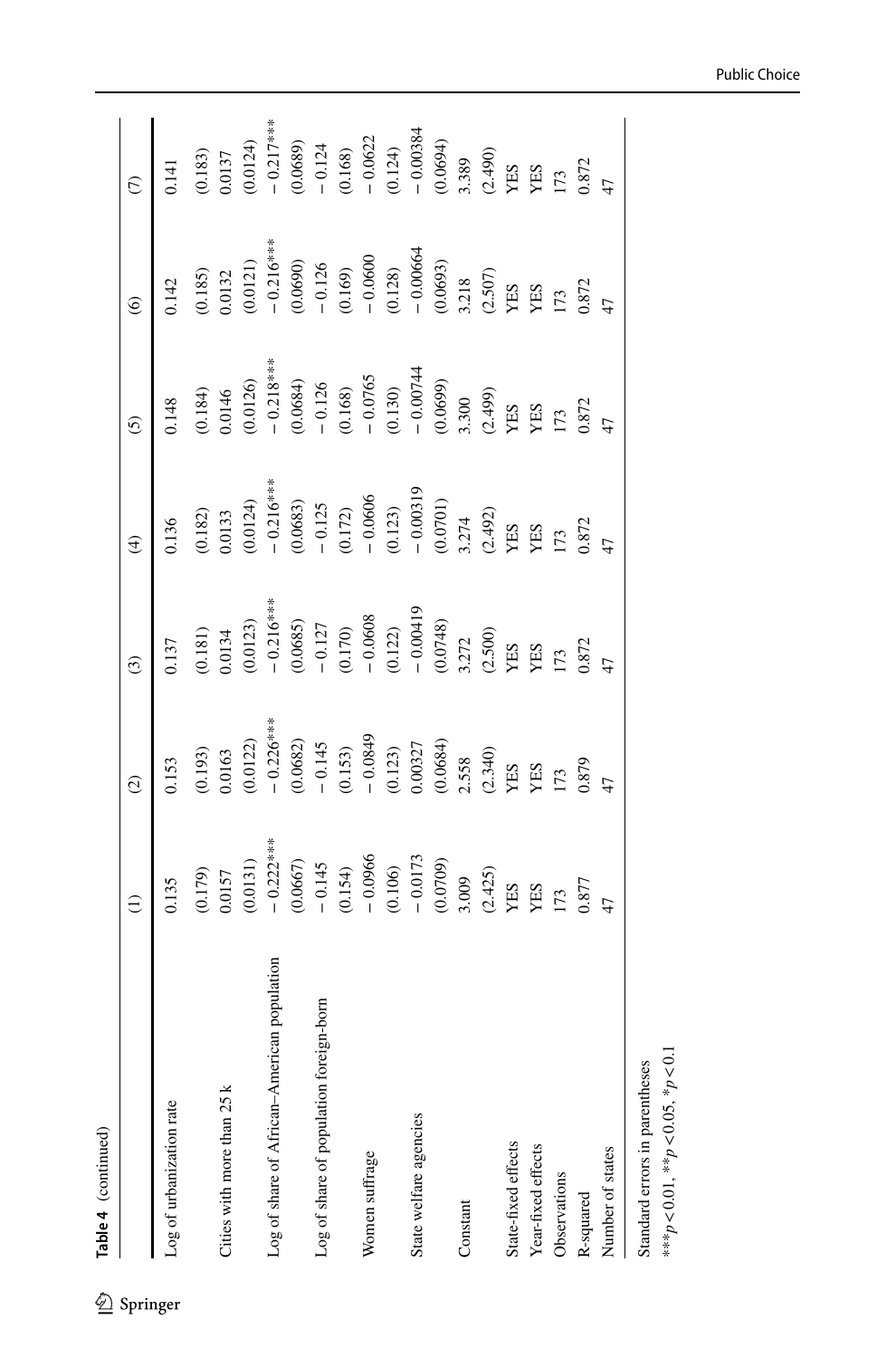<span id="page-22-0"></span>

| Table 5 Panel regression of the log      | of insane inclusive of feeble-minded institutions (adjusted) per 100,000 with individual laws, 1880-1910 |                      |                       |                       |                        |                        |                    |
|------------------------------------------|----------------------------------------------------------------------------------------------------------|----------------------|-----------------------|-----------------------|------------------------|------------------------|--------------------|
|                                          | $\ominus$                                                                                                | $\odot$              | $\odot$               | $\bigoplus$           | ତି                     | $\circledcirc$         | $\epsilon$         |
| Registration                             | (0.0776)<br>$0.151*$                                                                                     |                      |                       |                       |                        |                        |                    |
| Examining board                          |                                                                                                          | (0.0685)<br>$0.132*$ |                       |                       |                        |                        |                    |
| Mandatory examination                    |                                                                                                          |                      | $-0.0238$<br>(0.0652) |                       |                        |                        |                    |
| Diploma mandatory                        |                                                                                                          |                      |                       | $-0.0206$<br>(0.0458) |                        |                        |                    |
| Substandard colleges excluded            |                                                                                                          |                      |                       |                       | $-0.00680$<br>(0.0509) |                        |                    |
| Preliminary education requirements       |                                                                                                          |                      |                       |                       |                        | $-0.0198$              |                    |
|                                          |                                                                                                          |                      |                       |                       |                        | (0.0474)               |                    |
| Code of ethics                           |                                                                                                          |                      |                       |                       |                        |                        | (0.0575)<br>0.0206 |
| Log of income per capita                 | $0.448***$                                                                                               | $0.415***$           | $0.396***$            | $0.409***$            | $0.409**$              | $0.404***$             | $0.412***$         |
|                                          | (0.149)                                                                                                  | (0.142)              | (0.147)               | (0.149)               | (0.153)                | (0.145)                | (0.145)            |
| Log of dependent ratio                   | $-1.373*$                                                                                                | $-1.199$             | $-1.292*$             | $-1.323*$             | $-1.324*$              | $-1.323*$              | $-1.350*$          |
|                                          | (0.709)                                                                                                  | (0.754)              | (0.752)               | (0.744)               | (0.753)                | (0.746)                | (0.746)            |
| Log of state revenues per person         | $-0.0213$                                                                                                | $-0.0399$            | $-0.0215$             | $-0.0206$             | $-0.0241$              | $-0.0252$              | $-0.0264$          |
|                                          | (0.0705)                                                                                                 | (0.0710)             | (0.0765)              | (0.0757)              | (0.0747)               |                        | (0.0743)           |
| Electoral competitiveness                | $-0.0116$                                                                                                | $-0.0359$            | $-0.0146$             | $-0.0220$             | $-0.0201$              | $(0.0747)$<br>- 0.0242 | $-0.0135$          |
|                                          | (0.150)                                                                                                  | (0.149)              | (0.155)               | (0.159)               | (0.159)                | (0.158)                | (0.154)            |
| Log of share of population above 65      | $0.338*$                                                                                                 | $0.330*$             | $0.294*$              | $0.293*$              | $0.296*$               | $0.299*$               | 0.289              |
|                                          | (0.172)                                                                                                  | (0.181)              | (0.169)               | (0.171)               | (0.168)                | (0.169)                | (0.173)            |
| ς.<br>Log of share of population below 1 | $-0.928$                                                                                                 | $-0.752$             | $-0.872$              | $-0.905$              | $-0.899$               | $-0.901$               | $-0.929$           |
|                                          | (0.741)                                                                                                  | (0.747)              | (0.758)               | (0.761)               | (0.765)                | (0.762)                | (0.750)            |
|                                          |                                                                                                          |                      |                       |                       |                        |                        |                    |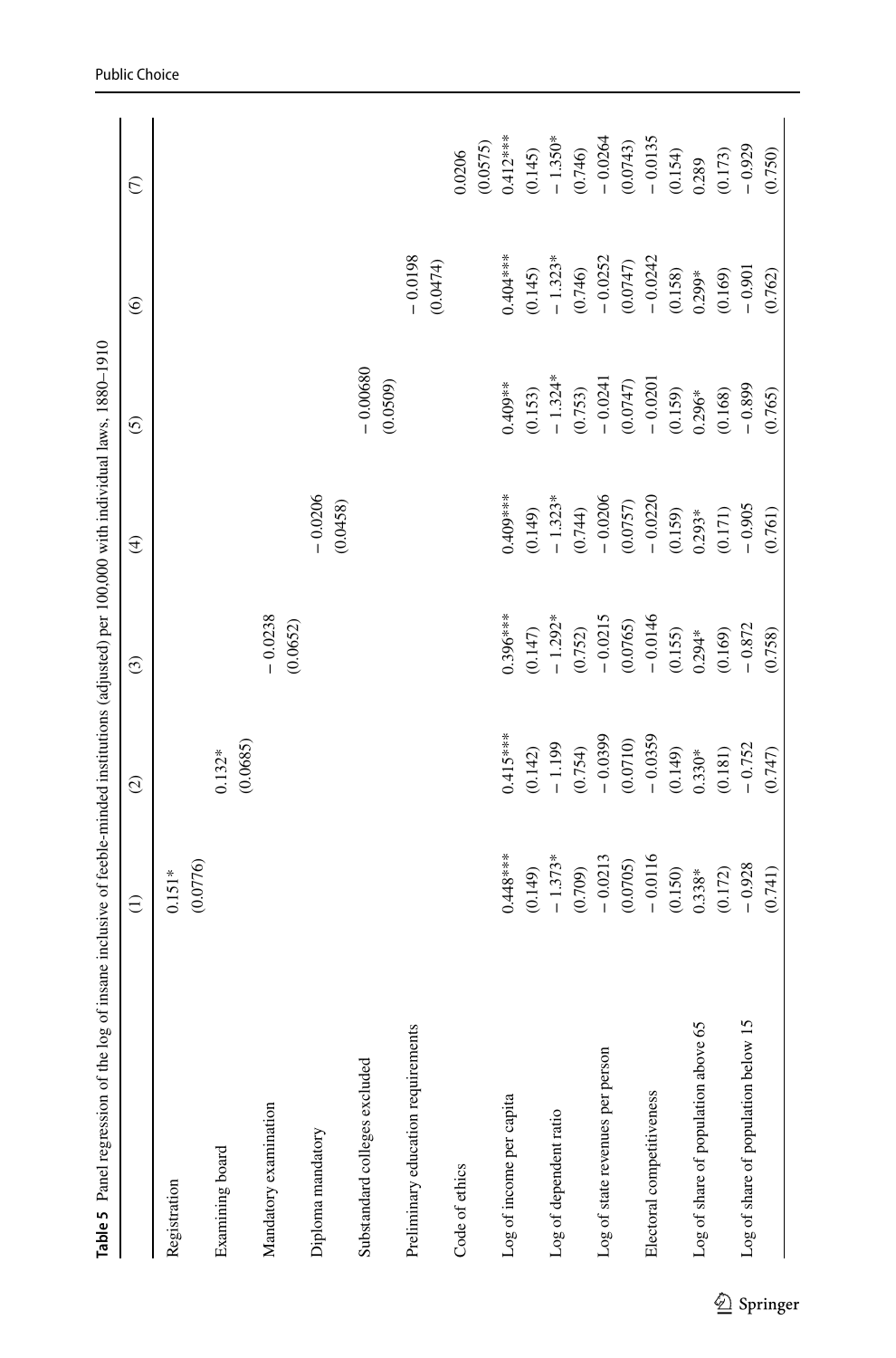|  |              |                | J |
|--|--------------|----------------|---|
|  |              | 33 Martin 1975 |   |
|  | m            |                |   |
|  | $\mathbf{v}$ |                |   |
|  |              |                |   |
|  | Tabl         |                |   |
|  |              |                |   |

|                                                  | $\widehat{\Xi}$                                                                                      | $\widehat{\mathcal{O}}$                                                                                                                    | $\widehat{c}$                                                                                  | $\widehat{\mathrm{H}}$                                                                                                                                                                                      | $\widehat{\mathcal{O}}$                                                                                                                                                                                                | $\odot$                                                                                                                                                                                                                                                                                                                                                                                                         |                                                                                                                      |
|--------------------------------------------------|------------------------------------------------------------------------------------------------------|--------------------------------------------------------------------------------------------------------------------------------------------|------------------------------------------------------------------------------------------------|-------------------------------------------------------------------------------------------------------------------------------------------------------------------------------------------------------------|------------------------------------------------------------------------------------------------------------------------------------------------------------------------------------------------------------------------|-----------------------------------------------------------------------------------------------------------------------------------------------------------------------------------------------------------------------------------------------------------------------------------------------------------------------------------------------------------------------------------------------------------------|----------------------------------------------------------------------------------------------------------------------|
| Log of urbanization rate                         | 0.162                                                                                                | 0.177                                                                                                                                      | 0.165                                                                                          | 0.162                                                                                                                                                                                                       | 0.162                                                                                                                                                                                                                  | 0.160                                                                                                                                                                                                                                                                                                                                                                                                           | 0.167                                                                                                                |
|                                                  | (0.182)                                                                                              |                                                                                                                                            |                                                                                                |                                                                                                                                                                                                             |                                                                                                                                                                                                                        | (0.186)                                                                                                                                                                                                                                                                                                                                                                                                         |                                                                                                                      |
| Cities with more than 25 k                       | 0.0146                                                                                               | $(0.194)$<br>$0.0144$                                                                                                                      | $(0.185)$<br>$0.0121$                                                                          | $(0.185)$<br>0.0119                                                                                                                                                                                         | (0.185)                                                                                                                                                                                                                |                                                                                                                                                                                                                                                                                                                                                                                                                 | $(0.187)$<br>$0.0123$<br>$(0.0123)$<br>$- 0.241***$<br>$(0.0690)$<br>$(0.0690)$                                      |
|                                                  | (0.0132)                                                                                             | 0.0119                                                                                                                                     | 0.0123)                                                                                        | 0.0125                                                                                                                                                                                                      |                                                                                                                                                                                                                        | $0.0123$<br>$(0.0124)$<br>$- 0.240***$<br>$(0.0683)$<br>$- 0.0191$                                                                                                                                                                                                                                                                                                                                              |                                                                                                                      |
| population<br>Log of share of African-American p | $-0.247***$                                                                                          |                                                                                                                                            |                                                                                                | $-0.240***$                                                                                                                                                                                                 |                                                                                                                                                                                                                        |                                                                                                                                                                                                                                                                                                                                                                                                                 |                                                                                                                      |
|                                                  | (0.0654)                                                                                             | $-0.249***$<br>(0.0691)                                                                                                                    | $-0.239***$<br>(0.0687)<br>- 0.0164                                                            |                                                                                                                                                                                                             |                                                                                                                                                                                                                        |                                                                                                                                                                                                                                                                                                                                                                                                                 |                                                                                                                      |
| Log of share of population foreign-born          | $-0.0377$                                                                                            | $-0.0333$                                                                                                                                  |                                                                                                |                                                                                                                                                                                                             |                                                                                                                                                                                                                        |                                                                                                                                                                                                                                                                                                                                                                                                                 |                                                                                                                      |
|                                                  | (0.130)<br>$-0.0471$<br>$-0.0471$<br>$-0.0250$<br>$-0.0250$<br>$(0.0743)$<br>3.330<br>(2.460)<br>YES | (0.135)<br>$-0.0281$<br>$-0.035$<br>$-0.00476$<br>$-0.00476$<br>$(0.0722)$<br>$(2.437)$<br>YES<br>YES<br>YES<br>YES<br>YES<br>173<br>0.866 | $\begin{array}{l} (0.149) \\ -0.00935 \\ (0.137) \\ -0.00636 \\ (0.0777) \\ 3.594 \end{array}$ | $\begin{array}{r} (0.0681) \\ -0.0144 \\ (0.148) \\ -0.00826 \\ (0.0138) \\ -0.00891 \\ (0.0740) \\ 0.0091 \\ (2.543) \\ \text{YES} \\ \text{YES} \\ \text{YES} \\ \text{YES} \\ \text{YES} \\ \end{array}$ | (0.0123)<br>$- 0.240***$<br>$- 0.240***$<br>$- 0.0184$<br>$- 0.0184$<br>$- 0.00556$<br>$- 0.00556$<br>$- 0.00556$<br>$- 0.0147$<br>$- 0.0103$<br>$- 0.0103$<br>$- 0.0103$<br>$- 0.00542$<br>$- 0.00542$<br>$- 0.00542$ | $\begin{array}{l} (0.147) \\ - \ 0.00913 \\ - \ 0.033) \\ - \ 0.00889 \\ - \ 0.00389 \\ 0.00731) \\ 3.661 \\ \times 125 \\ \times 125 \\ \times 125 \\ \times 125 \\ \times 125 \\ \times 125 \\ \times 125 \\ \times 125 \\ \times 125 \\ \times 125 \\ \times 125 \\ \times 125 \\ \times 125 \\ \times 125 \\ \times 125 \\ \times 125 \\ \times 125 \\ \times 125 \\ \times 125 \\ \times 125 \\ \times 12$ | (0.146)<br>$- 0.00932$<br>$- 0.0105$<br>$- 0.0106$<br>(0.0736)<br>3.685<br>2.546)<br>YES<br>YES<br>YES<br>YES<br>173 |
| Women suffrage                                   |                                                                                                      |                                                                                                                                            |                                                                                                |                                                                                                                                                                                                             |                                                                                                                                                                                                                        |                                                                                                                                                                                                                                                                                                                                                                                                                 |                                                                                                                      |
|                                                  |                                                                                                      |                                                                                                                                            |                                                                                                |                                                                                                                                                                                                             |                                                                                                                                                                                                                        |                                                                                                                                                                                                                                                                                                                                                                                                                 |                                                                                                                      |
| State welfare agencies                           |                                                                                                      |                                                                                                                                            |                                                                                                |                                                                                                                                                                                                             |                                                                                                                                                                                                                        |                                                                                                                                                                                                                                                                                                                                                                                                                 |                                                                                                                      |
|                                                  |                                                                                                      |                                                                                                                                            |                                                                                                |                                                                                                                                                                                                             |                                                                                                                                                                                                                        |                                                                                                                                                                                                                                                                                                                                                                                                                 |                                                                                                                      |
| Constant                                         |                                                                                                      |                                                                                                                                            |                                                                                                |                                                                                                                                                                                                             |                                                                                                                                                                                                                        |                                                                                                                                                                                                                                                                                                                                                                                                                 |                                                                                                                      |
|                                                  |                                                                                                      |                                                                                                                                            | $\frac{\text{(2.533)}}{\text{YES}}$                                                            |                                                                                                                                                                                                             |                                                                                                                                                                                                                        |                                                                                                                                                                                                                                                                                                                                                                                                                 |                                                                                                                      |
| State-fixed effects                              |                                                                                                      |                                                                                                                                            |                                                                                                |                                                                                                                                                                                                             |                                                                                                                                                                                                                        |                                                                                                                                                                                                                                                                                                                                                                                                                 |                                                                                                                      |
| Year-fixed effects                               |                                                                                                      |                                                                                                                                            |                                                                                                |                                                                                                                                                                                                             |                                                                                                                                                                                                                        |                                                                                                                                                                                                                                                                                                                                                                                                                 |                                                                                                                      |
| Observations                                     | $\overline{173}$                                                                                     |                                                                                                                                            | $173$<br>$0.861$                                                                               | $173$<br>0.861                                                                                                                                                                                              | 173<br>0.861                                                                                                                                                                                                           |                                                                                                                                                                                                                                                                                                                                                                                                                 |                                                                                                                      |
| R-squared                                        | 1.867                                                                                                |                                                                                                                                            |                                                                                                |                                                                                                                                                                                                             |                                                                                                                                                                                                                        |                                                                                                                                                                                                                                                                                                                                                                                                                 |                                                                                                                      |
| Number of states                                 |                                                                                                      |                                                                                                                                            |                                                                                                |                                                                                                                                                                                                             |                                                                                                                                                                                                                        |                                                                                                                                                                                                                                                                                                                                                                                                                 |                                                                                                                      |

Public Choice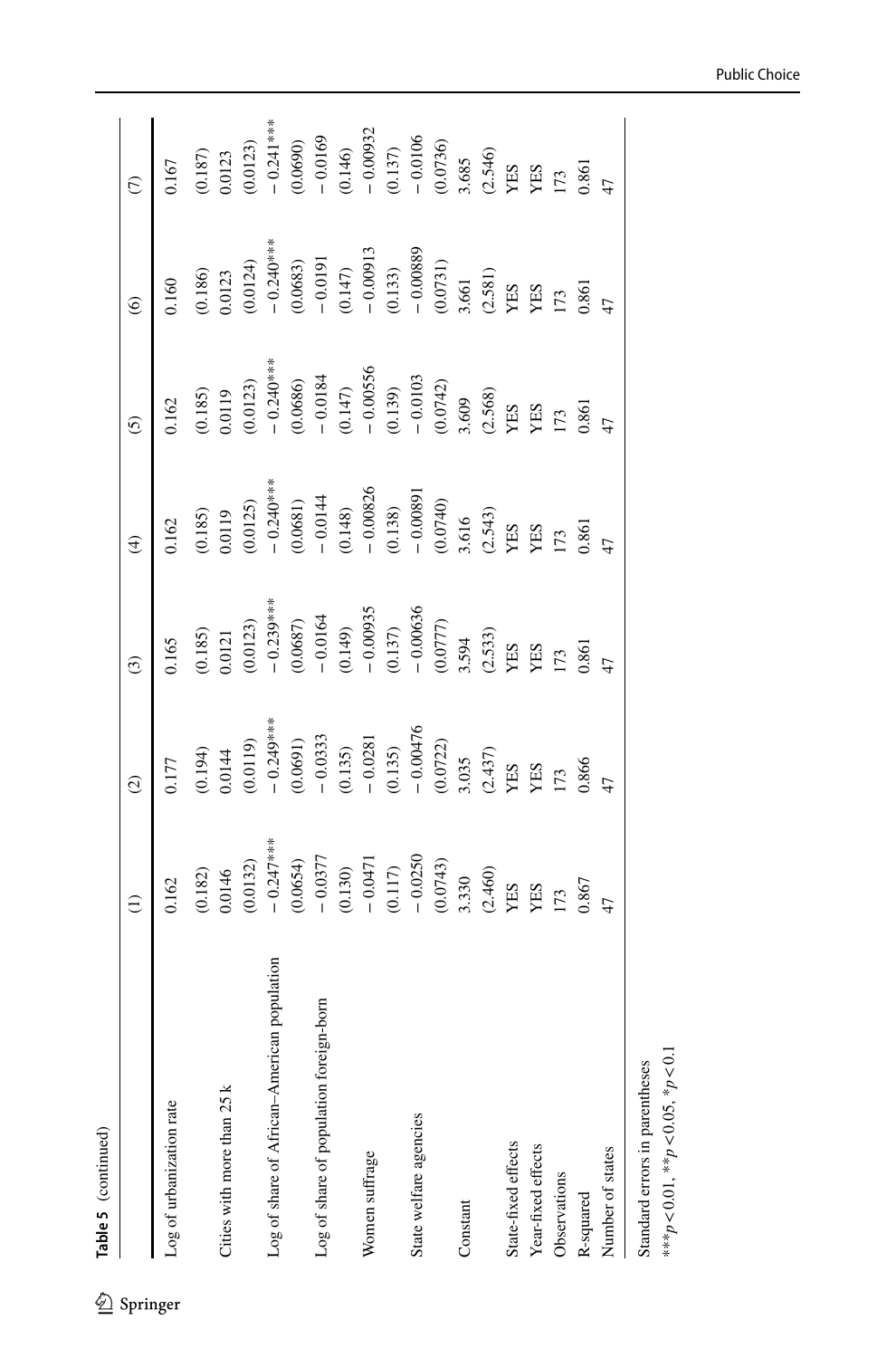somewhere between 13.1 and 17.7%.<sup>[33](#page-24-0)</sup> The effect is not negligible. The registration laws, when significant, appear to have an effect ranging from 14.5 to 16.3%.

To assess the robustness of our results, we modified our main results in three ways. First, we entered state-specific time trends,  $34$  allowing us implicitly to account for features of the legal environment that may vary differently over time. The downside of such a test is that our sample is relatively small (47 states over four or five time periods); the specification increases dramatically the number of parameters to be estimated. However, the parameter-estimation problem runs against us finding significant results. To economize on space, we placed these result tables in the online supplement to this article. In spite of the limitations mentioned above, we found examining boards remain statistically significant in most settings, although registration laws no longer are significant. In fact, some laws become significant. Most notably, codes of ethics are consistently significant at the 5% level. That is unsurprising because codes of ethics established the criteria for examining boards' reviews.

Second, we modified our regressions to include the number of physicians and surgeons reported in censuses for each state between 1870 and 1910. That is an imperfect measure of interest-group influence because the laws are correlated with the number of physicians. However, a supply-side contribution must be considered: more medical school graduates and physicians lead to more diagnoses, particularly of marginal cases.<sup>[35](#page-24-2)</sup> If physicians are entered, the pattern of results remains the same even though the supply of physicians has a significant effect. However, in order to keep the article short, we placed this table in the online supplement to this article.

Third, we attempt to rule out the possibility that asylum expansion preceded the adoption of medical licensing regulations. Given that similar forces may have been pushing both the expansion of the asylum system and the adoption of regulations at the state level, reverse causality is a possibility. Thus, we conduct a falsification test whereby we constructed "fake" versions of medical laws. Those "fake" laws were coded as 1 if a state adopts a law in the ten years after year t and 0 otherwise.<sup>[36](#page-24-3)</sup> By entering those "fake" variables alongside their correctly coded counterparts in our regressions, we can conclude that reverse causality is a problem if the estimated coefficients on the fake variables exceed zero. The full results, which can be consulted in the online supplement, show that the vast majority of the coefficients return as insignificant or, in any case, not very far from zero. The only two that are significant concern registration laws when the feeble-minded are counted. However, both coefficients are negative rather than positive.

Across all three attempts to assess the robustness of our results, examining boards remain statistically significant with sizable coefficients suggesting increases in institutionalization averaging roughly 15%. How can we contextualize that finding? Three facts are of use here. Two of those lead us to believe that our findings are robust economically. The third suggests that our results offer a strong complement to the literature emphasizing public interest forces.

The first fact is that our measure of rent seeking is an indirect one. We possess no tools to measure rent-seeking activities directly in the field of psychiatric care. Ideally, a measure of lobbying expenditures would have been preferred. Seminal works in the field of mental

<span id="page-24-0"></span> $33$  Assuming that a state switched from 0 to 1 (i.e., not having an examining board to having one), the percentage impact of the law on institutionalization (because they are logged) is  $100^*$ [exp( $\beta_1$ ) – 1] as proposed by Halvorsen and Palmquist [\(1980](#page-28-30)).

<span id="page-24-1"></span><sup>&</sup>lt;sup>34</sup> We thank Gregory Niemesh for this useful suggestion.

<span id="page-24-2"></span><sup>35</sup> We thank Allison Shertzer for this insightful comment.

<span id="page-24-3"></span><sup>36</sup> For instance, Illinois created its examining board in 1877. The "fake" is coded as 1 for the observations for 1870 and 0 for 1880, 1890, 1904, and 1910.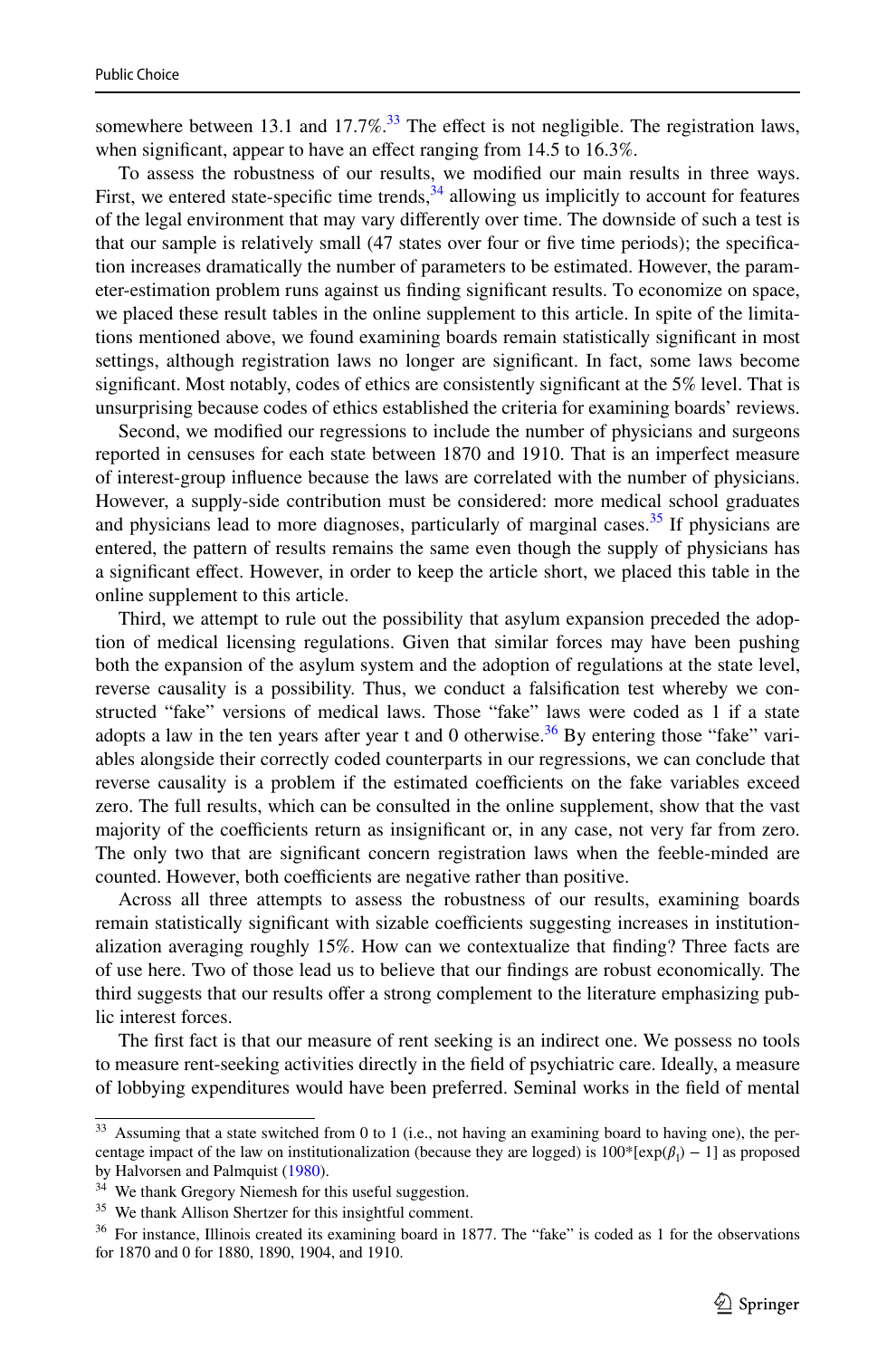health history (Grob, [1992,](#page-27-1) [2014](#page-28-1), [1983](#page-27-2); Pressman, [2002](#page-29-9); Rothman, [1971,](#page-29-0) [2002](#page-29-10)) provide numerous examples of rent seeking, but nothing that can be codified in an econometrically viable manner. For that first reason, we believe that our estimates represent a cautious assessment of the role of rent seeking. The fact that examining boards have a consistently significant effect—regardless of specification—reassures us that such is the case.

The second element of contextualization is that our dependent variable understates the gains from rent seeking. Physicians were not attempting to seek rents by getting more patients. They were attempting to get more patients because it attracted more public funding, which, in turn, meant higher incomes for asylum-based physicians. However, because our analysis implicitly assumes stable funding per patient at the state level, we do not capture the importance of the gains in income. Yet, per capita funding *did* increase. Nationallevel data suggests mild increases in per capita funding during the period (US Bureau of the Census, [1906](#page-29-25), p. 41; US Bureau of the Census, [1926](#page-29-13), p. 89). Unfortunately, reliable estimates of expenditures at the state-level are hard to find for the late nineteenth century.<sup>[37](#page-25-0)</sup> As such, we were unable to produce a relevant measure of physicians' rent-seeking gains and thus are missing an important margin of action for them. Qualitative sources such as Noll ([1995\)](#page-29-21) and Grob ([2014\)](#page-28-1) point to the efficiency of well-organized medical lobbies in acquiring extra per capita funding. The limited data that we have suggest that significant increases in such funding materialized.

The third element is that our results account only for a minor share of the increase. On average, rent seeking as proxied by examination boards accounts for 32% of the increase for the average state between 1870 and 1910. While not negligible, it is clear that rent seeking is a supporting actor in asylum expansion.

Our evidence implies that public and private interest forces are complements. Asylum physicians were a component of the coalition favoring asylum expansion. However, other components were needed for the coalition to achieve its goal. If certain components could be peeled off, asylum expansion would be slowed down. In our results, the share of the population above 65 years of age consistently was significant and positive. As the welfare of that sub-population was a key motivating factor underlying support by progressive social reformers for asylum expansion, that result is unsurprising. The failure to pass key welfare programs—especially those related to old age and infirmity was a proximate cause of rising institutionalization (Sutton, [1991](#page-29-1)). In order to obtain welfare support for the elderly through the second-best option that asylum expansion represented, progressive social reformers joined forces with asylum physicians. However, where and when more direct welfare programs existed, the reformers would have been less inclined to join coalitions pushing for asylum expansion. That conjecture is illustrated well by pensions for (Union) Civil War veterans (Holcombe, [1999](#page-28-4)). While he did not account for the effect of Confederate pension systems<sup>[38](#page-25-1)</sup> (something that may bias his estimates), Sutton ([1991](#page-29-1)) noted that the larger the number of Civil War pensioners, the slower the pace of asylum growth. That correlation can be explained in terms of

<span id="page-25-0"></span><sup>&</sup>lt;sup>37</sup> We attempted to create such a measure using the special reports in the censuses of 1880 and 1890. However, the published financial measures are not consistent over time and do not encompass a methodologically consistent set of hospitals. Moreover, little to no information about the financial conditions of private asylums is provided. Even less information exists about special institutions for the feeble-minded.

<span id="page-25-1"></span><sup>&</sup>lt;sup>38</sup> Confederate veterans were not allowed to receive federal pensions. Whatever pensions they received were funded by state legislatures and were considerably less generous than for Union veterans (Eli and Salisbury, [2016\)](#page-27-20).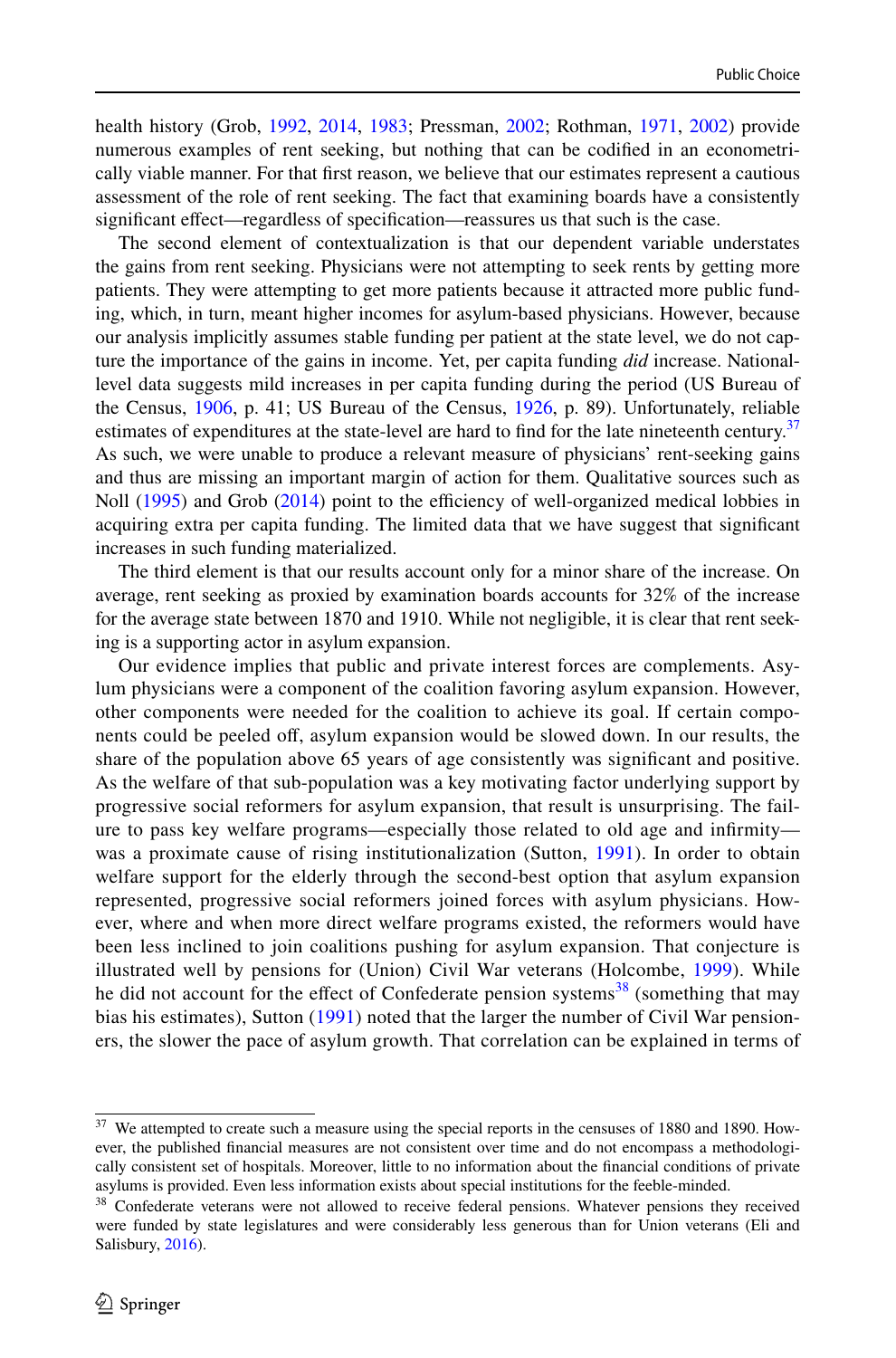the bootleggers and Baptists theory of regulation (Yandle, [1983](#page-29-4)). When other welfare programs were available, Baptists (i.e., progressive social reformers) felt less compelled to ally themselves with the bootleggers (i.e., asylum physicians). When those programs were unavailable, the urge to form an alliance was stronger. In essence, the public and private interest forces were necessary ingredients for asylum expansion.

# <span id="page-26-0"></span>**5 Conclusion**

From 1870 to 1910, asylums in America gradually became centralized as state governments took over the provision of mental healthcare from local and private institutions. The expanding role of state governments in such treatment led to the rapid expansion of the institutionalized population. Most explanations for that expansion are rooted in public interest justifications.

In this paper, we argue that a complementary public choice explanation can be found in the vested interests of physicians and asylum superintendents in centralizing care at the level of state governments and expanding taxpayer-financed asylum networks.

First, asylum expansion and centralization by state governments reduced competition from non-medical forms of care for the insane available from almshouses without psychiatric wards. Second, it allowed asylums and asylum-based physicians to more easily secure increases in the demand for their services. Their privileged relationships with state governments essentially meant that they regulated themselves with the help of the state while also influencing the course of public policy towards the insane and feebleminded. In essence, rent-seeking efforts from key interest groups constitute a potent complementary explanation for the expansion of asylums.

To test that hypothesis, we rely on data on laws passed to restrict access to the medical profession as a proxy variable for the political clout wielded by the mental healthcare subfield. Where the medical profession as a whole was weak politically and thus was unable to secure legal barriers to entry, the subfield of mental healthcare also had less political influence. The greater the influence, the greater the ability to lobby state governments to vote funds for the institutionalization of the insane. We find that rentseeking capacity is a strong factor in explaining the rise of institutionalization in the United States between 1870 and 1910. Examining boards, the key enforcement tool for restricting entry into the medical profession as well as for introducing related restrictions, are, ceteris paribus, consistently associated with increases in the sizes of the asylum populations in the US states.

Our explanation for the rise of public asylums for psychiatric patients constitutes the first public choice application to the topic of mental healthcare. It also highlights how public and private interest forces can be complements. Successful expansion of asylums required a coalition of bootleggers (asylum-based physicians) and Baptists (progressive social reformers). As a result, we also contribute to the economic history literature on the effects of medical regulations. A large number of studies exists on the outcomes of medical regulations adopted in the late nineteenth and early twentieth centuries. However, less attention has been paid to the process that led to the adoption of those regulations. Our article contributes to expanding this aspect of the economic history literature. We believe that the theoretical framework (and data) herein can be expanded to answering other questions,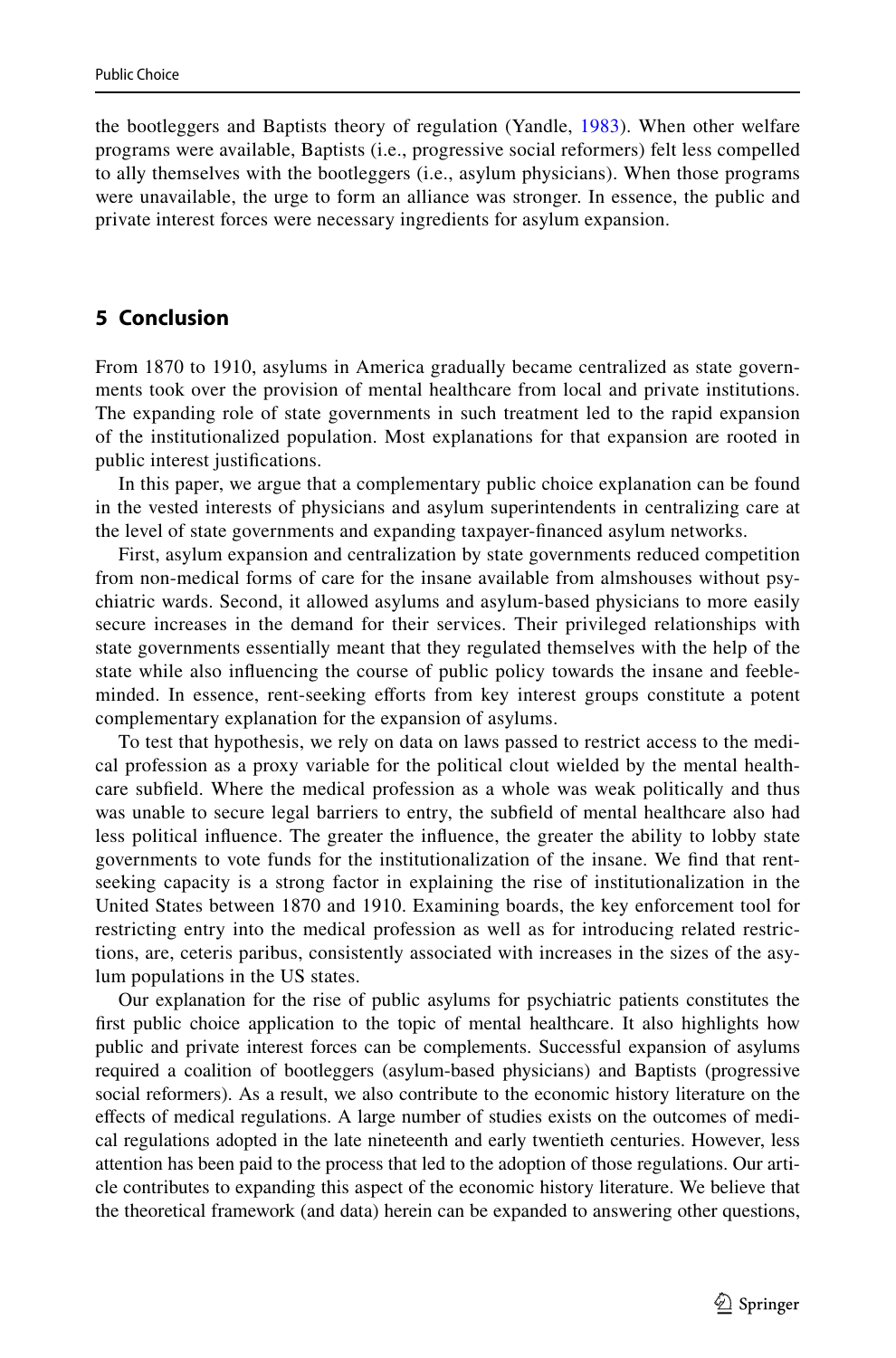such as the stringency of early involuntary commitment laws and the factors behind the rise of sterilization and other intrusive policies grounded in eugenics.

**Supplementary Information** The online version contains supplementary material available at https://doi. org/10.1007/s11127-021-00890-1.

**Acknowledgements** The authors would like to thank Vadim Kufenko, Peter Ibbott, Jamie Pavlik, Samuel Absher, D. Mark Anderson, Allison Shertzer, Ryan Murphy, Peter Leeson, Patrick Newman, Andrew Young, Kevin Grier, Robin Grier, Ben Powell, Alex Salter, Dan Bennett, Gregory Niemesh, Rosolino Candela and Louis Rouanet for their comments and suggestions. Particular thanks go to Shari Eli and Laura Salisbury for sharing the confederate pensions data and their patience in the face on a torrent of questions. Geloso thanks Glenmorangie Quinta Ruban. The Free Market Institute at Texas Tech University, O'Neil Center for Global Markets and Freedom at Southern Methodist University, the Public Choice Society and the Economic History Association also provided invaluable workshop experiences.

# **References**

- <span id="page-27-4"></span>Anderson, D. M., Brown, R., Charles, K. K., & Rees, D. I. (2020). Occupational licensing and maternal health: Evidence from midwifery laws. *Journal of Political Economy, 128*(11), 4337.
- <span id="page-27-7"></span>Anderson, D. M., Charles, K. K., & Rees, D. I. (2019). Re-examining the contribution of public health efforts to the decline in urban mortality. *American Economic Journal: Applied Economics* (**Forthcoming**).
- <span id="page-27-21"></span>Angrist, J. D., & Pischke, J. S. (2008). *Mostly harmless econometrics*. Princeton University Press.
- <span id="page-27-18"></span>Anonymous. (1879). State board of charities: Its twelfth annual report. *The Buffalo Commercial*, January 27th: 1.
- <span id="page-27-17"></span>Anonymous. (1883). Places to increase insanity: A report read at the state charities aid association. *New York Times*, December 13th: 3.
- <span id="page-27-19"></span>Anonymous. (1892). An act vindicated: The state's care of its insane. *The Buffalo Commercial*, June 2nd: 8.
- <span id="page-27-14"></span>Baker, R. (1999). *The American medical ethics revolution: How the AMA's code of ethics has transformed physicians' relationships to patients, professionals, and society*. John Hopkins University Press.
- <span id="page-27-10"></span>Baker, R. B., Washington, H. A., Olakanmi, O., Savitt, T. L., Jacobs, E. A., Hoover, E., & Wynia, M. K. (2008). African-Americans physicians and organized medicine, 1846–1968: Origins of a racial divide. *Journal of the American Medical Association, 300*(3), 173–197.
- <span id="page-27-3"></span>Baker, S. L. (1984). Physician licensure laws in the United States: 1865–1915. *Journal of the History of Medicine and Medical Sciences, 39*(2), 173–197.
- <span id="page-27-13"></span>Burnham, J. C. (2015). *Healthcare in America: A history*. John Hopkins University Press.
- <span id="page-27-12"></span>Costa, D. L. (1998). The Evolution of Retirement. *Evolution of retirement: An American economic history 1880–1990* (pp. 6–31). University of Chicago Press.
- <span id="page-27-8"></span>Cutler, D., & Miller, G. (2005). The role of public health improvements in health advances: The twentiethcentury United States. *Demography, 42*(1), 1–22.
- <span id="page-27-5"></span>DeLorme, C. D., Frame, W. S., & Kamerschen, D. R. (1997). Empirical evidence on a special-interestgroup perspective to antitrust. *Public Choice, 92*(3–4), 317–335.
- <span id="page-27-11"></span>Dowbiggin, I. R. (1997). *Keeping America sane: Psychiatry and eugenics in the United States and Canada, 1800–1940*. Cornell University Press.
- <span id="page-27-16"></span>Duncan, G. (1874). The insane poorhouse. *Memphis Daily Appeal*, January 20th: 1.
- <span id="page-27-15"></span>El-Hai, J. (2005). *The lobotomist: A maverick medical genius and his tragic quest to rid the world of mental illness*. Wiley.
- <span id="page-27-20"></span>Eli, S., & Salisbury, L. (2016). Patronage politics and the development of the welfare state: Confederate pensions in the American south. *Journal of Economic History, 76*(4), 1078–1112.
- <span id="page-27-9"></span>Emery, J. H. (2010). Un-American or unnecessary? America's rejection of compulsory government health insurance in the progressive era. *Explorations in Economic History, 47*(1), 68–81.
- <span id="page-27-0"></span>Foucault, M. (1964). *Histoire de la Folie à l'ÂgeClassique*. Editions Gallimard.
- <span id="page-27-6"></span>Geloso, V. (2020). Collusion and combines in Canada, 1880–1890. *Scandinavian Economic History Review, 68*(1), 66–84.
- <span id="page-27-2"></span>Grob, G. N. (1983). *Mental illness and American society, 1875–1940*. Princeton University Press.
- <span id="page-27-1"></span>Grob, G. N. (1992). Mental health policy in America: Myths and realities. *Health Affairs*, *11*(3), 7–22.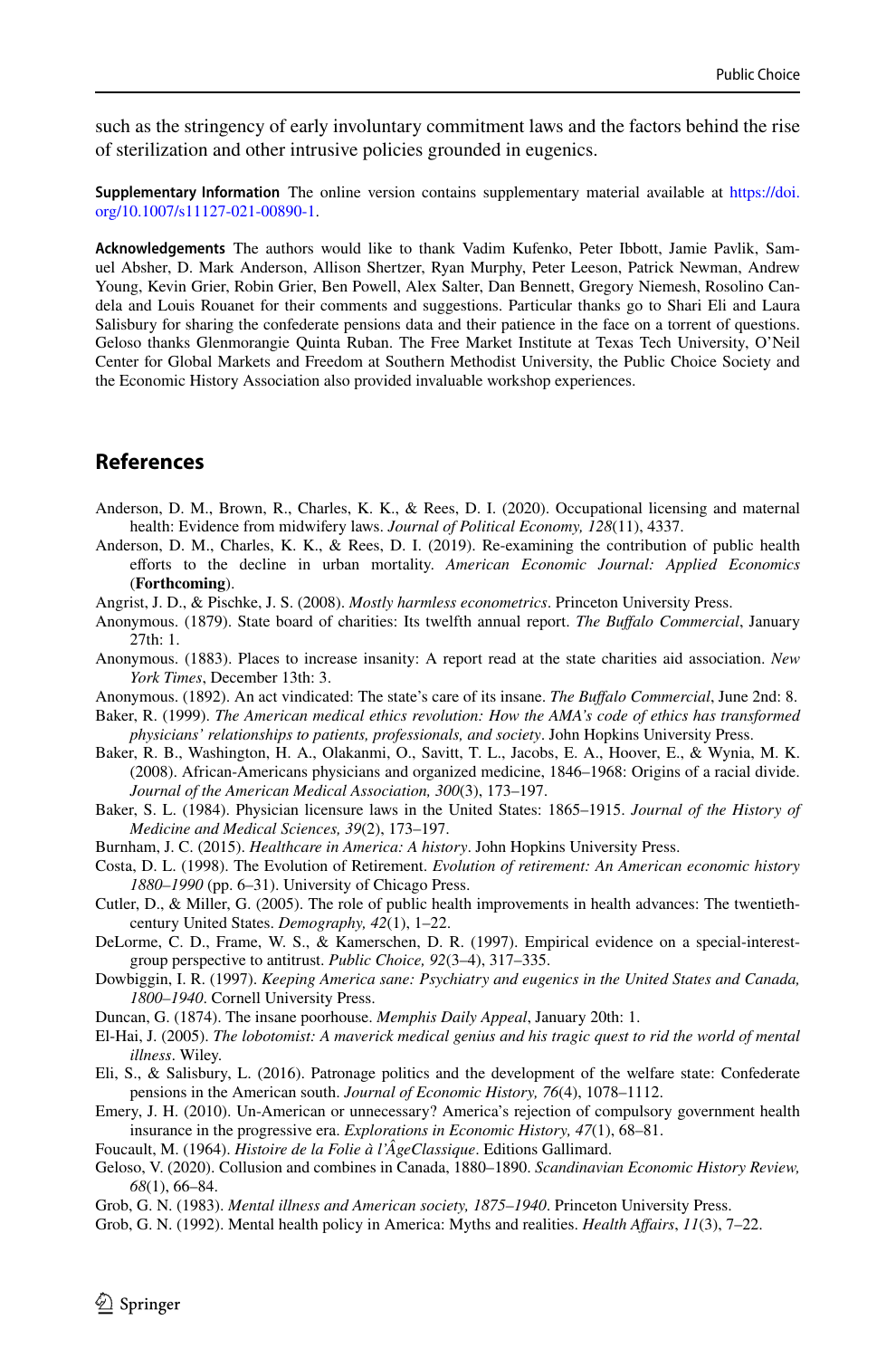- <span id="page-28-1"></span>Grob, G. N. (2014). *From asylum to community: Mental health policy in modern America*. Princeton University Press.
- <span id="page-28-30"></span>Halvorsen, R., & Palmquist, R. (1980). The interpretation of dummy variables in semilogarithmic equations. *American Economic Review, 70*(3), 474–475.
- <span id="page-28-5"></span>Hamowy, R. (1979). The early development of medical licensing laws in the United States. *Journal of Libertarian Studies, 3*(1), 73–119.
- <span id="page-28-12"></span>Hamowy, R. (2008). *Government and public health in America*. Edwar Elgar Publishing.
- <span id="page-28-14"></span>Hannon, J. U. (1984a). The generosity of antebellum poor relief. *Journal of Economic History, 44*(3), 810–821.
- <span id="page-28-21"></span>Hannon, J. U. (1984b). Poverty in the antebellum northeast: The view from New York State's poor relief rolls. *Journal of Economic History, 44*(4), 1007–1032.
- <span id="page-28-15"></span>Hannon, J. U. (1985). Poor relief policy in antebellum New York State: The rise and decline of the poorhouse. *Explorations in Economic History, 22*(3), 233–256.
- <span id="page-28-16"></span>Hannon, J. U. (1997). Shutting down welfare: Two cases from America's past. *Quarterly Review of Economics and Finance, 37*(2), 419–438.
- <span id="page-28-4"></span>Holcombe, R. G. (1999). Veterans interests and the transition to government growth: 1870–1915. *Public Choice, 99*(3–4), 311–326.
- <span id="page-28-3"></span>Horpendahl, J. (2020). *Bootleggers, Baptists, and ballots: coalitions in Arkansas alcohol-legalization elections*. Public Choice.
- <span id="page-28-0"></span>Hunter, J. M., Shannon, G. W., & Sambrook, S. L. (1986). Rings of madness: Service areas of 19th century asylums in North America. *Social Science and Medicine, 23*(10), 1033–1050.
- <span id="page-28-20"></span>Jarvis, E. (1842). Statistics of insanity in the United States. *The Boston Medical and Surgical Journal, 27*(7), 116–121.
- <span id="page-28-25"></span>Jarvis, E. (1855). Report on insanity and idiocy in Massachusetts by the commission on lunacy. Massachusetts commission on lunacy.
- <span id="page-28-28"></span>Jayarante, J., & Strahan, P. E. (1996). The finance-growth nexus: Evidence from bank branch deregulation. *Quarterly Journal of Economics, 111*(3), 639–670.
- <span id="page-28-26"></span>Katz, M. (1984). Poorhouse and the origins of the public old age home. *The Milbank Memorial Fund Quarterly. Health and Society, 62*(1), 110–140.
- <span id="page-28-17"></span>Katz, M. B. (1996). *In the shadow of the poorhouse: A social history of welfare in America*. Basic Books.
- <span id="page-28-18"></span>Kiesling, L. L., & Margo, R. A. (1997). Explaining the rise in antebellum pauperism, 1850–1860: New evidence. *Quarterly Review of Economics and Finance, 37*(2), 405–417.
- <span id="page-28-11"></span>Klein, D. B., Powell, B., & Vorotnikov, E. S. (2012). Was occupational licensing good for minorities? A critique of Marc Law and Mindy Marks. *Econ Journal Watch, 9*(3), 210–233.
- <span id="page-28-23"></span>Kolko, G. (1965). *Railroads and regulation, 1877–1916*. Princeton University Press.
- <span id="page-28-22"></span>Krueger, A. O. (1974). The political economy of the rent-seeking society. *American Economic Review, 64*(3), 291–303.
- <span id="page-28-6"></span>Law, M. T., & Kim, S. (2005). Specialization and regulation: The rise of professionals and the emergence of occupational licensing regulation. *Journal of Economic History, 65*(3), 723–756.
- <span id="page-28-10"></span>Law, M. T., & Marks, M. S. (2009). Effects of occupational licensing laws on minorities: Evidence from the progressive area. *Journal of Law and Economics, 52*(2), 351–366.
- <span id="page-28-2"></span>Leeson, P. T. (2019). Do we need behavioral economics to explain law? *European Journal of Law and Economics, 48*(1), 29–42.
- <span id="page-28-13"></span>Leeson, P. T., King, M. S., & Fegley, T. J. (2019). Regulating quack medicine. *Public Choice, 182,* 273–286.
- <span id="page-28-9"></span>Libecap, G. D. (1992). The rise of Chicago packers and the origins of meat inspection and antitrust. *Economic Inquiry, 30*(2), 242–262.
- <span id="page-28-8"></span>Lindert, P. H. (2004). *Growing public: Volume 1 the story: Social spending and economic growth since the eighteenth century*. Cambridge University Press.
- <span id="page-28-24"></span>Lombardo, P. A. (2008). *Three generations, no imbeciles: Eugenics, the Supreme Court, and Buck vs. Bell*. John Hopkins University Press.
- <span id="page-28-29"></span>Lott, J. R., Jr., & Kenny, L. W. (1999). Did women's suffrage change the size and scope of government? *The Journal of Political Economy, 107*(6), 1163–1198.
- <span id="page-28-27"></span>Luchins, A. S. (1988). The rise and decline of the American asylum movement in the 19th century. *Journal of Psychology, 122*(5), 471–486.
- <span id="page-28-19"></span>Lund, C., Breen, A., Flisher, A. J., Kakuma, R., Corrigall, J., Joska, J. A., Swartz, L., & Patel, V. (2010). Poverty and common mental disorders in low and middle income countries: A systematic review. *Social Science and Medicine, 71*(3), 517–528.
- <span id="page-28-7"></span>March, R. J., & Geloso, V. (2020). Gordon Tullock meets Phineas Gage: The political economy of lobotomies in the United States. *Research Policy, 49*(1), 103872.